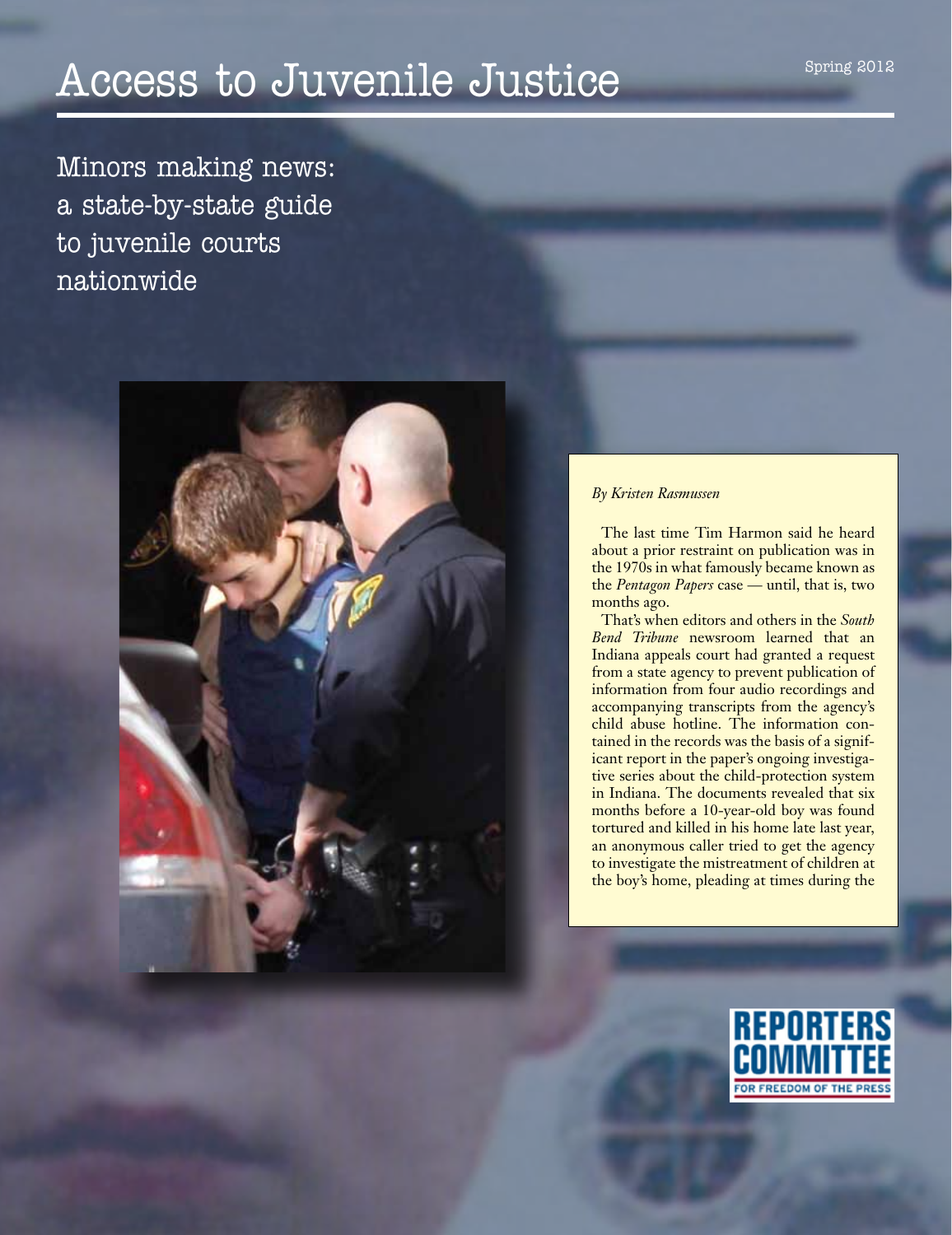20-minute phone conversation with the child welfare official to intervene immediately, before a child dies.

Faced with the threat of contempt of court, executive editor Harmon and other newsroom leaders opted to follow the advice of their attorney and remove the story from the paper's website, only about an hour after it had been posted that Friday afternoon, and halt plans to publish in print that weekend.

As it turns out, child services officials, who maintained that publicly disclosing the identity of anonymous hotline callers would chill similar reports of child abuse, had little to worry about. In accordance with its consistent assertion that the paper had no interest in identifying the caller, staff members, as soon as they received the records, began extensive efforts to disguise the woman's identity.

"We spent those few days [between receiving the records and the Friday of online publication] getting the story ready. We made sure to take out all identifying information. We changed [the caller's] voice so significantly that you couldn't even tell the gender," Harmon said in an interview.

Shortly before a hearing before the appeals court in Indianapolis the next Monday, state Attorney General Greg Zoeller intervened, asking the court to dismiss the matter. He said that a system exists to resolve disputes between government agencies and the news media over access to public records but that "prior restraint of the news media publishing records is inconsistent with the First Amendment."

For journalists and others who rely on this constitutional right to gather and disseminate information about matters of public interest and concern free from government interference, the case is certainly significant — and not only as an alarming example of the dangerous threats to press freedom in those rare instances where "some misguided government agency finds a misguided judge who's willing to order a publication to suppress a story," as a March 13 *Tribune* editorial described the events.

The scenario also serves as a dramatic example of the tension between the public's interest in providing oversight of an institution that adjudicates children's matters and its interest in rehabilitating and protecting its most vulnerable from lasting stigma and emotional trauma. To be sure, the secrecy that traditionally has been the hallmark of juvenile courts nationwide often impedes the ability to gather and disseminate information when

those for whom such anonymity and confidentiality are intended to protect are the ones making the news.

## **The jurisprudence of access to juvenile courts**

Courts across the country have repeatedly declined to find a First Amendmentbased right of public access to the juvenile court system. Following the U.S. Supreme Court's rationale that such a right exists where both experience and logic favor openness, most courts have found that public scrutiny is inconsistent with the juvenile court's aim of protecting children from the stigma and emotional trauma that can accompany publicity. Courts likewise have dismissed historical considerations, finding that a hallmark of the nation's juvenile court system is the adjudication of matters outside the public's gaze.

"The primary purpose has traditionally been to try and intervene with juveniles and protect them, so there has been a move to keep proceedings that involve juveniles more private than [parties] would be entitled to in an adult court system," said Seth Berlin, a Washington, D.C., media lawyer who authored in part a treatise on newsgathering and the law that includes a comprehensive discussion of the right of access to juvenile courts nationwide.

As such, juvenile proceedings, namely delinquency proceedings, largely resemble criminal cases. However, unlike adult offenders, juveniles in most jurisdictions are not charged with crimes but rather with committing "delinquent acts." Accordingly, juveniles do not have a trial; they have an adjudicatory hearing. If the court finds that the child committed the delinquent act, the child is not convicted but instead declared an adjudicated delinquent. Because these proceedings are technically not criminal prosecutions, courts have been free to reject the firm body of law that generally holds that criminal proceedings are presumptively open to the public.

## **Shifting standards**

But the media's and public's ability to gain access to juvenile delinquency proceedings has improved since the late 1980s and early 1990s, when a teenage crime wave produced a significant increase in the number of older juveniles charged with serious offenses, Berlin said.

The public access right "also has to do with the severity of the crime. When you have barely juveniles charged with murder, many of those cases start to look more like an adult proceeding," he said.

Ohio media lawyer David Marburger agreed. Marburger represented *The Columbus Dispatch* in its 1990 appeal to the Ohio Supreme Court challenging a trial court order closing all juvenile court proceedings to determine whether a child was abused, neglected or dependent. The state Supreme Court found that juvenile court proceedings are neither presumptively open nor presumptively closed in Ohio. And a juvenile court can restrict public access to the proceedings only if, after a hearing, it finds there is a reasonable and substantial basis for believing that public access could harm the child or endanger the fairness of the adjudication, the potential harm to the child outweighs the benefits of public access and there are no reasonable alternatives to closure.

Since then, there has been increased openness in juvenile court proceedings in Ohio and more judicial skepticism of attempts to close proceedings, Marburger said.

Although the 1990 *Dispatch* case involved access to juvenile dependency proceedings, Marburger, like Berlin, attributes much of the increased access to the spike in serious juvenile delinquent acts.

"What we were mostly accustomed to was confidentiality to protect juveniles from their immature acts creating bad consequences for them when they achieved a more mature adulthood," he said. "The issue now is that these 17-yearolds who would be charged with violent crimes if committed by an adult don't need as much protection as the juvenile court system would give them. The public has a big interest in seeing how those matters are resolved."

Despite this trend toward openness, Marburger observed earlier this year that the juvenile court's longstanding stigma of secrecy may not be so easily discarded. In February, a juvenile court judge, before any hearing in the matter and on his own, issued an order prohibiting members of the news media from photographing the

This guide was researched and written by McCormick Fellow Kristen Rasmussen. Funding for its publication was provided by The McCormick Foundation.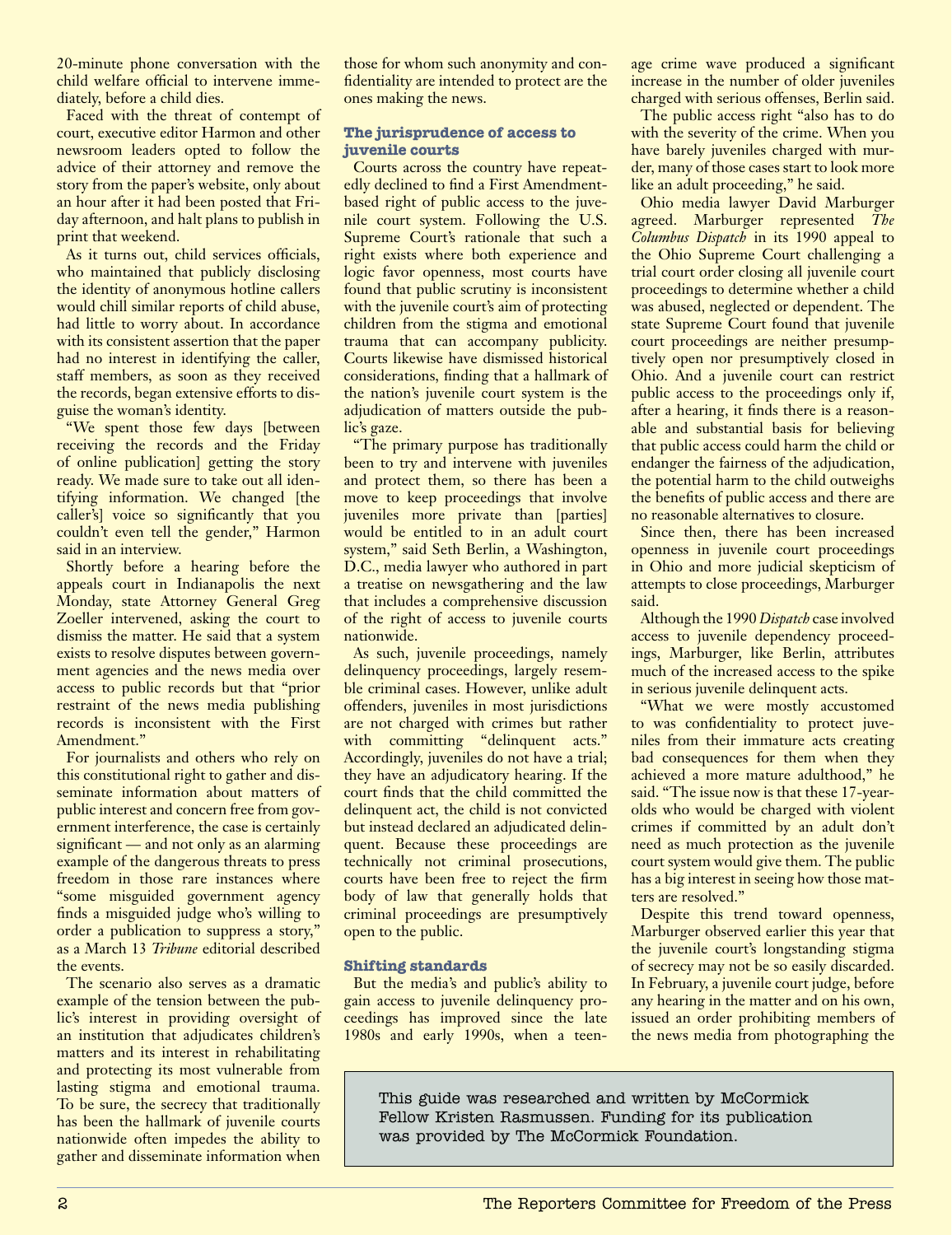face of 17-year-old T.J. Lane, the high school sophomore charged with gunning down three fellow students and wounding two others on campus, or any member of his family not only in the courtroom but presumably on court premises and perhaps at all, Marburger said.

Before he challenged the order on behalf of the Associated Press, Marburger and Lane's attorney reached an agreement, and the court vacated its order.

"One of the things that is strange about juvenile courts is that they have always had an aura of confidentiality created by statute and rules that make them almost a secret court," he said. "But judges [who are not accustomed to presiding over high-profile juvenile delinquency proceedings] have a very limited understanding or realization that these secret courts are not as secret as they used to be."

But even the Ohio Supreme Court in the 1990 *Dispatch* case recognized that the need for confidentiality is even more compelling in the case of a child who is abused, neglected or dependent.

"The delinquent child is at least partially responsible for the case being in court; an abused, neglected, or dependent child is wholly innocent of wrongdoing," the court said in *In re T.R.*, which involved a consolidated custody and dependency proceeding related to a child born to a surrogate mother. "While the public arguably has an interest in delinquency proceedings which is analogous to its interest in criminal proceedings &hellip; this interest is not present in abuse, neglect, and dependency proceedings."

Because of this lack of similarity to criminal proceedings, access to which is governed by constitutional standards, access issues in the dependency side of juvenile courts — where abuse, neglect and abandonment issues are handled largely involve the interpretation of statutes, which vary greatly among the states in terms of transparency.

But dependency proceedings generally remain even more impervious to public insight than delinquency cases. But perhaps taking a cue from the delinquency side, some juvenile courts have concluded that public access to dependency proceedings may improve juvenile court practice and serve many, if not all, of the societal values first recognized in the context of a criminal trial.

Perhaps most recent among them is the Los Angeles County Juvenile Court. Pursuant to a Jan. 31, 2012, order by the court's presiding judge, members of the media are deemed to have a legitimate interest in the work of the court, and juvenile dependency proceedings in Los Angeles County are open to the media unless the parties involved can show that harm or detriment to the minor involved is reasonably likely to occur because of media access to the proceeding.

"There has been a recent recognition that the juvenile court system does not work as well as it always should," Berlin said. "Even in dependency cases, there are some courts that have said that having a little bit more openness serves a good public benefit."

## **State-by-state guide**

The following is a state-by-state guide to each jurisdiction's law regarding access to juvenile courts. Some of the information was compiled by the authors of the Reporters Committee for Freedom of the Press' Open Courts Compendium.

This guide outlines: The right of access to juvenile delinquency proceedings, including transfer hearings, or the proceedings during which the juvenile court determines whether the minor should be prosecuted as an adult in criminal court. Unless specifically noted otherwise, the law of most states does not differentiate between access to transfer hearings and other delinquency hearings and thus the standard governing the media's and public's access right to delinquency proceedings in general will likewise apply to transfer hearings in most jurisdictions; The right of access to juvenile delinquency records, including juveniles' law enforcement records in those states where the law specifically addresses them; The right of access to dependency proceedings; The right of access to dependency records; Restrictions of media coverage of minors who appear in adult court, either civil or criminal, as either victims or witnesses, including exclusion from the courtroom during their testimony and restrictions on identifying or photographing them. Unless specifically noted otherwise, a state's court rules governing media coverage of judicial proceedings do not impose any additional restrictions on covering minors beyond those that apply generally to all court proceedings. Some states' discussions lack any mention of rules for recording or photographing minors in adult court most likely because cameras and electronic recording devices are not allowed in those states' trial courts; and The few states that allow cameras and recording devices in juvenile courts and the procedures the media must follow to record or photograph there.

References to case law have been included where courts have provided further guidance on the relevant statute. Note that the law governing the right of public access to other proceedings involving minors, including divorce, child custody and visitation, paternity and adoption proceedings, is not covered in this guide. Finally, because the guide is intended for journalists, it does not expound on situations where various individuals or agencies designated by statute have a right of access to proceedings or records that does not extend to members of the news media.

This guide is meant as a general introduction for journalists to the state of the law concerning the right of public access to juvenile courts. It does not replace the legal advice from an attorney in one's own state when confronted with a specific legal problem. Journalists who have additional questions or who need to find a lawyer with experience litigating these types of claims can contact the Reporters Committee at (800) 336-4243.

## **Alabama**

Delinquency and dependency proceedings: Juvenile court proceedings are generally closed to the public in Alabama, although those with a proper interest in the case or in the work of the court may be admitted but only on the condition that they refrain from divulging any information that would identify the child or family involved. Ala. Code § 12-15-129 (2012). But the state intermediate criminal appellate court held that the media's publication of a juvenile defendant's name prior to his transfer hearing in violation of the confidentiality law did not violate his right to a fair and impartial hearing where the judge, who of necessity knew the juveniles' names, rather than a jury sat as the trier of fact. *C.S. v. State*, 615 So. 2d 1254, 1255 (Ala. Crim. App. 1992).

Delinquency and dependency records: Juvenile court records are confidential in Alabama and may be inspected only by certain individuals and agencies designated by statute. Ala. Code § 12-15- 133. But the court may release statistical information regarding the processing and disposition of juvenile cases if the parties cannot be identified from such information and the release is not detrimental to the interests of a child or the work of the juvenile court. Ala. R. Juv. Proc. R. 18.

Restrictions on coverage: Alabama law allows victims and witnesses 15 years old or younger to testify about child or sexual abuse or child sexual exploitation outside the presence of the defendant via video-recorded testimony or closed-circuit television. The law does not specify whether the media and public may remain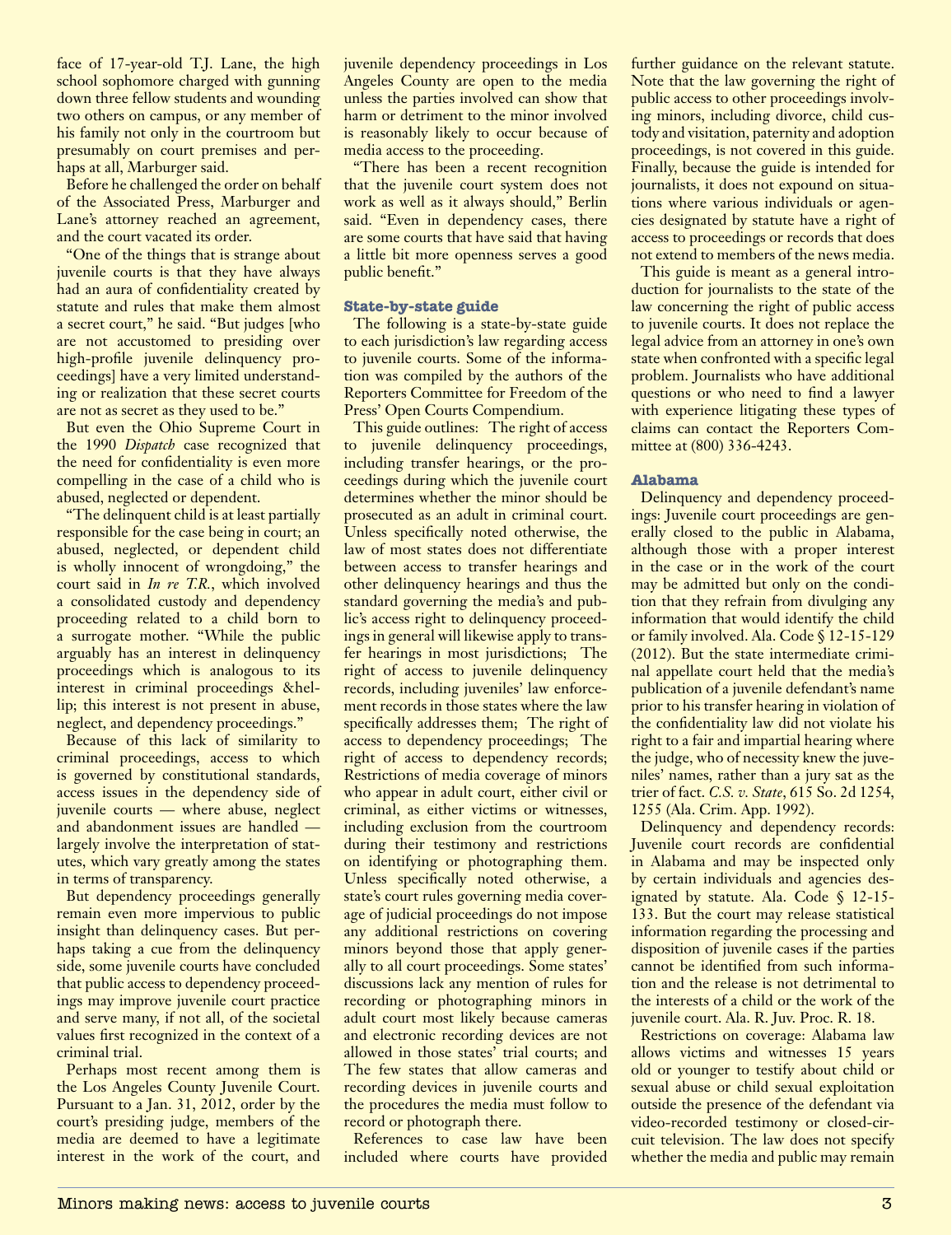in the courtroom during this testimony, although it does state that the videotape is subject to a protective order of the court to protect the privacy of the victim. Ala. Code §§ 15-25-2, 15-25-3. Judicial rules governing media coverage of trials and other judicial proceedings prohibit photographing, recording or broadcasting a

minor who is testifying if the minor's parent or guardian expressly objects to the coverage. Ala. Canons of Jud. Ethics 3.

## **Alaska**

Delinquency proceedings: Although the public is generally excluded from juvenile delinquency proceedings in Alaska, there are four exceptions to this rule: 1) where the court, in its discretion, permits individuals to attend because their attendance is compatible with the best interests of the minor; 2) where the state Department of Health and Social Services requests openness and the petition for adjudication is based on the minor's alleged commission

## **Juvenile access chart**

The following chart provides at-a-glance information about the right of access to juvenile courts in each state. As with the remainder of this guide, it approaches the issue from the point of view of members of the news media. It is designed to supplement, not serve as a substitute for, the in-depth information included for each jurisdiction. Keep in mind that in many states, the media must file a motion or otherwise notify the court of their intent to attend - and, where relevant, bring cameras or other recording devices into - a particular proceeding. Also be aware that the chart does not indicate the extent of information available in those jurisdictions where juvenile court or law enforcement records may be publicly disclosed. The language should be interpreted as follows: Where the information indicates that certain proceedings and records are generally open, there is a right of public access except in certain circumstances where, for example, a judge determines that closure is necessary to protect the interests of the child

involved; Conversely, where the information indicates that certain proceedings and records are not generally open, there is not a right of public access except in certain circumstances where, for example, the court finds that an individual has a legitimate interest in the case or in the work of the court and thus should be admitted; Where a box indicates "certain offenses and ages" or "certain child abuse and neglect," for example, there is a right of public access to those proceedings or records where they involve, respectively, certain statutorily designated offenses committed by juveniles of a certain statutorily designated age and certain statutorily designated cases involving child abuse or neglect; The  $\ge$  symbol followed by a number indicates a juvenile of that age or older, i.e., "  $\geq 14$  and felony" indicates a delinquency case involving a juvenile 14 years old or older charged with a felony offense if committed by an adult; and Where there is no information beneath the column about law enforcement records, the relevant law does not address the right of public access to police or other criminal-agency records.

| <b>State</b>         | <b>Delinguency</b><br>proceedings<br>qenerally open? | <b>Dependency</b><br>proceedings<br>generally open? | <b>Delinquency records</b><br>generally open? | Law enforcement<br>records generally<br>open?                            | <b>Dependency records</b><br>generally open?         | <b>Cameras</b><br>in juvenile<br>court? |
|----------------------|------------------------------------------------------|-----------------------------------------------------|-----------------------------------------------|--------------------------------------------------------------------------|------------------------------------------------------|-----------------------------------------|
| Alahama              | no                                                   | no                                                  | statistics only                               |                                                                          | statistics only                                      | no                                      |
| Alaska               | no                                                   | yes                                                 | no                                            |                                                                          | certain abuse and neglect                            | no                                      |
| Arizona              | yes                                                  | yes                                                 | yes                                           |                                                                          | certain abuse and neglect                            | no                                      |
| Arkansas             | yes                                                  | no                                                  | statistics only                               | felonies                                                                 |                                                      | no                                      |
| California           | violent crimes                                       | yes                                                 | if proceeding was open;<br>violent crime      | $\geq$ 14 and serious<br>felony                                          | certain abuse and neglect; if<br>proceeding was open | no                                      |
| Colorado             | yes                                                  | yes                                                 | no                                            | certain offenses: tried<br>as an adult; escaped                          | certain abuse and neglect                            | no                                      |
| Connecticut          | yes                                                  | yes                                                 | no                                            | escaped; wanted for<br>felony                                            | no                                                   | no                                      |
| Delaware             | felonies                                             | no                                                  | certain offenses                              | felonies and serious<br>misdemeanors                                     | no                                                   | no                                      |
| District of Columbia | yes                                                  | yes                                                 | no                                            |                                                                          | no                                                   | no                                      |
| Florida              | yes                                                  | yes                                                 | statistics only                               | felonies and repeat<br>misdemeanors                                      | statistics only                                      | no                                      |
| Georgia              | yes                                                  | yes                                                 | certain offenses                              |                                                                          | certain abuse and neglect                            | ves                                     |
| Hawaii               | no                                                   | no                                                  | certain offenses and ages                     |                                                                          | no                                                   | no                                      |
| Idaho                | $\geq$ 14 and felony                                 | no                                                  | $\geq$ 14 and felony                          |                                                                          | no                                                   | no                                      |
| <b>Illinois</b>      | ves                                                  | yes                                                 | certain offenses and ages                     | tried as an adult                                                        | no                                                   | no                                      |
| Indiana              | felonies                                             | ves                                                 | certain offenses and ages                     | ves                                                                      | certain abuse and neglect;<br>threat to community    | no                                      |
| lowa                 | yes                                                  | yes                                                 | no                                            | tried as an adult                                                        | certain abuse and neglect                            | ves                                     |
| Kansas               | >16                                                  | termination of<br>parental rights                   | certain offenses and ages                     | certain offenses and<br>ages                                             | certain abuse and neglect                            | no                                      |
| Kentucky             | no                                                   | no                                                  | no                                            | no                                                                       | certain abuse and neglect                            | no                                      |
| Louisiana            | certain offenses                                     | no                                                  | statistics only                               | certain offenses<br>and ages; escaped;<br>wanted for serious<br>offenses | no                                                   | no                                      |
| Maine                | certain offenses                                     | no                                                  | if proceeding was open                        | at time of charging                                                      | certain abuse and neglect                            | no                                      |
| Maryland             | felonies                                             | no                                                  | no                                            |                                                                          | no                                                   | no                                      |
| Massachusetts        | murder or by<br>indictment                           | no                                                  | if by indictment                              | certain offenses and<br>ages                                             | no                                                   | no                                      |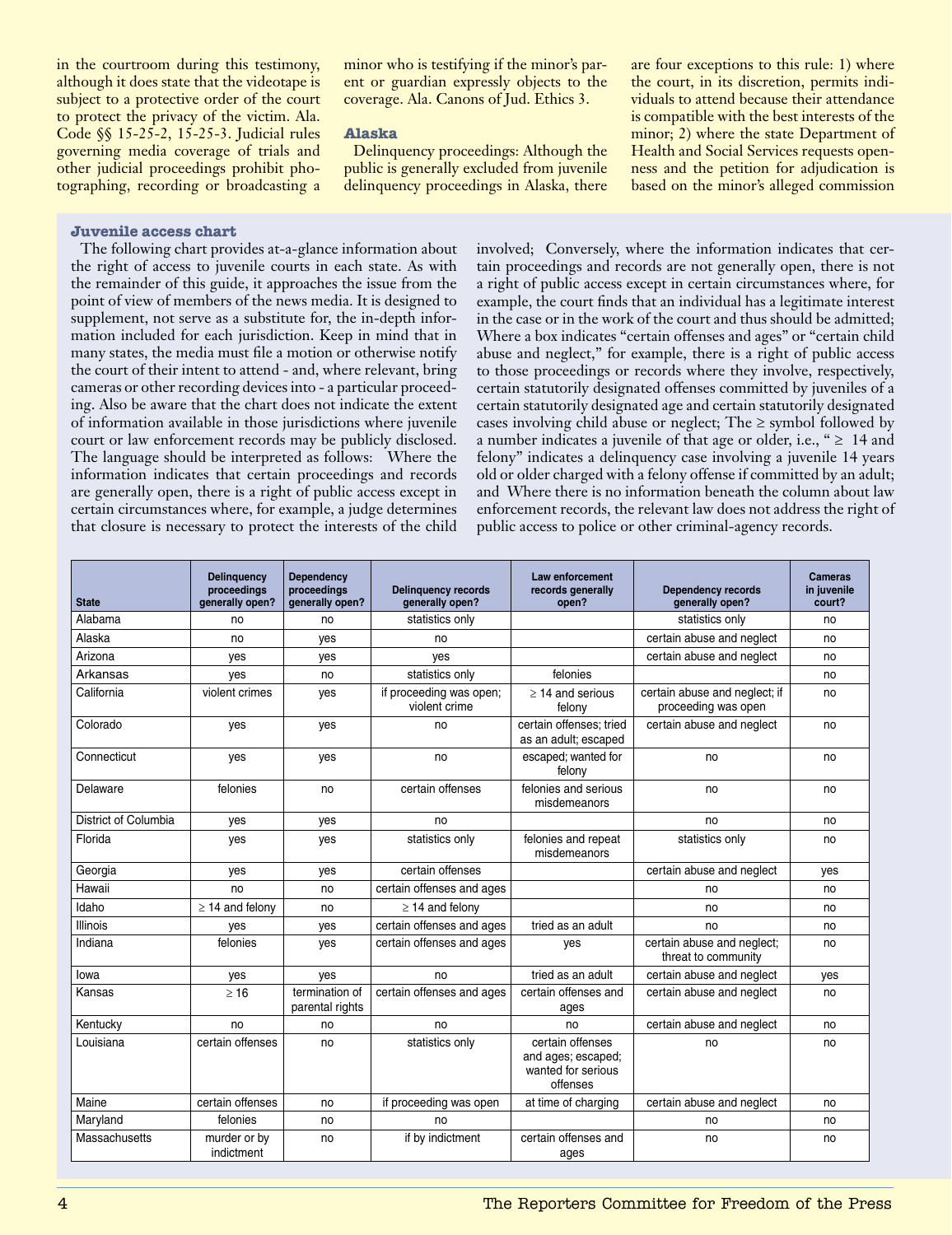of a felony or other serious offense; 3) where the prosecutor is seeking imposition of a dual sentence, or the imposition of an adult sanction and a juvenile sanction, the former of which is enforced only if the latter is violated, or the minor agrees as part of a plea agreement to be subject to dual sentencing; and 4) where

the minor agrees to or requests a public hearing. Alaska Stat. § 47.12.110 (2012).

Dependency proceedings: Hearings in juvenile dependency proceedings are generally open to the public, with certain exceptions. Specifically, the following are closed to the public: 1) the initial court hearing after the filing of a petition to commence the case; 2) a hearing following the initial hearing in which a parent, child or other party is present but has not had an opportunity to obtain legal representation; and 3) a hearing or part of a hearing for which the court issues a written order finding that openness or partial openness would reasonably be expected

| <b>State</b>      | <b>Delinquency</b><br>proceedings<br>generally open?   | <b>Dependency</b><br>proceedings<br>generally open? | <b>Delinquency records</b><br>generally open?                      | Law enforcement<br>records generally<br>open?                                                 | <b>Dependency records</b><br>generally open?      | <b>Cameras</b><br>in juvenile<br>court? |
|-------------------|--------------------------------------------------------|-----------------------------------------------------|--------------------------------------------------------------------|-----------------------------------------------------------------------------------------------|---------------------------------------------------|-----------------------------------------|
| Michigan          | yes                                                    | yes                                                 | yes                                                                |                                                                                               | no                                                | no                                      |
| Minnesota         | $\geq$ 16 and felony                                   | yes                                                 | $\geq$ 16 and felony                                               |                                                                                               | yes                                               | no                                      |
| Mississippi       | no                                                     | no                                                  | certain offenses                                                   | at time of custody;<br>missing; abducted;<br>statistics                                       | certain abuse and neglect                         | no                                      |
| Missouri          | certain offenses                                       | yes                                                 | certain offenses                                                   | tried as an adult;<br>certain offenses                                                        | yes                                               | no                                      |
| Montana           | yes                                                    | not specified                                       | yes                                                                |                                                                                               | certain abuse and neglect                         | no                                      |
| Nebraska          | not specified                                          | not specified                                       | yes                                                                |                                                                                               | yes                                               | yes                                     |
| Nevada            | yes                                                    | depends on<br>location                              | if proceeding was open;<br>certain offenses                        |                                                                                               | no                                                | no                                      |
| New Hampshire     | no                                                     | no                                                  | certain offenses and ages                                          | escaped                                                                                       | no                                                | no                                      |
| New Jersey        | transfer<br>hearings only                              | no                                                  | certain offenses                                                   |                                                                                               | no                                                | no                                      |
| <b>New Mexico</b> | yes                                                    | yes                                                 | no                                                                 |                                                                                               | certain abuse and neglect                         | no                                      |
| New York          | yes                                                    | yes                                                 | no                                                                 |                                                                                               | certain abuse and neglect                         | no                                      |
| North Carolina    | yes                                                    | no                                                  | no                                                                 | runaway                                                                                       | certain abuse and neglect                         | no                                      |
| North Dakota      | contempt;<br>certain transfer<br>hearings              | no                                                  | if proceeding was open;<br>general, non-identifying<br>information | tried as an adult;<br>escaped; wanted for<br>felony; general, non-<br>identifying information | general, non-identifying<br>information           | no                                      |
| Ohio              | yes                                                    | yes                                                 | tried as an adult; if<br>proceeding was open;<br>certain offenses  |                                                                                               | no                                                | yes                                     |
| Oklahoma          | certain offenses                                       | no                                                  | certain offenses and ages                                          | certain offenses and<br>ages                                                                  | certain abuse and neglect                         | no                                      |
| Oregon            | yes                                                    | yes                                                 | limited info.                                                      |                                                                                               | certain abuse and neglect;<br>limited information | no                                      |
| Pennsylvania      | certain offenses<br>and ages                           | no                                                  | certain offenses and ages                                          | if court records are<br>open; tried as an adult                                               | no                                                | no                                      |
| Rhode Island      | no                                                     | no                                                  | tried as an adult;<br>convicted in juvenile court                  | tried as an adult;<br>convicted in juvenile<br>court                                          | certain abuse and neglect                         | no                                      |
| South Carolina    | no                                                     | no                                                  | tried as an adult; certain<br>offenses                             | tried as an adult;<br>certain offenses;<br>escaped                                            | certain abuse and neglect                         | no                                      |
| South Dakota      | $\geq$ 16 and violent<br>crime                         | no                                                  | no                                                                 | tried as an adult;<br>criminally convicted                                                    | certain abuse and neglect                         | no                                      |
| Tennessee         | yes                                                    | yes                                                 | $\geq$ 14 and certain offenses:<br>traffic violations              | tried as an adult                                                                             | certain abuse and neglect                         | yes                                     |
| Texas             | $\geq 14$                                              | not specified                                       | missing; wanted                                                    | missing; wanted                                                                               | certain abuse and neglect                         | no                                      |
| Utah              | $\geq$ 14 and certain<br>offense                       | yes                                                 | $\geq$ 14 and felony                                               |                                                                                               | no                                                | no                                      |
| Vermont           | no                                                     | no                                                  | tried as an adult                                                  | tried as an adult                                                                             | no                                                | no                                      |
| Virginia          | $\geq$ 14 and felony;<br>adult charged<br>with a crime | no                                                  | $\geq$ 14 and certain offenses                                     | $\geq$ 14 and certain<br>offenses; escaped                                                    | no                                                | no                                      |
| Washington        | yes                                                    | no                                                  | yes                                                                |                                                                                               | no                                                | no                                      |
| West Virginia     | no                                                     | no                                                  | tried as an adult; certain<br>offenses                             |                                                                                               | certain abuse and neglect                         | no                                      |
| Wisconsin         | no                                                     | no                                                  | no                                                                 | escaped; general,<br>non-identifying<br>information                                           | certain abuse and neglect                         | no                                      |
| Wyoming           | contempt                                               | no                                                  | tried as an adult; certain<br>offenses                             |                                                                                               | no                                                | no                                      |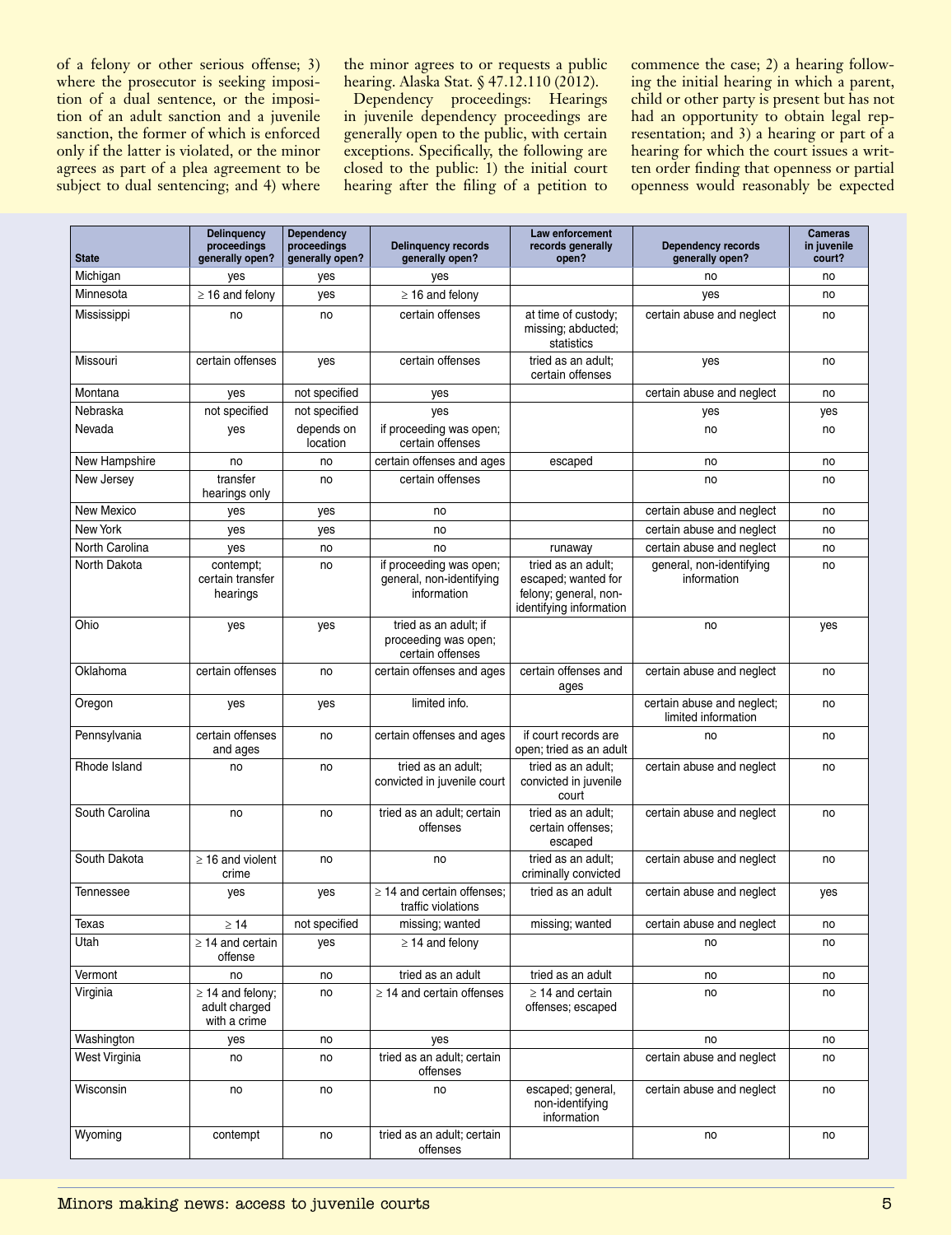**The secrecy that traditionally has been the hallmark of juvenile courts nationwide often impedes the ability to gather and disseminate information when those for whom such anonymity and confidentiality are intended to protect are the ones making the news.** 



to stigmatize or be emotionally damaging to a child, inhibit a child's testimony in that hearing, disclose matters required by law or court order or rule to be kept confidential or interfere with a criminal investigation or proceeding or a criminal defendant's right to a fair trial. The name, picture or other identifying information of the child involved may not be publicly disclosed. At the beginning of a hearing, the court will issue an order specifying the restrictions necessary to ensure such nondisclosure. The court may impose any appropriate sanction, including contempt and closure of any further hearings to a person who violates the order. *Id.* § 47.10.070.

Delinquency and dependency records: Juvenile court records are confidential and may be inspected only with the court's permission by individuals with a legitimate interest in the records. In delinquency cases where the prosecutor is seeking imposition of a dual sentence or the minor agrees as part of a plea agreement to be subject to dual sentencing, all court records are open to the public except predisposition, psychiatric and psychological reports and other documents the court orders to be kept confidential because their release could harm the minor or violate the constitutional rights of the victim or others. *Id.* §§ 47.10.090, 47.12.300.

In addition, the Department of Health and Social Services may publicly disclose confidential information about a child or alleged perpetrator named in a report of child abuse or neglect related to the department's determination of the nature and validity of the report or its activities as a result in cases where: 1) the parent or guardian of a child who is the subject of one or more reports of child abuse or neglect has made a public disclosure about the department's involvement with the family; 2) the alleged perpetrator named in one or more reports of child abuse or neglect has been charged with a crime related to the alleged abuse or neglect; and 3) abuse or neglect has resulted in the fatality or near fatality of a child who is the subject of one or more reports of abuse or neglect. The department may withhold, however, disclosure of the child's name, picture or other identifying information if the department determines that disclosure would be contrary to the best interests of the child, the child's siblings or other children in the house, as well as information that would reasonably be expected to interfere with a criminal investigation or proceeding or a defendant's right to a fair trial. *Id.* § 47.10.093.

Restrictions on coverage: Alaska law allows victims and witnesses 15 years old or younger to testify in any criminal proceeding involving an offense committed against a child 15 years old or younger to testify outside the presence of the defendant via closed-circuit television or oneway mirrors. The statute does not specify whether the media and public may remain in the courtroom during this testimony. *Id.* § 12.45.046. Although court rules governing media coverage of court proceedings require the consent of all parties, including the guardian ad litem, or guardian appointed to represent the interests of a juvenile in a single litigation, in divorce, dissolution of marriage, domestic violence, child custody and visitation, paternity or other family proceedings, they do not specifically address restrictions on coverage of criminal or civil proceedings in which minors are testifying. They do state, however, that the court may impose

reasonable restrictions on the time, place or manner of media coverage of any case provided the restrictions are stated on the record and reasonably related and narrowly drawn by the least restrictive means to, among other aims, protect the reasonable privacy interests of a minor or any other person. Alaska R. Ct. Admin. 50.

## **Arizona**

Delinquency proceedings: Juvenile delinquency proceedings are open to the public in Arizona except upon the court's written finding of a need to protect the best interests of a victim, the juvenile, a witness, the state or a clear public interest in confidentiality. In determining whether to close or partially close a hearing under this standard, the judge may consider whether an open hearing would 1) be emotionally harmful to a participant; 2) inhibit testimony or the disclosure or discussion of information material to the truth-finding or rehabilitation process; or 3) otherwise interfere with the emotional well-being of the victim. Any person requesting closure or partial closure of a hearing must give notice of such request to the parties or any other person designated by the court, which may include one or more representatives of the news media. Ariz. Juv. Ct. R. 19.

Dependency proceedings: Juvenile dependency proceedings are open to the public, although the judge is required to ask the parties at the first hearing in the proceeding if there are any reasons it should be closed. For good cause, the court may order any proceeding to be closed to the public. In considering whether to close the proceeding, the court must consider: 1) whether doing so is in the child's best interests; 2) whether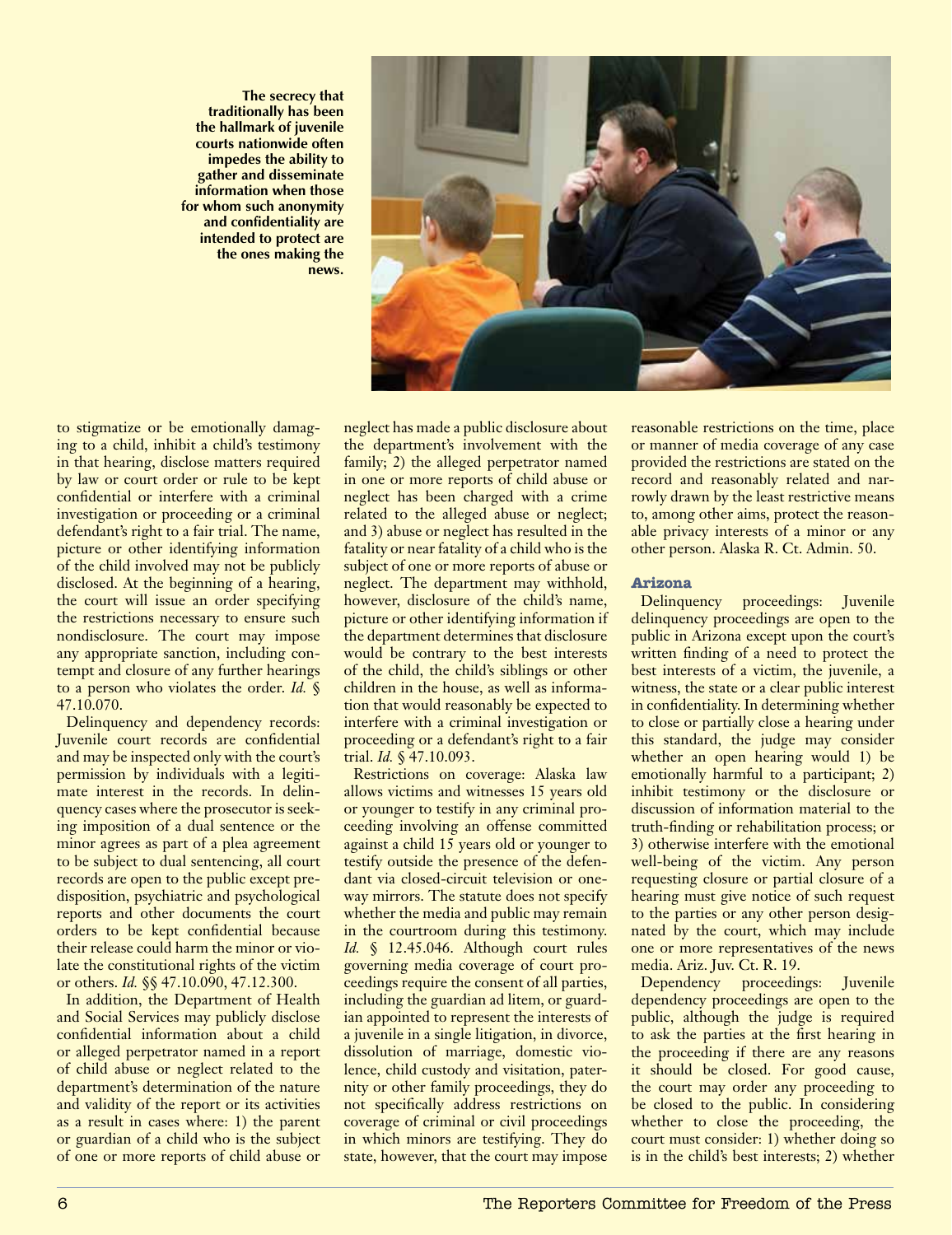an open proceeding would endanger the child's physical or emotional well-being or the safety of any other person; 3) the privacy rights of the child and the child's family and any other person whose privacy rights the court determines need protection; 4) whether all parties have agreed to allow the proceeding to be open; 5) the child's wishes if the child is at least 12 years old and a party to the proceeding; and 6) whether an open proceeding could cause specific material harm to a criminal investigation. The court also may impose reasonable restrictions required by the physical limitations of the facility or to maintain order and decorum. Those individuals attending an open hearing may do so only on the condition that they refrain from divulging any information that would identify the child, the child's family and any other person mentioned in the hearing. Those who violate this order can be held in contempt of court.

If a proceeding has been closed by the court, any person may subsequently request that the court reopen a proceeding or a specific hearing to the public, and the court must reconsider the same factors when ruling on that request. If a proceeding relating to child abuse, abandonment or neglect that has resulted in a fatality or near fatality has been closed by the court, any person may request that a transcript be made of the closed proceeding, the cost of which is borne by the person who requested the transcript. In ruling on this request, the court must consider the same factors it considered when deciding whether to close the proceeding. If the court grants a request for a transcript of a closed proceeding, it must redact from the document any information that is confidential by law or necessary to protect the privacy, well-being or safety of the child, the child's family or others, as well as any criminal investigation. Ariz. Rev. Stat. Ann. § 8-525; Ariz. Juv. Ct. R. 41.

Delinquency records: The following juvenile delinquency records are open to public inspection in Arizona: the legal files, which include pleadings, motions and orders, of offenders referred to juvenile court; arrest records of juveniles who are charged as adults; delinquency hearings; disposition hearings, or the proceedings during which the judge determines how the case will be resolved; a summary of delinquency, disposition and transfer hearings; revocation of probation hearings; appellate review records; and diversion proceedings involving delinquent acts, or those proceedings involving the informal handling of cases in which there is no formal charge and the case is closed

within a specified timeframe assuming the juvenile complies with the terms of the diversion. But the court may order that juvenile records be kept confidential and withheld from the public if it determines that the subject matter of any record involves a clear public interest in confidentiality. Moreover, the social file of a juvenile offender — which contains diagnostic evaluations and psychiatric, psychological and medical reports — is confidential and withheld from public view except upon court order. Ariz. Rev. Stat. Ann. § 8-208 (2012); Ariz. Juv. Ct. R. 19.

Dependency records: The records of a dependency proceeding are not open to public inspection. Ariz. Rev. Stat. Ann. § 8-208. But the state Department of Economic Security, which deals with children, adults and families, may release information to clarify or correct information about an allegation or actual instance of child abuse or neglect made public by sources outside the department, and must publicly release certain information when a case of child abuse, abandonment or neglect results in a fatality or near fatality. Specifically, the department must provide the following preliminary information: 1) the name, age and city, town or general area of residence of the child; 2) the fact that a child died or nearly died as a result of abuse, abandonment or neglect; 3) the name, age and city, town or general area of residence of the alleged perpetrator, if available; 4) whether there have been reports or any current or past cases of abuse, abandonment or neglect involving the child and the alleged abusive or neglectful parent, guardian or custodian; and 5) actions taken by child protective services in response to the fatality or near fatality. If requested, the department must promptly provide as much additional information as possible assuming the county attorney does not believe that such release would cause a specific, material harm to a criminal investigation or violate federal or state confidentiality laws. Any person who believes that the county attorney failed to demonstrate that release of the information would cause a specific, material harm to a criminal investigation may file an action in superior court and request that the court review the information privately in the judge's chambers and order disclosure. *Id.* § 8-807.

Restrictions on coverage: Arizona law allows victims and witnesses 14 years old or younger and those with a developmental disability and intelligence quotient score less than 75 regardless of age to testify in any criminal proceeding outside the presence of the defendant via videorecorded testimony or closed-circuit television. The statute does not specify whether the media and public may remain in the courtroom during this testimony. *Id.* § 13-4251, 13-4253.

## **Arkansas**

Delinquency and dependency proceedings: In delinquency proceedings in Arkansas, the juvenile has the right to an open hearing. All other juvenile hearings may be closed at the discretion of the court, and all hearings involving allegations and reports of child mistreatment and cases of children in foster care must be closed. Ark. Code Ann. § 9-27-325 (West 2011). Although a statute prohibits the news media from publishing, without written order of the court, the name, picture or other identifying information of a child involved in a juvenile delinquency proceeding, the Arkansas Supreme Court found that a juvenile judge's gag order prohibiting the media from photographing juveniles and their families in public places around the courthouse was overbroad and a prior restraint in violation of the First Amendment. In that case, where the proceeding was open to the public and a photograph of the juvenile had been published prior to the judge's gag order, "the proverbial bell had been rung, so to speak, and could not be unrung. The statutory policy prohibiting revelation of the name and identity of the juvenile had already been thwarted," the court said. Although the court recognized the juvenile judge's interest in protecting participants in her proceedings from harassment and maintaining the dignity of her court, the state Supreme Court noted that, "once the juvenile proceedings have been opened to the public, we discern no overriding state interest that would warrant an injunction against photographing [the juvenile involved] and the others entering or leaving the courthouse." But the court emphasized that its holding did not address a case in which the proceedings were closed by the judge and a gag order issued prior to the first publication of the juvenile's photograph and other vital information. *Ark. Democrat-Gazette v. Zimmerman*, 20 S.W.3d 301, 309—10 (Ark. 2000).

Delinquency and dependency records: Juvenile court records are confidential and may not be disclosed except to certain individuals and agencies designated by statute. This presumption of closure does not apply, however, to statistical information or other materials used for research that summarize records, reports or other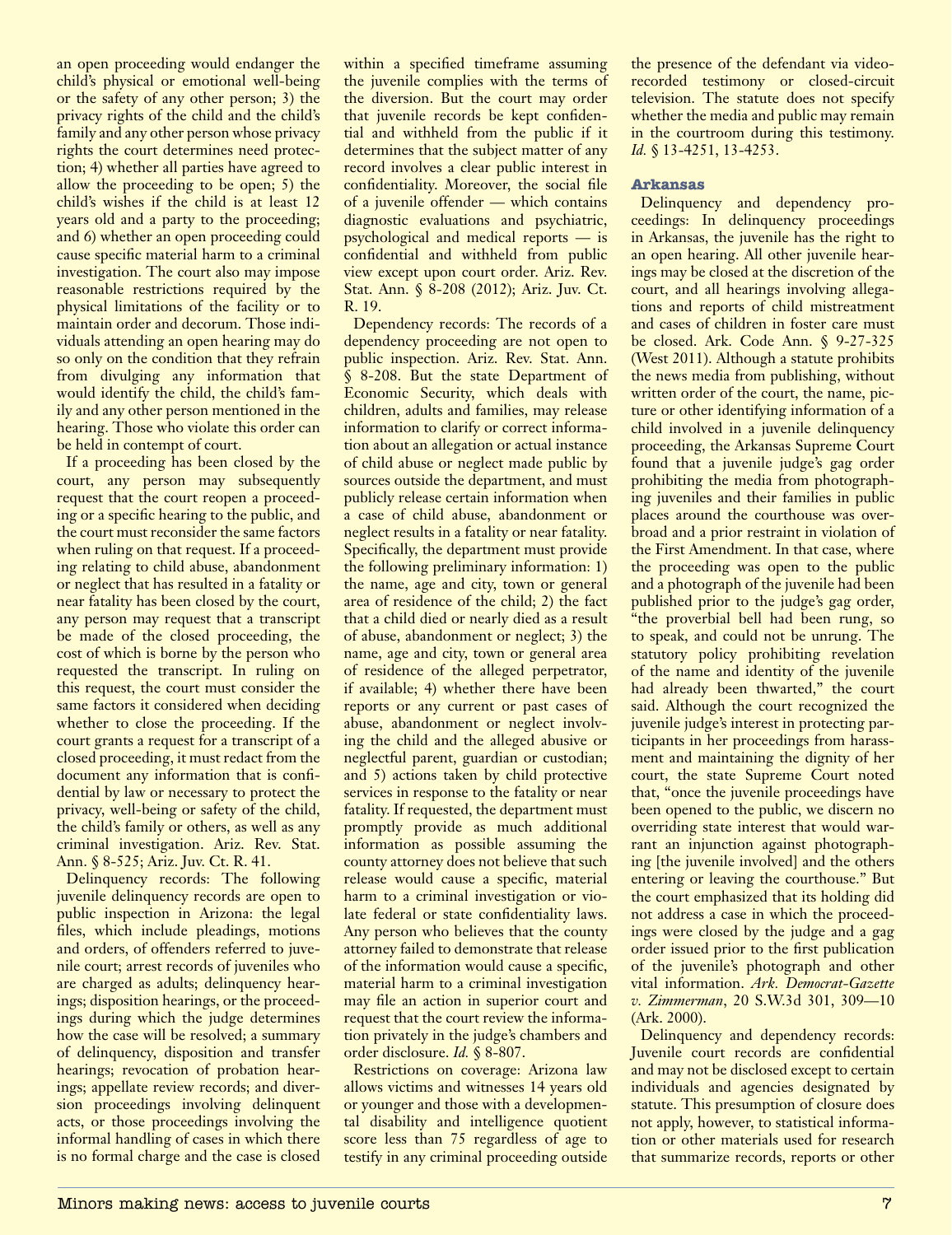information in the aggregate if they do not disclose the identity of any juvenile defendant in any proceeding. The arrest and detention records of juveniles who are formally charged with a felony in criminal court also are exempt from the general rule of confidentiality. Ark. Code Ann. § 9-27-309. A separate statute prohibits the news media from publishing, without written court order, the name, picture or other identifying information of a child who is the subject of any juvenile proceeding. *Id.* § 9-27-348.

Restrictions on coverage: Arkansas law allows victims 16 years old or younger to testify about sexual offenses outside the presence of the defendant via videorecorded testimony. The statute does not specify whether the media and public may remain in the courtroom during this testimony, although it does state that the videotape is subject to a protective order of the court to protect the privacy of the victim. Ark. Code Ann. § 16-44-203. The state's Supreme Court order governing broadcasting, recording and photographing in the courtroom prohibits coverage of all juvenile matters in the trial court and minors without the consent of their parent or guardian. Ark. Sup. Ct. Admin. Order 6.

## **California**

Delinquency proceedings: California law requires juvenile delinquency proceedings to be open if any of 28 violent crimes is involved, and prohibitions on the dissemination of information lawfully obtained during such proceedings violate the news media's First Amendment rights, a state intermediate appellate court held. *KGTV Channel 10 v. Superior Court*, 26 Cal. App. 4th 1673, 1684 (Cal. Ct. App. 1994). Nor can the press or public be excluded from such hearings absent a showing of reasonable likelihood of substantial prejudice to the juvenile's right to a fair trial. *Brian W. v. Superior Court*, 20 Cal. 3d 618, 624—25 (Cal. 1978) (involving competency hearing of a juvenile charged with kidnapping and murder); *Cheyenne K. v. Superior Court*, 208 Cal. App. 3d 331, 336 (Cal. Ct. App. 1989) (involving competency hearing of a juvenile charged with murder); *Tribune Newspapers W., Inc. v. Superior Court*, 172 Cal. App. 3d 443, 447 (Cal. Ct. App. 1985); (involving a hearing to determine whether two juveniles charged with bank robberies and other crimes while armed with a deadly weapon were fit to be dealt with under the juvenile court law). The judge also has the discretion to admit to juvenile court proceedings anyone with a direct and legitimate interest in the par-

## The right of access in the federal system

Juvenile offenders of federal criminal law are primarily the responsibility of state juvenile court authorities. But the federal Juvenile Delinquency Act, originally passed in 1938 to remove minor suspects from the federal adult criminal system, allows federal delinquency proceedings if state courts are unwilling or unable to accept jurisdiction, the state has no adequate treatment plans or the juvenile is charged with a crime of violence or drug trafficking. The law applies to individuals charged before the age of 21 with a breach of federal criminal law occurring before they turned 18.

The act contains two confidentiality provisions, one of which prohibits the publication of the name and picture of any juvenile not prosecuted as an adult. The other provision contains guidelines for the time and place that a judge may convene a juvenile delinquency proceeding and authorizes private hearings in the judge's chambers. 18 U.S.C. §§ 5032, 5038 (2012).

In cases interpreting the act, this statutory line of authority often intersects with the constitutional authority providing that criminal proceedings are presumptively open to the public. In a case involving juveniles charged with hate crimes, a newspaper moved to intervene for access to arraignments and other proceedings, as well as court records filed in connection with the proceeding. The alleged offenders and government opposed the request, arguing that the act mandates closed proceedings and records — an assertion the trial court accepted.

But the U.S. Court of Appeals in Boston (1st Cir) held that the act could not be read to mandate closure. According to the court, Congress did not intend to deny judges the discretion to open or close their courtrooms when it built into the statute restrictions on who can receive juvenile court records and a ban on the release of a child's photograph. Measures designed to protect confidentiality are to be evaluated on a case-by-case basis, the court said.

Although it avoided answering the question, the court did acknowledge that "the Act implicates First Amendment concerns, and thus must be interpreted with the Supreme Court's First Amendment jurisprudence in mind." It thus looked to the case law spelling out the constitutional right of access to criminal courts and found "very instructive" the high court's seminal decision in *Globe Newspaper Co. v. Superior Court* striking down a mandatory closure rule. The court ultimately decided the case on statutory grounds but noted: "While the *Globe* case is not directly applicable here, the Court's reasoning in that case strongly suggests that the district court's preferred reading of the Act raises some serious First Amendment concerns."

Nonetheless, the court described the assumption that the First Amendment applies to juvenile proceedings as "highly dubious" and questioned whether the high standard applicable in adult criminal cases should likewise apply in the juvenile context, where the exercise of judicial discretion in favor of closure "is not an exception to some general rule of openness, but the norm." *U.S. v. Three Juveniles*, 61 F.3d 86, 88—92 (1st Cir. 1995); *see also United States v. A.D.*, 28 F.3d 1353, 1360 (3d Cir. 1994) (interpreting the Act to permit judicial discretion to authorize access on a case-by-case basis).

The jurisprudence discussing access to federal juvenile delinquency records likewise rejects a presumption of access. In a case involving a disabled 14-yearold who threatened classmates with a loaded gun, a federal appellate court upheld a district court order sealing the record and a memorandum order denying a motion for a preliminary injunction. "Whether we apply a constitutional standard or a common law standard, the result is the same: Pulitzer's interest in access to the records in this case clearly is outweighed by [the minor's] privacy interest and the state's interest in protecting minors from the public dissemination of hurtful information," the court concluded. *Webster Groves Sch. Dist. v. Pulitzer Publ'g Co.*, 898 F.2d 1371, 1378 (8th Cir. 1990).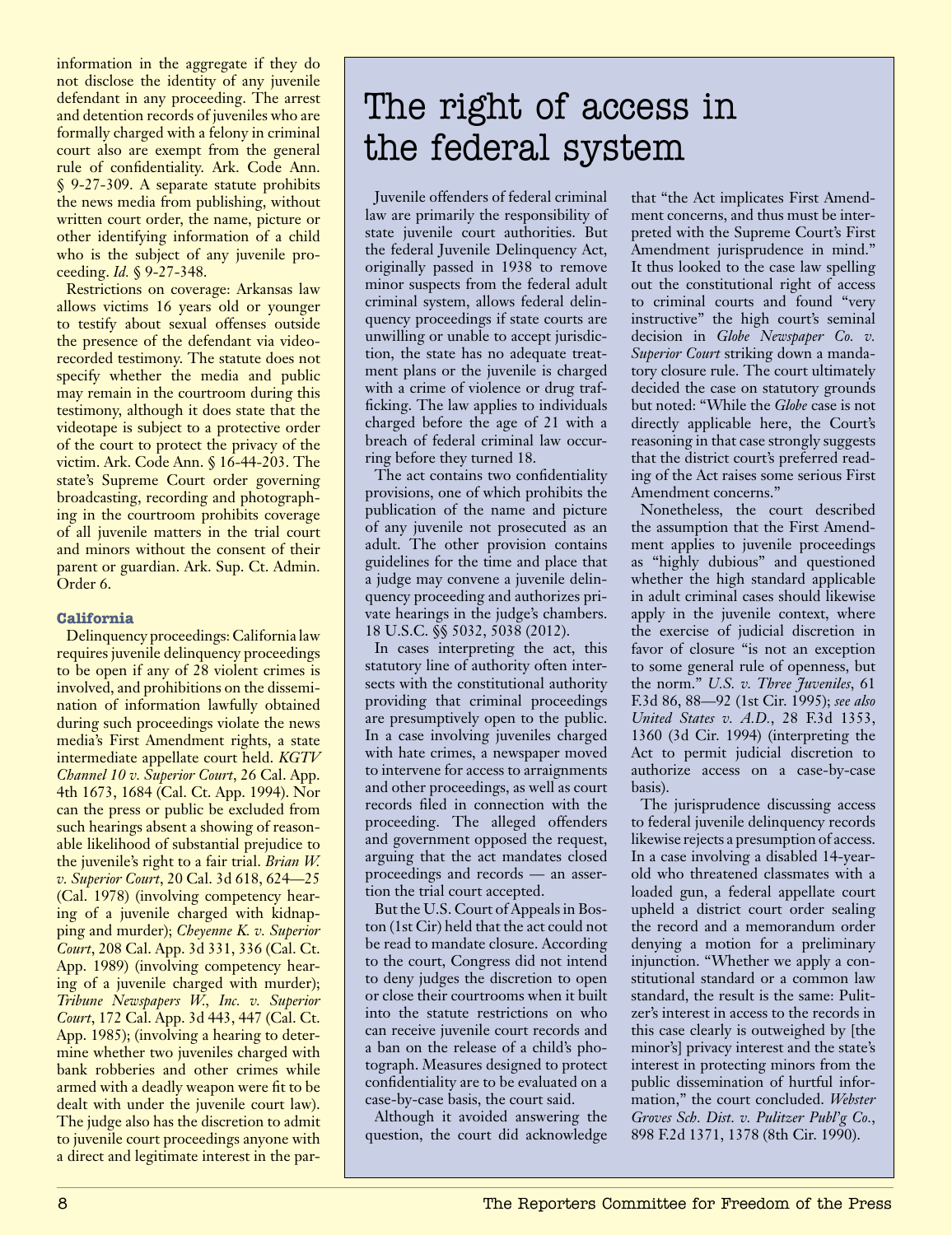ticular case or in the work of the court — a phrase the California Supreme Court has interpreted to allow press attendance at juvenile hearings. *Brian W.*, 20 Cal. 3d at 623. The juvenile court must for each day it is in session post in a conspicuous place accessible to the general public a written list of open hearings along with their locations and times. The public is generally excluded from all other delinquency hearings unless the minor and the minor's parent or guardian request otherwise. Also, where one of the 28 violent crimes is a sexual offense, the public is not admitted to the hearing if the prosecutor makes a motion at the request of the victim for a closed hearing or during the victim's testimony if the victim was 15 or younger at the time of the offense. Cal. Welf. & Inst. Code § 676 (West 2012).

Dependency proceedings: The public is excluded from juvenile dependency proceedings in California unless a parent or guardian requests otherwise and the minor involved consents to or requests public access. But the judge has the discretion to admit anyone with a direct and legitimate interest in the particular case or in the work of the court. *Id.* § 346. Interpreting this language, the state intermediate appellate court found that the juvenile court should "allow press access unless there is a reasonable likelihood that such access will be harmful to the child's or children's best interests in the case." Although the juvenile court, in exercising its discretion to allow public or media access to a juvenile dependency proceeding, should "first and foremost" consider what is in the best interests of the minor, the media "can assist juvenile courts in becoming more effective instruments of social rehabilitation by providing the public with greater knowledge of juvenile court processes, procedures, and unmet needs," the court said. *San Bernardino County Dep't of Pub. Soc. Servs. v. Superior Court*, 232 Cal. App. 3d 188, 207—08 (Cal. Ct. App. 1991). Pursuant to a Jan. 31, 2012, order by Los Angeles County Juvenile Court Presiding Judge Michael Nash, members of the media are deemed to have a legitimate interest in the work of the court, and juvenile dependency proceedings in Los Angeles County are open to the media unless the parties involved can show that harm or detriment to the minor is reasonably likely to occur because of media access to the proceeding.

Delinquency and dependency records: Juvenile court records are confidential and may be viewed only by certain individuals and agencies designated by statute. Cal. Welf. & Inst. Code § 827. But the state intermediate appellate court held that a broader category of people than those enumerated in the statute may be permitted access to material in juvenile court files in the appropriate case. "The prohibition against dissemination recognizes the exclusive authority of the juvenile court to determine who may have access to juvenile court records. … If a juvenile court determines, consistent with the best interests of the minors, that records should be released to the press, the court has made the decision that the public can learn the content of the disclosed records," the court ruled in *In re Keisha T.*, 38 Cal. App. 4th 220, 234 (Cal. Ct. App. 1995). And the state attorney general found that where juvenile proceedings are open to the public, the district attorney may provide the news media with whatever information is available to the public at those proceedings unless the court has placed restrictions on such dissemination. Cal. Op. Att'y Gen. 81-1007 (1982). Any person not designated in the statute who wishes to inspect, obtain or copy juvenile court records must petition the court for authorization using a specific form. Among other things, the petitioner is required to "describe in detail the reasons the records are being sought and their relevancy to the proceeding or purpose for which petitioner wishes to inspect or obtain the records." In determining whether to release juvenile court records, the court must balance the interests of the child and other parties involved against those of the petitioner and the public. The court may allow disclosure of juvenile court records only if "the records requested are necessary and have substantial relevance to the legitimate need of the petitioner." Cal. Juv. Ct. R. 5.552. In considering a request for access to the juvenile case records of a child who died, however, no weighing of interests is required, and the files must be released, even if no dependency petition had ever been filed, unless there is a showing that doing so is detrimental to the safety, protection or physical or emotional well-being of another child who is directly or indirectly connected to the juvenile case at issue. The statute's legislative history demonstrates the legislature's interest in opening up to public view the workings of the entire juvenile court and child protective system for the purpose of exposing deficiencies within them, the court said. *In re Elijah S.*, 125 Cal. App. 4th 1532, 1542—43, 1555 (Cal. Ct. App. 2005); *see also Pack v. Kings County Human Servs. Agency*, 107 Cal. Rptr. 2d 594, 601

(Cal. Ct. App. 2001).

There are additional exceptions that allow access to records in some juvenile delinquency cases. The name of a minor found to have committed one of the 28 violent offenses is public unless the court makes an on-the-record written finding explaining why good cause exists to make the name of the minor confidential. In this context, "good cause" is limited to protecting the personal safety of the minor, a victim or member of the public. The charging petition, minutes of the proceeding and orders of adjudication and disposition of the court contained in the court file are available for public inspection, although public access to other documents in the court file is not necessarily available. The probation officer or any party may petition the juvenile court to prohibit public disclosure of any such file or record. The juvenile court will grant the request if it appears that the harm to the minor, victims, witnesses or public from the public disclosure outweighs the benefit of public knowledge. The court cannot, however, prohibit disclosure for the benefit of the minor unless it makes a written finding that the reason for the prohibition is to protect the safety of the minor. Cal. Welf. & Inst. Code § 676. Also, a law enforcement agency may disclose the name of any minor 14 years old or older who has been charged with a serious felony under Cal. Penal Code § 1192.7. Cal. Welf. & Inst. Code § 827.5.

Restrictions on coverage: California law allows a trial judge to close the courtroom when a minor victim or one with a physical or developmental disability and substantial cognitive impairment regardless of age testifies about a sexual offense. Before the judge may do so, however, he or she must find that closure is essential to preserve higher values and narrowly tailored to serve that interest. And a transcript of the testimony of the witness must be made publicly available as soon as practicable. Closing the courtroom during the testimony of a 14-year-old molestation victim based only on the prosecutor's assertion that the victim would be uncomfortable violated the defendant's Sixth Amendment right to a public trial. Cal. Penal Code § 868.7; *People v. Baldwin*, 142 Cal. App. 4th 1416, 1421 (Cal. Ct. App. 2006). In addition, victims 13 years old or younger may testify in cases involving sexual offenses, violent felonies and child abuse outside the presence of the defendant via videorecorded testimony or closed-circuit television. In cases involving sexual offenses, the testimony of victims who are 15 years old or younger and those who are devel-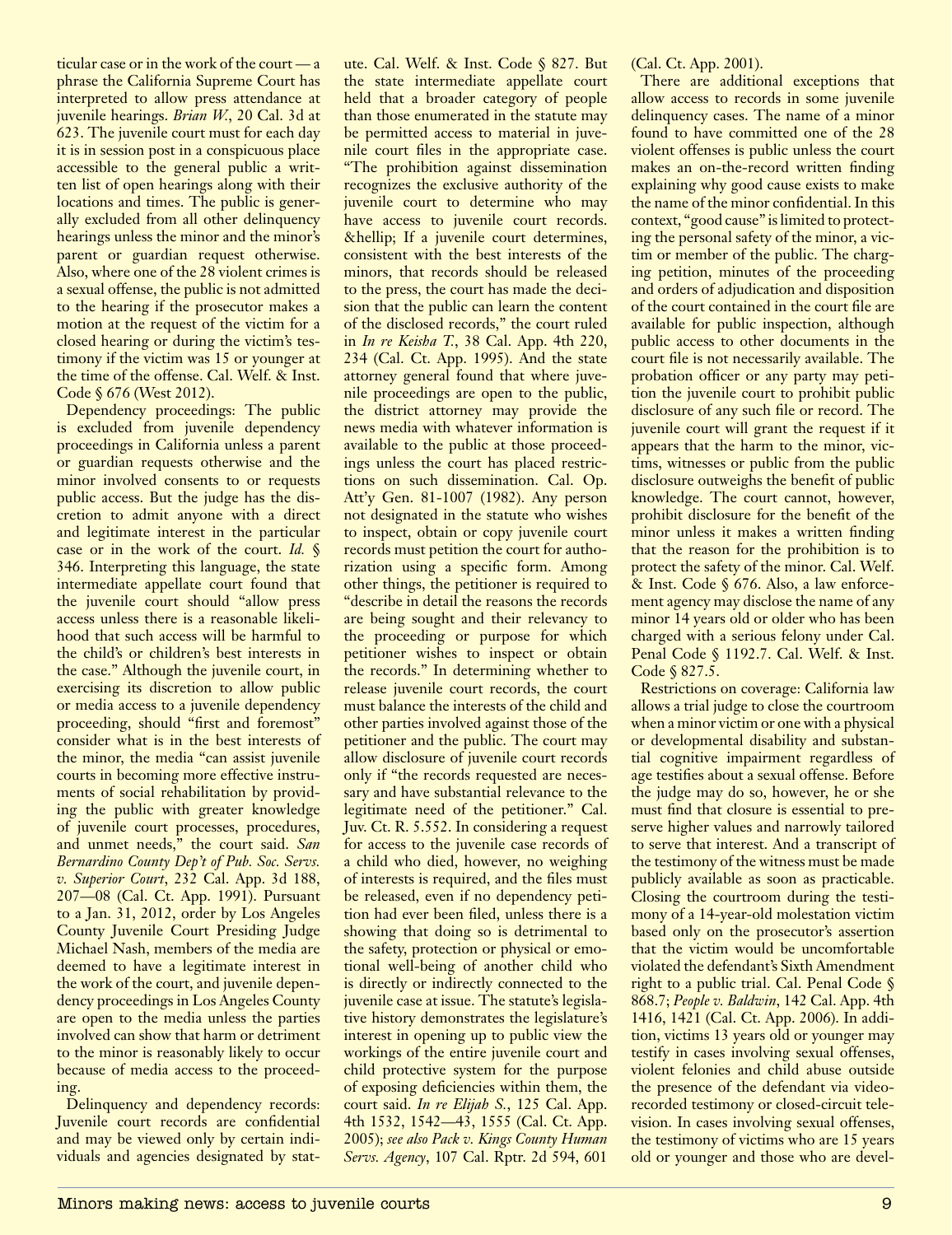opmentally disabled regardless of age may be video-recorded during a preliminary hearing for use at trial. The law does not specify whether the media and public may remain in the courtroom during this testimony, although it does state that the videotape will be subject to a protective order of the court to protect the privacy of the victim. *Id.* §§ 1346, 1347. Although court rules governing photographing, recording and broadcasting in California courtrooms do not specifically restrict coverage of minors, they do list among the factors a judge must consider when deciding a request for coverage the effect of such coverage on any minor who is a party, prospective witness, victim or other participant in the proceeding. Cal. Ct. R. 1.150.

## **Colorado**

Delinquency and dependency proceedings: The general public cannot be excluded from juvenile court proceedings in Colorado unless the court determines that doing so is in the best interest of the child or the community. In such cases, the court may admit only those people with an interest in the case or in the work of the court, including those individuals whom the attorneys, the child involved and the child's parents or custodian wish to be present. Colo. Rev. Stat. Ann. § 19-1-106 (West 2012).

Delinquency records: Court records in juvenile delinquency cases are open without court order to certain individuals and agencies designated by statute. The records also may be inspected with consent from the court by any other person having a legitimate interest in the proceedings. The public has access to arrest and criminal-records information, including a person's physical description, of juveniles who are: 1) adjudicated delinquent for, charged with the commission of or subject to a revocation of probation for committing the crime of possession of a handgun by a juvenile or an act that would constitute a felony or would constitute any crime involving the use or possession of a weapon if committed by an adult; and 2) charged with an offense that would constitute unlawful sexual behavior or a crime of violence if committed by an adult. A law enforcement agency may release records, including identifying information, of juveniles who: 1) have escaped from an institution to which they were committed; 2) are tried as adults; and 3) are convicted as adults and a court has ordered a presentence investigation. Any records released under the statute, however, do not include investigatory records

or psychological profiles, intelligence test results or any information about whether the juvenile has been sexually abused. *Id.* § 19-1-304.

Dependency records: In general, reports of child abuse or neglect and the name, address or any other identifying information of any child, family or informant contained in such records are confidential, and disclosure is permitted only when authorized by a court for good cause. But such disclosure is not prohibited when there is a death of a suspected victim of child abuse or neglect and: 1) the death becomes a matter of public concern; 2) the alleged juvenile offender is or was a victim of abuse or neglect; or 3) the suspected or alleged perpetrator is arrested or charged in connection with the death. *Id.* § 19-1- 307. In addition, all records prepared or obtained by the state Department of Human Services regarding the operation of juvenile facilities are confidential and not subject to public dissemination. *Id.* § 19-1-305.

Restrictions on coverage: Colorado law allows victims who were 14 years old or younger at the time of the alleged offense to testify about sexual offenses or child abuse outside the presence of the defendant via video-recorded testimony. The statute does not specify whether the media and public may remain in the courtroom during this testimony. Colo. Rev. Stat. Ann. §§ 18-3-413, 18-6-401.3.

## **Connecticut**

Delinquency and dependency proceedings: Connecticut law appears to provide for media access to juvenile court proceedings but includes limitations on publication. Specifically, the law allows the judge to admit into dependency proceedings anyone with a legitimate interest in the hearing or in the work of the court, which provides a basis for media, but not necessarily, public access. Those individuals may be admitted only on the condition that they refrain from divulging any information that would identify the child or family involved. Conn. Gen. Stat. Ann. § 46b-122 (West 2012). But the state Supreme Court ruled that statutes intended to protect juveniles from publicity about their alleged offenses do not forbid the media from disclosing any information which may have come into their possession lawfully. *In re Juvenile Appeal*, 488 A.2d 778, 782 n.4 (Conn. 1985), *superseded by statute on other grounds*, *In re Michael S.*, 784 A.2d 317 (Conn. 2001). Also under this statute, the judge may exclude from any juvenile hearing people not necessary to the proceeding. Conn. Gen. Stat. Ann. § 46b-122. Unlike in criminal courts, which are presumptively open, denial of public access to juvenile proceedings may be warranted in the interest of protecting the juvenile's right to privacy, the state intermediate appellate court held. Thus, a trial court's decision not to open the courtroom to the public and news media before finding a prospective adoptive mother in contempt of a confidentiality order was not an abuse of discretion, the court ruled. *In re Brianna B.*, 785 A.2d 1189, 1197—98 (Conn. App. Ct. 2001).

Delinquency and dependency records: Juvenile court records are confidential in Connecticut, and disclosure of any information contained in the records is prohibited. But records in delinquency cases can be inspected pursuant to court order by anyone with a legitimate interest in the information. Conn. Gen. Stat. Ann. § 46b-124. The Connecticut Supreme Court held that the strong presumption of confidentiality of juvenile records and the privacy interests implicated therein justified a narrow scope of the discretion afforded a trial court with regard to releasing information without the express written consent of the parties involved. The court concluded that until other alternatives had been exhausted, it was an abuse of discretion for the trial court to have provided access to information from juvenile files. *In re Sheldon G.*, 583 A.2d 112, 119, 123—24 (Conn. 1990). Law enforcement officials may disclose information about a minor who has escaped from a facility to which the minor was committed or one for whom an arrest warrant has been issued with respect to the commission of a felony. Conn. Gen. Stat. Ann. § 46b-124. But police department records are not to be released unless they are part of "records of cases of juvenile matters," a state trial court held. The court found that nothing in the record in that case, which involved case reports and accompanying documents regarding two incidents involving minors, suggested that the requested documents were records of juvenile court matters. *Glastonbury Police Dep't v. Freedom of Info. Comm'n*, No.  $C\bar{V}$  970570076, 1998 WL 161238, at \*4 (Conn. Super. Ct. Mar. 25, 1998).

Restrictions on coverage: Connecticut law allows victims 12 years old or younger to testify in cases involving assault, sexual assault or child abuse outside the presence of the defendant via video-recorded testimony or closed-circuit television. The statute appears to allow the media and public to remain in the courtroom during this testimony. Conn. Gen. Stat. Ann. §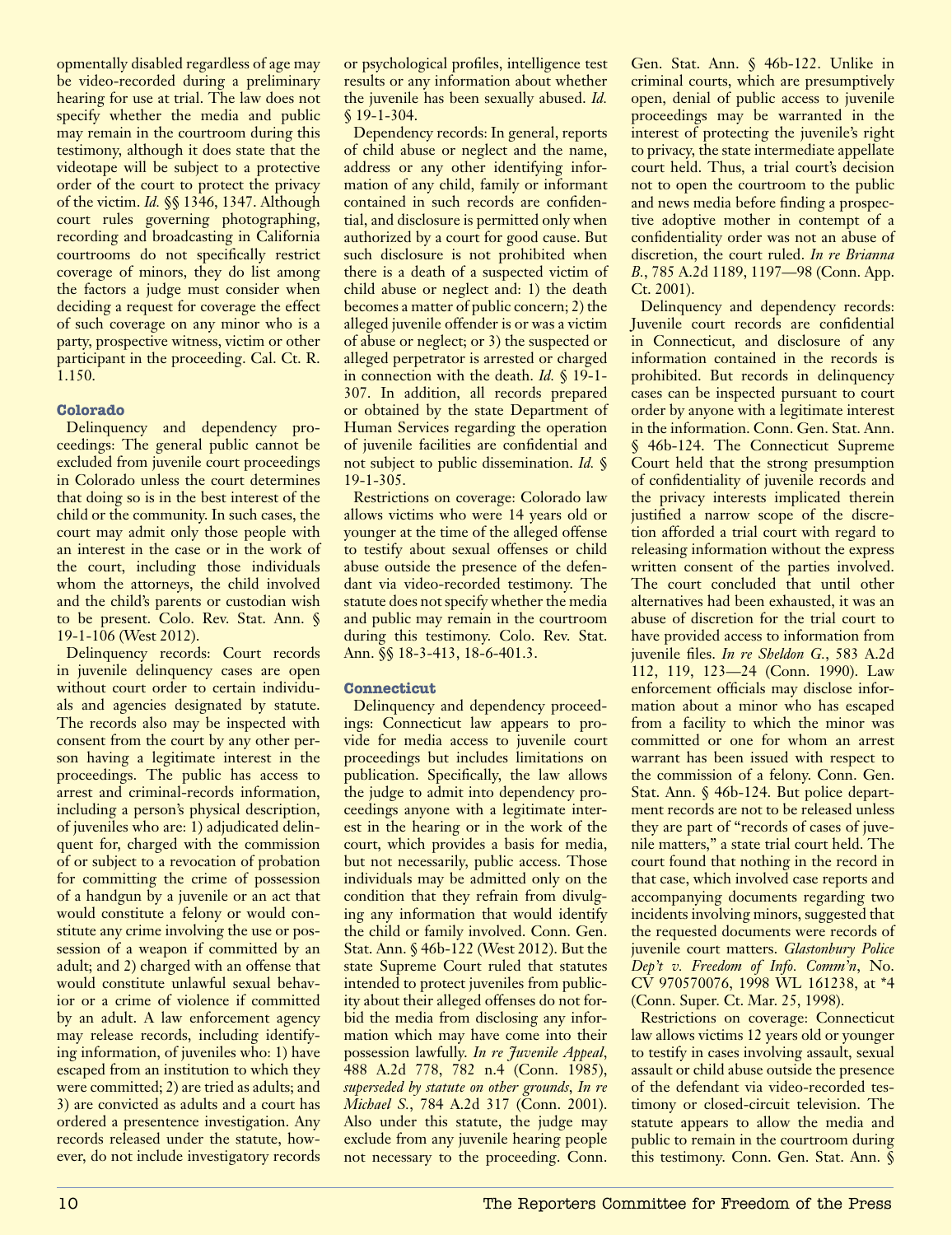54-86g. Although court rules governing media coverage of court proceedings do not specifically restrict coverage of minors, they do state that, when deciding a request that coverage of a criminal proceeding be prohibited, the judge must give great weight to "requests where the protection of the identity of a person is desirable in the interests of justice, such as for . . . juveniles." Conn. Super. Ct. R. 1-10B, 1-11.

## **Delaware**

Delinquency and dependency proceedings: All juvenile court proceedings in Delaware are private with the exception of felony cases, which are open to the public. Del. Code Ann. tit. 10, § 1063 (2012).

Delinquency and dependency records: All juvenile court records likewise are private, although the court may consider "publication in the public interest." In delinquency cases, if the crime is a felony or class A misdemeanor, the clerk of the family court or any state or local police authority may release the name and address of the minor and his or her parents' names if requested by a "responsible representative of public information media." *Id.*

Restrictions on coverage: Delaware law allows victims and witnesses 10 years old or younger to testify in child abuse cases outside the presence of the defendant via closed-circuit television. *Id.* tit. 11, § 3514. Moreover, in any criminal case, witnesses 11 years old or younger may testify outside the presence of the defendant via video-recorded testimony. The law does not specify whether the media and public may remain in the courtroom during this testimony, although it does state that the videotape is subject to a protective order by the court to protect the witness' privacy. *Id.* § 3511.

## **District of Columbia**

Delinquency and dependency proceedings: D.C. law provides for media access to juvenile court proceedings but includes limitations on publication. Specifically, the law allows the judge to admit those having a proper interest in the case or in the work of the juvenile court, and "[a] ny authorized representative of the news media" is among those who "shall be deemed to have a proper interest in the work of the Family Court, and shall be admissible to Family Court proceedings after filling out an application." Among other things, the applicant is required to state that he or she "will refrain from divulging information identifying the [minor] or members of the [minor's] family or any other child involved in the proceedings." D.C. Super. Ct. Juv. R. 53; D.C. Code § 16-2316 (2012). Interpreting this statute and rule, D.C.'s highest appellate court directed that all media be excluded from proceedings involving a juvenile charged in a shooting death, even where the juvenile had already been identified in an article in *The Wall Street Journal*. The court rejected the media's argument that "the cat is already out of the bag," noting that "[a]ssuming that the kitten's whiskers (or even its tail) may be showing, the rest of the body remains concealed." It held that the admission of the media at juvenile proceedings was a "discretionary" determination for the trial court. In particular, the court explained: "[I]f there is no reasonable assurance that the admission of the press will be consistent with the protection of a juvenile respondent's anonymity, then exclusion may be the only alternative which will not compromise the legislature's paramount aim." The prior restraint doctrine was not implicated by the statute and rule, the court held, because the restraint was limited to information obtained through the judicial proceeding. "A prior restraint occurs when the state attempts to prohibit the publication of material already in the possession of the media," the court said. *In re J.D.C.*, 594 A.2d 70, 74 n.6, 75, 79 (D.C. 1991).

Delinquency and dependency records: Juvenile court records are confidential in D.C. and may be inspected only by certain individuals and agencies designated by statute. D.C. Code §§ 16-2331—2332, 16-2363.

Restrictions on coverage: Although there does not appear to be a statute on point, D.C.'s highest appellate court has held that trial judges do not abuse their discretion when they allow young sexual abuse victims to testify outside the presence of the defendant via video-recorded testimony or closed-circuit television. *Williams v. United States*, 859 A.2d 130, 136—37 (D.C. 2004). Before doing so, however, the court must hear evidence and determine whether the use of outof-court testimony is necessary to protect the welfare of the child witness who is testifying, find that the child witness would be traumatized, not by testifying in open court generally, but by the presence of the defendant and that the emotional distress the child would suffer in the presence of the defendant is more than minimal. *Ahmed v. United States*, 856 A.2d 560, 565 (D.C. 2004). It is not clear from the case law whether the media and public may remain in the courtroom during this testimony.

## **Florida**

Delinquency and dependency proceedings: Juvenile court proceedings are presumptively open to the public in Florida, and no one may be excluded without an order from the court. But the court, in its discretion, may close any hearing when the public interest and welfare of the child are best served by doing so. Fla. Stat. Ann. §§ 39.507, 985.035 (West 2012).

Delinquency records: Conversely, juvenile delinquency records are closed to inspection except in limited circumstances in which the court finds that the person requesting access has a proper interest in the records and orders their release to the individual. There is a limited right of access for the compilation of statistical information for authorized representatives of recognized organizations such as the media. *Id.* § 985.045. Typically, orders allowing access for such research purposes will require identifying information to be redacted.

A law enforcement agency may release for publication the name, photograph, address and crime or arrest report of a child taken into custody for violation of a law that would be a felony if committed by an adult. The law enforcement agency also may reveal the identity of a child found by a court to have committed three or more violations of law that would be misdemeanors if committed by an adult. The statute provides that law enforcement agencies may not use age as the sole reason for denying access to the record of a juvenile felony or threetime misdemeanor offender. Thus, law enforcement agencies should release such juvenile offender records unless some other justifiable reason exists for keeping the record confidential. The law enforcement agency is not limited to disclosure of the name, photograph and address of the juvenile but also may release other background information regarding the offense or arrest. *Id.* § 985.04. And law enforcement records that have been transmitted to a criminal justice agency such as the state Department of Juvenile Justice also may be released. Fla. Op. Att'y Gen. 1994-91 (1994). The only information that remains non-public are law enforcement records of juveniles arrested for a felony prior to Oct. 1, 1994. Fla. Op. Att'y Gen. 1995-19 (1995). But if the juvenile has allegedly committed some other delinquent act that would be a crime but not a felony if committed by an adult, the record is confidential and will be released only by court order to certain individuals and agencies designated by statute. There also is a limited right of access in this pro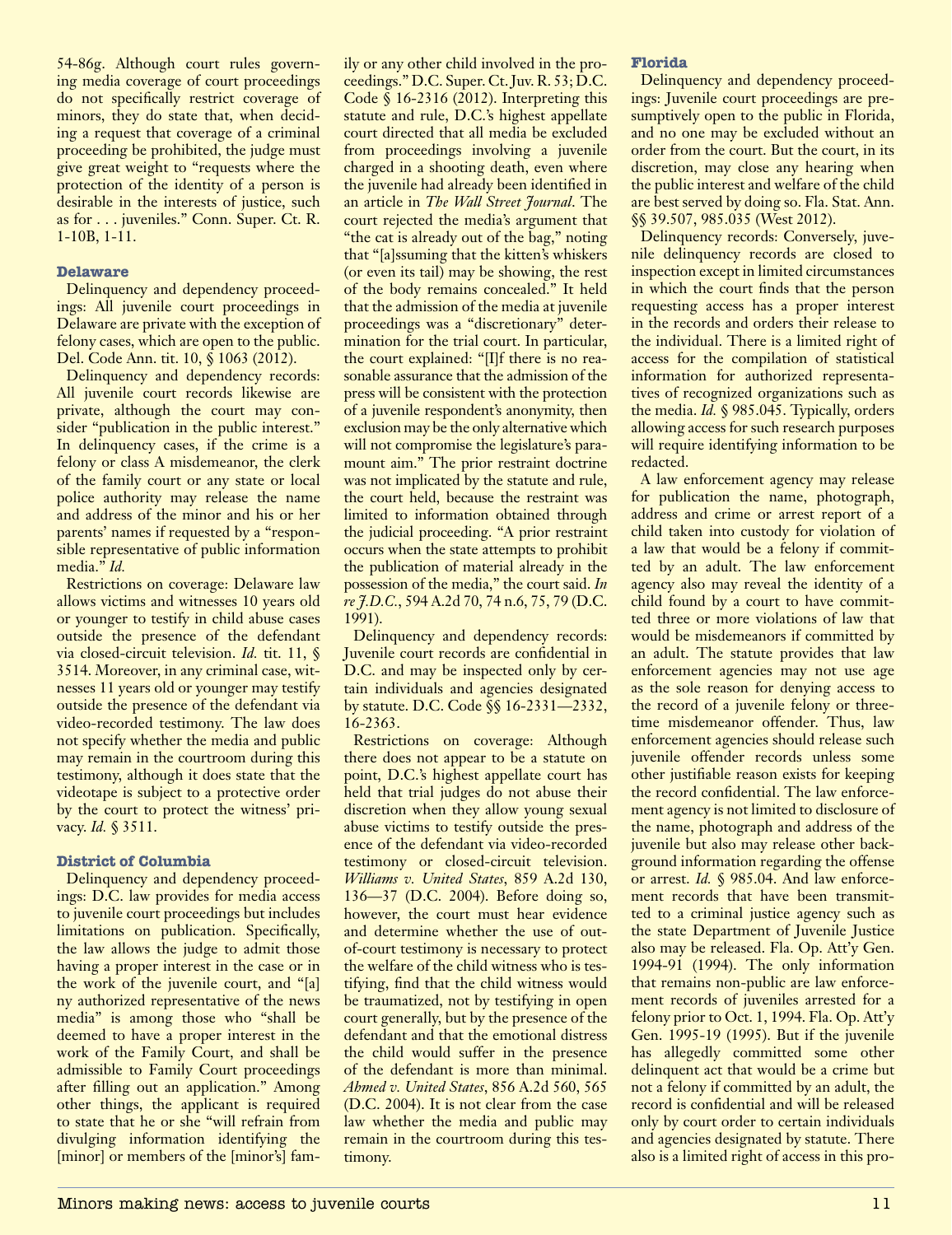vision for the compilation of statistical information for research purposes. Fla. Stat. Ann. § 985.04.

Dependency records: In Florida, juvenile dependency records are closed except to those showing a proper interest, which the public may do on certain occasions. *Id.* §§ 39.0132, 39.814. Requests for access to such closed files often overlap with requests for access to the confidential files of the state Department of Children and Families that may not have been filed with the court. The test for showing a proper interest is therefore similar to the good cause standard for access to the agency's records. *Id.* § 39.2021. For example, the state intermediate appellate court upheld a trial judge's decision to disclose the full court record of a dependency proceeding despite the confidentiality provisions, noting that "the circuit court was acting within its discretionary powers when it determined that disclosure of the full record would best correct any speculation, rumor, or innuendo circulating about the instant family and that disclosure was in the best interest of the dependent children." *Dep't of Health & Rehabilitative Servs. v. A.N.*, 604 So. 2d 11, 11 (Fla. Dist. Ct. App. 1992). The media also may be permitted access to dependency records for the compilation of statistics or other quantitative data. Fla. Stat. Ann. §§ 39.0132, 39.814. In such situations, the court may impose conditions on the use of the information and hold in contempt of court those who violate the conditions. Fla. Op. Att'y Gen. 1991-32 (1991). Identifying information is often redacted from these records.

Restrictions on coverage: Florida law allows a trial judge to close the courtroom when a victim or witness 15 years old or younger or one with mental retardation regardless of age is testifying about a sexual offense. Newspaper and broadcast reporters are included among those permitted to remain in the courtroom during this testimony, but another law prohibits the disclosure of information that would reveal the identity of a victim of child abuse. Fla. Stat. Ann. §§ 119.071, 918.16. There is dispute, however, among the appellate courts in Florida over how this closure statute interacts with the First and Sixth Amendment rights of public access and a public trial, respectively. Two of the five district courts have held that before the judge orders even partial closure of the courtroom, four prerequisites must be met: 1) the party seeking to close the hearing must advance an overriding interest that is likely to be prejudiced; 2) the closure must be no broader than necessary to protect that interest; 3) the trial court must consider reasonable alternatives to closing the proceeding; and 4) the court must make findings adequate to support the closure. *Alonso v. State*, 821 So. 2d 423, 426 (Fla. Dist. Ct. App. 2002); *Pritchett v. State*, 566 So. 2d 6, 7 (Fla. Dist. Ct. App. 1990). The other three districts do not require fulfillment of this standard for partial closures, only for full closures. *Kovaleski v. State*, 1 So. 3d 254, 258 (Fla. Dist. Ct. App. 2009); *Hobbs v. State*, 820 So. 2d 347, 349 (Fla. Dist. Ct. App. 2002); *Clements v. State*, 742 So. 2d 338, 341 (Fla. Dist. Ct. App. 1999). The law also allows a victim or witness 15 years old or younger or one with mental retardation regardless of age to testify in any civil or criminal case outside the presence of the defendant via video-recorded testimony or closed-circuit television. Fla. Stat. Ann. §§ 92.53, 92.54. The law does not specify whether the media and public may remain in the courtroom during this testimony, although an opinion by the state appellate court indicates that not only can they be present when this testimony is given in open court, they also may be able to attend the video-recording sessions. In that case, the trial judge granted members of the news media access to the session in which the trial testimony of an alleged minor victim of sexual battery was videorecorded but barred them from disclosing the contents of the testimony prior to its use at trial scheduled more than two months away. The appellate court found the trial court's belief in a qualitative difference between actual trial testimony and other pretrial and discovery proceedings insufficient justification for the prior restraint on publication. *Miami Herald Publ'g Co. v. Morphonios*, 467 So. 2d 1026, 1028, 1030 (Fla. Dist. Ct. App. 1985).

## **Georgia**

Delinquency proceedings: As a matter of constitutional jurisprudence, the media and public have a right of access to juvenile delinquency proceedings in Georgia unless there is an overriding or compelling reason for closure. In a case involving a juvenile accused of stealing a boat, the Georgia Supreme Court held that a presumption of closure in "delinquency, deprivation, and unruliness hearings" cannot be conclusive, and the court must in an expeditious manner give the media and public an opportunity to show that the state's or juvenile's interest in a closed hearing is not overriding or compelling. *Fla. Publ'g Co. v. Morgan*, 322 S.E.2d 233, 238 (1984). And a juvenile court likewise found that juvenile felony murder, armed

robbery and theft proceedings must be open to the media and public because the public's interest in disclosure outweighs the state's or juvenile's interest in closed proceedings. *In re Ross*, 16 Media L. Rep. (BNA) 2087, 2088 (Ga. Juv. Ct. 1989). As a matter of statutory law, the public has a right of access to juvenile delinquency proceedings in cases where a juvenile previously has been adjudicated delinquent and in those involving allegations of a felony designated in Ga. Code Ann. § 15-11-63 (West 2011), which include: arson; kidnapping and attempted kidnapping; aggravated assault and battery; armed robbery; attempted murder; drug trafficking; possession, manufacture and distribution of destructive devices; burglary of a retail establishment with the intent to steal and causing more than \$500 in damages; racketeering; carjacking; and being adjudicated delinquent three previous times for an offense that would be a felony if committed by an adult. However, the court is required to close delinquency hearings involving allegations of sexual assault or those at which any party expects to introduce evidence related to matters of deprivation, which generally involves abandonment or the lack of proper parental care or control necessary for a child's physical, mental or emotional health or morals. *Id.* § 15-11-78. Any person seeking access to a juvenile delinquency proceeding must file a written motion for access prior to the time of the hearing for which access is sought. Ga. Juv. Ct. R. 26.1. The judge may prohibit the media from releasing information that would identify the child or family involved. Ga. Code Ann. § 15-11-78. Pictures of the minor are prohibited. Ga. Juv. Ct. R. 26.2.

Dependency proceedings: In Georgia, a juvenile dependency proceeding is presumptively open. The court may close a hearing only upon making a finding on the record and issuing a signed order as to the reason or reasons for closing all or part of the hearing. The court may close such a hearing on only two grounds: 1) the proceeding involves an allegation of an act that would constitute a sexual offense if committed by an adult; or 2) closure is in the best interest of the child. In deciding whether closure is in the best interest of the child, the court must consider factors such as the age of the child, the nature of the allegations, the effect that an open court proceeding would have on the court's ability to reunite and rehabilitate the family unit and whether the closure is necessary to protect the privacy of a child, a foster parent or other caretaker of a child or of a victim of domestic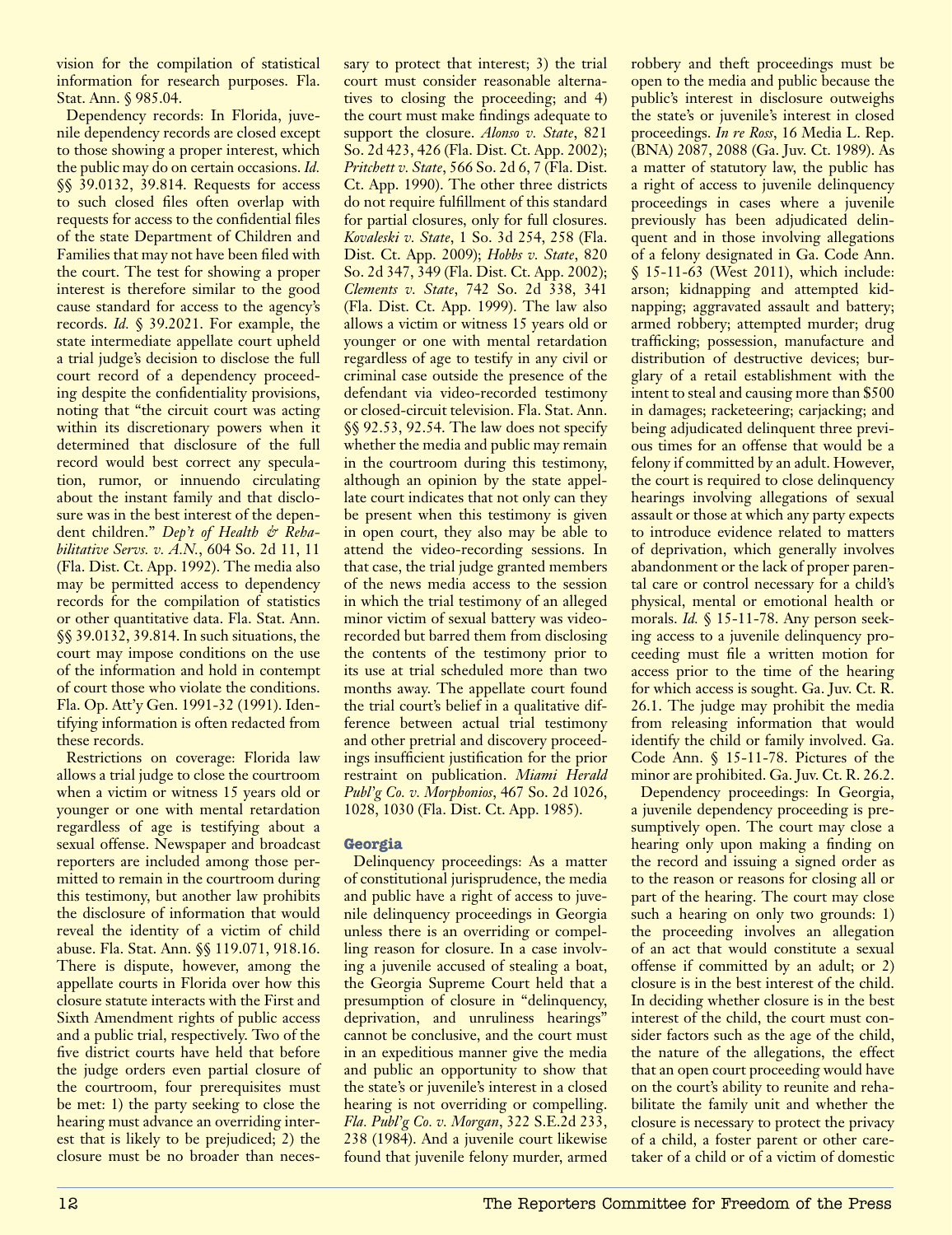violence. The court also has broad discretionary power to refuse to admit a person to a hearing upon making a finding on the record and issuing a signed order that the person's presence at the hearing would: 1) be detrimental to the best interest of a child who is a party to the proceeding; 2) impair the fact-finding process; or 3) be otherwise contrary to the interest of justice. Ga. Code Ann. § 15-11-78. As with delinquency proceedings, any person seeking access to a juvenile dependency proceeding in Georgia must file a written motion for access prior to the time of the hearing for which access is sought. Ga. Juv. Ct. R. 26.1. The judge may prohibit the media from releasing information that would identify the child or family involved. Ga. Code Ann. § 15-11-78. Pictures of the minor are prohibited. Ga. Juv. Ct. R. 26.2.

Delinquency and dependency records: In general, juvenile court records can be inspected only by court order, but several exceptions exist. The public can inspect court records in delinquency actions if a juvenile previously has been adjudicated delinquent or the case involves allegations of a felony designated in Ga. Code Ann. § 15-11-63. These felonies include: arson; kidnapping and attempted kidnapping; aggravated assault and battery; armed robbery; attempted murder; drug trafficking; possession, manufacture and distribution of destructive devices; burglary of a retail establishment with the intent to steal and causing more than \$500 in damages; racketeering; carjacking; and being adjudicated delinquent three previous times for offenses that would be felonies if committed by an adult. Ga. Code Ann. § 15-11-79. In addition, any requesting adult must have reasonable access to records regarding investigations by the state Department of Human Services or a government child protective agency regarding the findings or information about a case of child abuse or neglect that resulted in a fatality or near fatality unless such disclosure would jeopardize a criminal investigation or proceeding. Identifying information, including the name of the child and the child's caretaker, will be redacted to preserve the confidentiality of the child and other members of the household, including other children. And the actual child abuse records themselves are publicly available in cases where a child who, at the time of the child's fatality or near fatality, was: 1) in the custody of a state department or agency or foster parent; 2) a child for whom the state Division of Family and Children Services had an open case file; 3) a child who had been,

or whose siblings, parents, or other caretakers had been, the subject of a report to the division within the past five years; or 4) the subject of an investigation into or report, referral or complaint of child abuse. Again, identifying information, including the name of the child and the child's caretaker, will be redacted to preserve the confidentiality of the child and other members of the household, including other children. But once these documents have been released, representatives of the state human services department may comment publicly on the case. *Id.* § 49-5-41.

Restrictions on coverage: Georgia law allows a trial judge to close the courtroom when a victim or witness 15 years old or younger is testifying about a sexual offense so long as the judge makes specific findings that such closure is essential to preserve higher values and narrowly tailored to serve an overriding interest in closure. *Id.* § 17-8-54; *Goldstein v. State, 640 S.E.2d 599, 602 (Ga. Ct. App. 2006). Under the statute, n*ewspaper and broadcast reporters are included among those permitted to remain in the courtroom during this testimony. Ga. Code Ann. § 17-8-54. The law also allows victims 10 years old or younger to testify about sexual offenses outside the presence of the defendant via closed-circuit television. The statute does not specify whether the media and public may remain in the courtroom during this testimony. *Id.* § 17-8-55.

Cameras: Georgia is one of only a few states that allow cameras and recording devices in juvenile courts. A request to photograph or record any juvenile proceeding must be made to the court at least two days before the hearing. The judge has the discretion to require pooled coverage, pursuant to the state's juvenile court rules, which impose further restrictions aimed at mitigating the intrusiveness of the camera equipment. Ga. Juv. Ct. R. 26.2.

## **Hawaii**

Delinquency and dependency proceedings: In general, only people whose presence is requested by a parent or guardian or whom the judge deems to have a direct interest in the case upon considering the minor's best interests can attend juvenile court proceedings in Hawaii. Haw. Rev. Stat. § 571-41 (2011).

Delinquency and dependency records: Juvenile court records generally are closed and may be inspected only by certain individuals and agencies designated by statute and with consent from the court by those with a legitimate interest in the proceedings or in the protection, welfare, treatment or disposition of the minor. Otherwise, court dockets, petitions, complaints, motions and papers filed in the case are withheld from the public. *Id.* § 571-84. This prohibition extends to the records of any police department, which may withhold from disclosure a 911 tape involving a minor charged with a criminal offense and blotter data concerning identifiable juvenile offenders. Haw. Op. Att'y Gen. 05-17 (2005); *Id.* 91-4 (1991). But exceptions exist when juveniles are charged with violent crimes. Specifically, all legal records are open for public inspection in delinquency proceedings in which a minor 14 years old or older is adjudicated delinquent for an act that if committed by an adult would: 1) be murder in the firstor second-degree or attempted murder; 2) result in serious bodily injury to or death of a victim; 3) be a class A felony; or 4) be a felony and the minor has more than one prior adjudication for acts that would constitute felonies if committed by an adult. Records also are public in delinquency proceedings in which a minor 16 years old or older is adjudicated delinquent for an act that if committed by an adult would: 1) be murder in the first- or second-degree or attempted murder; 2) result in serious bodily injury to or death of a victim; 3) be a class A felony and the minor has one or more prior adjudications for an act that would constitute a felony if committed by an adult; or 4) be a class B or C felony and the minor has more than one prior adjudication for acts that would constitute felonies if committed by an adult. The judge can prohibit public access to these records, however, if he or she finds in writing "that there are significant and compelling circumstances peculiar to the case" that warrant confidentiality. Haw. Rev. Stat. § 571-84.6.

Restrictions on coverage: Hawaii law allows victims 17 years old or younger to testify about abuse or sexual offenses outside the presence of the defendant via closed-circuit television. The statute does not specify whether the media and public may remain in the courtroom when this testimony is broadcast there. *Id.* § 626-1, R. 616. Court rules governing electronic and photographic coverage of court proceedings require judges to grant requests for such coverage unless good cause is found to prohibit the coverage. Under the rules, a party may object to coverage of any proceeding, prompting a hearing to determine whether the coverage will be allowed. A presumption of good cause for a prohibition of media coverage exists when the testimony of child witnesses is being received. Haw. Sup. Ct. R. 5.1.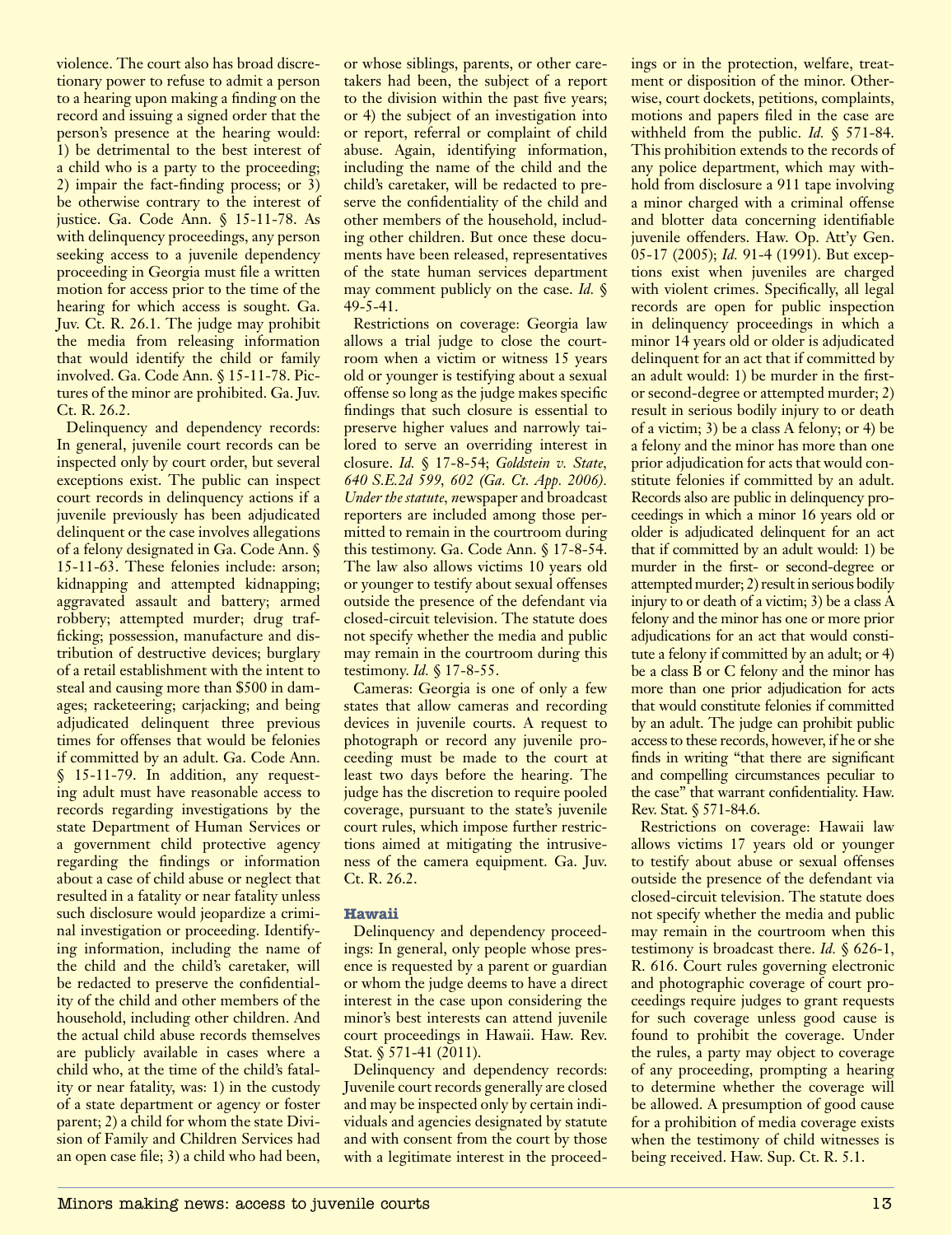## **Idaho**

Delinquency proceedings and records: Idaho law approaches juvenile delinquency proceedings differently depending on the minor's age and nature of the criminal offense. All proceedings against a juvenile offender who is 14 years old or older and charged with an offense that would be a felony if committed by an adult are open to the public. In addition, the court docket, petitions, complaints, information, arraignments, trials, sentencings, probation violation hearings and dispositions, motions and other papers filed in such a case are open, as well as transcripts of testimony taken by the court, findings, verdicts, judgments, orders, decrees and other papers filed in such proceedings. Only after a finding of extraordinary circumstances may a judge close such a proceeding or records. In cases where the juvenile offender is 13 years old or younger or 14 years old or older and charged with a crime that would not be a felony if committed by an adult, records and court proceedings are closed to the public if the court says so in writing. Idaho Code Ann. § 20-525 (2012); Idaho Ct. Admin. R. 32(g)(9)(B)(1).

Dependency proceedings and records: The general public is excluded from juvenile dependency proceedings, and only those people whom the court finds to have a direct interest in the case may be admitted. Idaho Code Ann. § 16-1613. Records of dependency proceedings are closed and available only to certain individuals and agencies designated by statute and with permission of the court to those who can show that such access is in the best interests of the child. *Id.* § 16-1626.

Restrictions on coverage: Idaho law allows witnesses 12 years old or younger to testify in a criminal or noncriminal proceeding by an alternative method to in-court testimony. The statute does not specify whether the media and public may be present when this testimony is given via the alternative method, which also is not specified in the law. *Id.* § 9-1802, 9-1805. u

## **Illinois**

Delinquency and dependency proceedings: Illinois law provides for media access to juvenile court proceedings but includes limitations on publication. Specifically, the law allows the judge to exclude the general public except for the news media and the crime victim from any hearing. The court may, however, for the minor's safety and protection and for good cause prohibit anyone present from further disclosing the minor's identity. 705 Ill.

Comp. Stat. Ann. 405/1-5 (West 2012). This provision allows the trial court to suppress the minor's identity but nothing beyond that. *In re M.B.*, 484 N.E.2d 1154, 1159 (Ill. App. Ct. 1985). Also, the court may prohibit the media from identifying minors when the courtroom was the source for the identities, but it may not prohibit the media from publishing truthful information gathered through common reporting techniques. *In re Minor*, 563 N.E.2d 1069, 1077 (Ill. App. Ct. 1990). When a judge issues a prior restraint in the context of pending juvenile proceedings, the order will be invalid unless "it is: (1) necessary to obviate a 'serious and imminent' threat of impending harm, which (2) cannot adequately be addressed by other, less speech-restrictive means." *In re A Minor*, 537 N.E.2d 292, 300 (Ill. 1989). In *A Minor*, the Illinois Supreme Court determined this standard was not met where the newspaper learned the minor's name through routine reporting techniques and the state asserted the minor's safety as the reason for the order. The court noted that the fears for the minor's safety were speculative, and protective custody was an available alternative. *Id.* at 301—02. However, a trial court did not abuse its discretion when it excluded a newspaper reporter from a juvenile proceeding involving victims of physical and sexual abuse at the hands of a parent based on its finding that because of the nature of the abuse and size of the community where the victims resided and likely would continue to reside, extensive publicity of the proceedings would adversely affect the victims for the rest of their lives. *In re Minor*, 563 N.E.2d at 1076.

Delinquency and dependency records: Juvenile court records are confidential and may be inspected only by certain individuals and agencies designated by statute, including representatives of the news media by general or special court order. In cases where the records concern a pending juvenile court case, the party seeking to inspect the records must notify the attorney or guardian ad litem of the minor whose records are sought. In cases that are no longer pending, the minor or the minor's parent or guardian must be notified, and the request will be referred to the chief judge presiding over juvenile courts. In determining whether the records should be available for inspection, the court should consider the minor's interest in confidentiality and rehabilitation over the person's interest in obtaining the information. In delinquency cases, the public has a right of access to the name, address and offense of juveniles adjudicated delinquent for the commission of serious acts. Specifically, such information is publicly available in cases where a juvenile: 1) has been adjudicated delinquent based on the commission of first-degree murder, attempted first-degree murder, aggravated criminal sexual assault or criminal sexual assault; 2) who was 13 years old or older at the time the act was committed and has been adjudicated delinquent based on the commission of an act involving criminal street gang activity, the use of a firearm in the commission of a felony or an act involving cannabis or controlled substances that would be a felony if committed by an adult; 3) who was 13 years old or older at the time the act was committed and has been criminally convicted based on the commission of first-degree murder, attempted first-degree murder, aggravated criminal sexual assault, criminal sexual assault or an act involving criminal street gang activity, the use of a firearm in the commission of a felony or an act involving cannabis or controlled substances that would be a felony if committed by an adult. 705 Ill. Comp. Stat. 405/1-8. Law enforcement records are closed to the public unless the juvenile is being prosecuted as an adult for a criminal offense. Officers may not disclose the identity of any minor when releasing information to the general public about the arrest, investigation or disposition of any case involving a minor. *Id.* 405/1-7.

Restrictions on coverage: Illinois law allows a trial judge to close the courtroom when a victim 17 years old or younger is testifying about a sexual offense. The media are included among those permitted to remain in the courtroom during this testimony. 725 Ill. Comp. Stat. 5/115-11.

## **Indiana**

Delinquency and dependency proceedings: Juvenile courts in Indiana determine whether the public should be excluded from a proceeding except in delinquency proceedings where the child is charged with committing an act that would be murder or a felony if committed by an adult. In those cases, the proceeding is open to the public. Ind. Code Ann. §§ 31-32-6-2, 31-32-6-3 (West 2012). When requested by the prosecutor, the child involved or the child's guardian ad litem, counsel, parent, guardian or custodian, the court may close a proceeding during the testimony of a child witness or child victim if the court finds that an allegation or a defense involves matters of a sexual nature and closing the proceeding is necessary to protect the welfare of a child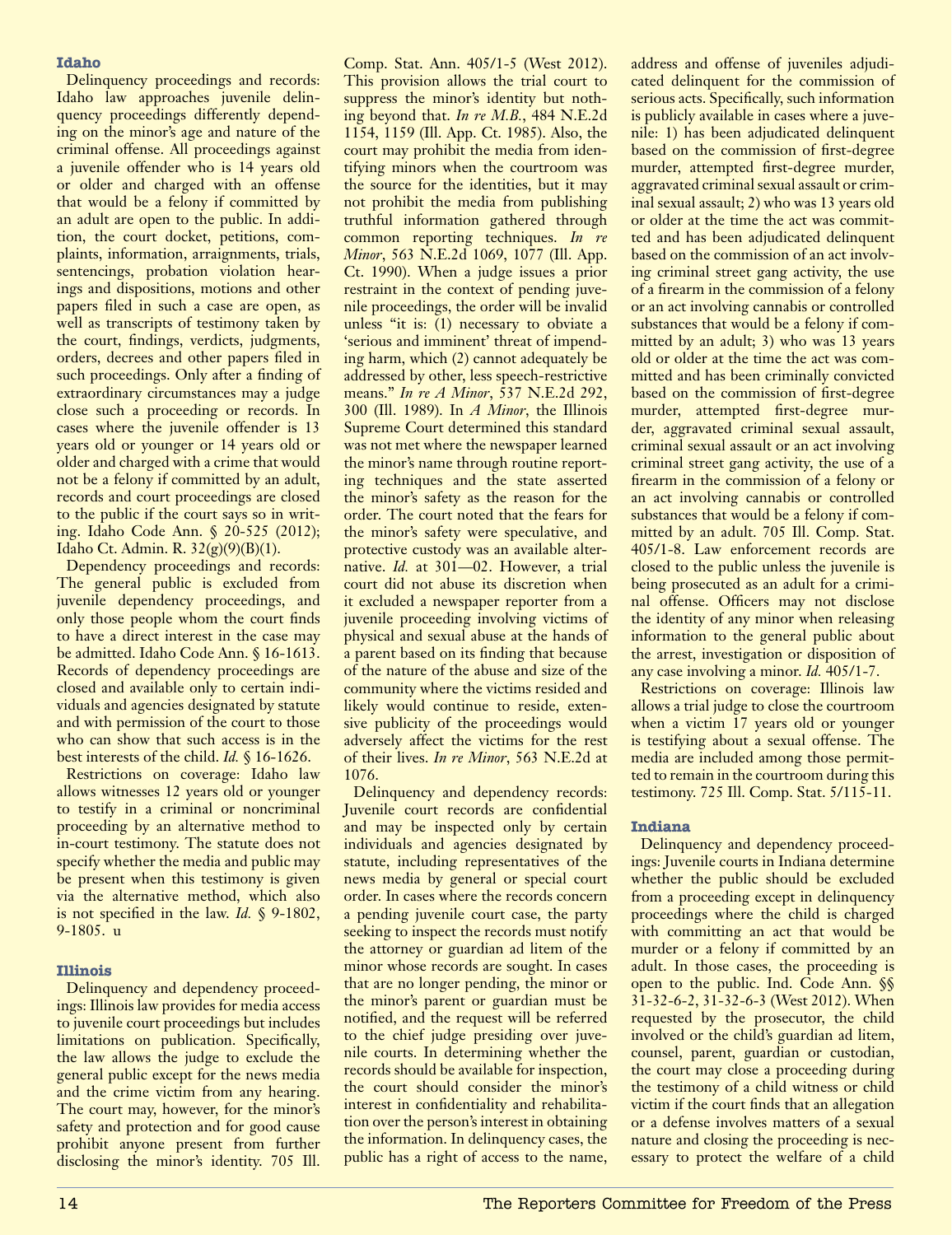witness or child victim. *Id.* § 31-32-6-4. In deciding whether closure is necessary to protect the welfare of a child witness or child victim, the court should consider: 1) the nature of the allegation or defense; 2) the age of a child witness or child victim; 3) the psychological maturity of a child witness or child victim; and 4) the desire of a child witness or child victim to testify in a proceeding closed to the public. *Id.* § 31-32-6-5. A proceeding also may be closed by request during the testimony of a health care provider, social worker, therapist, school counselor or school psychologist under certain circumstances. *Id.* § 31-32-6-4. If a proceeding is closed to the public, the court must make findings of fact concerning the closure and place the exclusion order in the file of the proceedings. *Id.* § 31-32-6-6.

Delinquency and dependency records: All juvenile court records in Indiana generally are confidential, Ind. Code Ann. § 31-39-1-2, but several exceptions exist. Records are available to the public without a court order in delinquency proceedings alleging that a child is delinquent as the result of any of the following alleged acts or combination of alleged acts: 1) an act that would be murder or a felony if committed by an adult; 2) an aggregate of two unrelated acts that would be misdemeanors if committed by an adult if the child was 12 years old or older when the acts were committed; and 3) an aggregate of five unrelated acts that would be misdemeanors if committed by an adult if the child was 11 years old or younger when the acts were committed. This public access extends to the child's name, age, nature of the offense, chronological case summaries, index entries, summonses, warrants, petitions, orders, motions not concerning psychological evaluations or child abuse and neglect, decrees and, if adjudicated delinquent for the alleged acts or combination of alleged acts, the child's photograph. All other records in delinquency proceedings are confidential and may be released only to certain individuals and agencies designated by statute. The identifying information of any child victim or child witness also is confidential under this statute. *Id.* 31-39-2-8.

Law enforcement agencies may disclose to the public the following information contained in records involving allegations of delinquency that would be a crime if committed by an adult: the nature of the offense allegedly committed and the circumstances immediately surrounding it, including the time, location and property involved; the identity of any victim; a description of the method of apprehen-

sion; any instrument of physical force used; the identity of any officers assigned to the investigation except for undercover units; the age and sex of any child apprehended or sought for the alleged commission of the offense; and, in limited circumstances, the child's identity. *Id.* § 31-39-3-2. Also, the head of a law enforcement agency or that person's designee may grant any person with a legitimate interest in the work of the agency or in a particular case access to the agency's confidential records. *Id.* § 31-39-4-8.

In addition to these exceptions to the general rule of confidentiality, the juvenile court may grant any person with a legitimate interest in the work of the court or in a particular case access to the court's legal records. A person with access to the records under this statute is not bound by the general confidentiality provisions and may publicly disclose the contents of the records. In exercising its discretion, the court should consider that the best interests of the safety and welfare of the community are generally served by the public's ability to obtain information about the alleged commission of an act that would be murder or a felony if committed by an adult or the alleged commission of an act that would be part of a pattern of less serious offenses. *Id.* § 31-39-2-10. Interpreting this language, the state intermediate appellate court found that a trial court could not grant media access to confidential child-in-need-of-services records of children whose parents were accused of battery, neglect and causing the death of their sibling because there was no specific ongoing threat to the safety or welfare of the community. The trial court's stated goals of educating the public, addressing the community's interest in the welfare of the children and giving the public new insight into the workings of the trial court and the state Department of Child Services did not warrant disclosure of the records when awareness could be achieved by less intrusive measures, the court ruled. *In re K.B.*, 894 N.E.2d 1013, 1017 (Ind. Ct. App. 2008). But another appellate court held that a juvenile court was authorized to grant a newspaper's request for access to records from a child-in-needof-services proceeding that was pending at the time of the death of a 3-year-old child who was allegedly neglected and murdered by her mother and mother's boyfriend. In that case, the death of the child was a matter "of the keenest public interest," and the newspaper had a legitimate interest in informing the public of the facts surrounding the death of a child while in the care of her mother just hours

before a scheduled court hearing, the court found. Access to records from a child-in-need-of-services proceeding that was closed after the child was reunified with her mother, a procedure whereby child services departments provide appropriate services in an attempt to return to the family a child who has been removed, also was granted because the child's prior involvement in the child-welfare system was undoubtedly of public interest and importance. The paper also was granted access to records held by state and local child services departments because the mother did not contest that the child's death was anything other than a result of abuse, abandonment or neglect. But the court was not authorized to grant the paper's request for access to a transcript of a review hearing, a periodic proceeding in which the court evaluates the case plan of a child under child services supervision and determines whether return to the family is appropriate, because the public had been excluded from the hearing; nor could the court disclose records in two delinquency proceedings involving the mother since her alleged neglect and murder of the child were not the bases for the delinquency allegations. *In re T.B.*, 895 N.E.2d 321 (Ind. Ct. App. 2008).

In addition, in cases where a child's death or near death may have been the result of abuse, abandonment or neglect, redacted records in the possession of various state and local agencies regarding the child may be disclosed to any person who requests the record, although that person may be required to pay the reasonable expenses of copying the record. *Id.* § 31-33-18-1.5. Also in such cases, the agencies may disclose for research purposes general information such as the incidents of reported child abuse or neglect or other statistical data if the information is not the subject of pending litigation and does not identify the people involved. *Id.* § 31-33-18-3.

Restrictions on coverage: Indiana law allows victims and witnesses 13 years old or younger and those who are mentally ill, impaired or disabled regardless of age to testify about sexual and other offenses designated by statute outside the presence of the defendant via video-recorded testimony or closed-circuit television. The statute does not specify whether the media and public may remain in the courtroom when this testimony is broadcast there. *Id.* §§ 35-37-4-6, 35-37-4-8.

## **Iowa**

Delinquency and dependency proceedings: Juvenile court proceedings generally are open in Iowa, although the court, on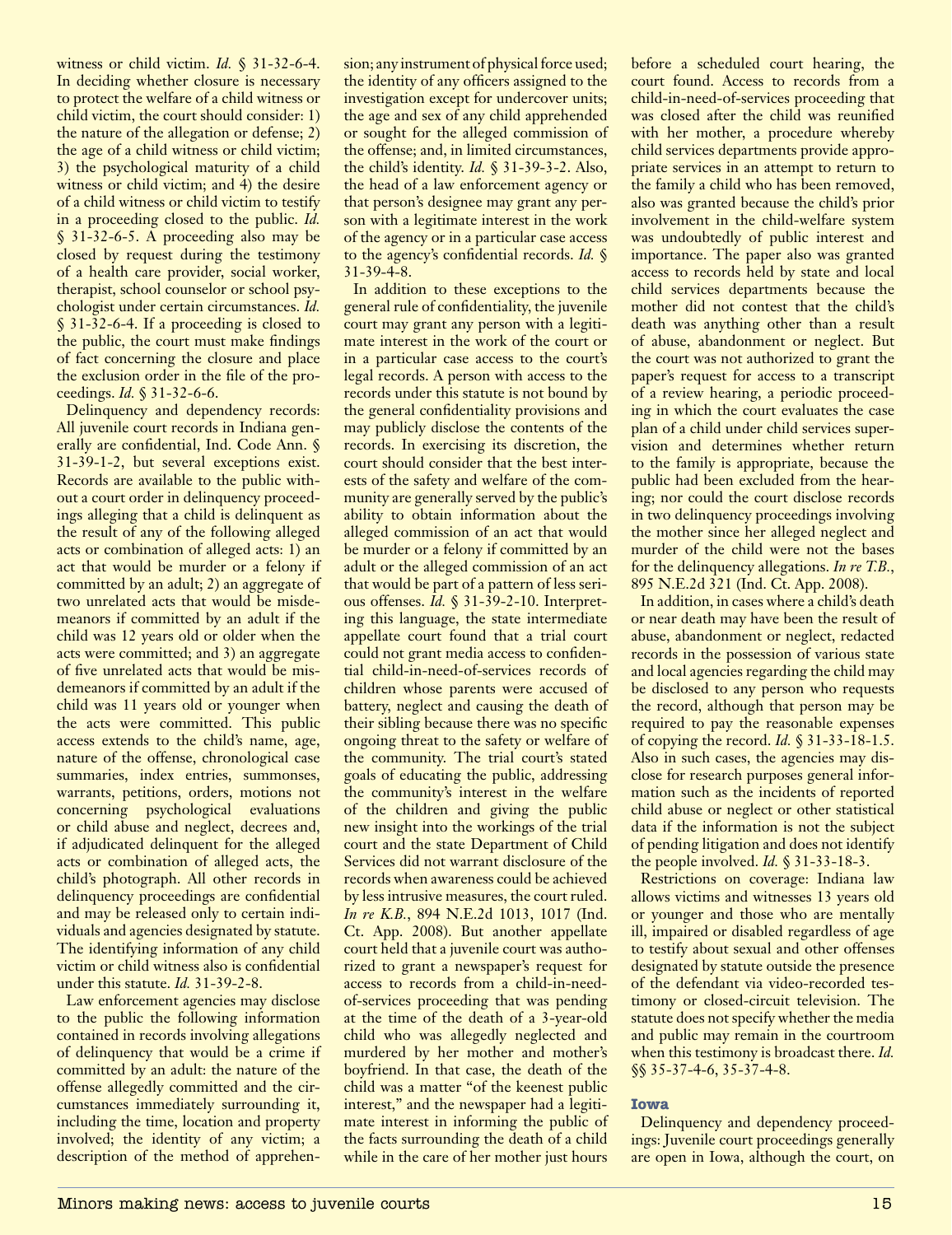the motion of any of the parties or on its own, may exclude the public from the hearing if the court determines that the possibility of damage or harm to the child outweighs the public's interest in an open hearing. Upon closing the hearing to the public, however, the court may admit those people with a direct interest in the case or in the work of the court. Iowa Code Ann. §§ 232.39, 232.92 (West 2012).

Delinquency and dependency records: Juvenile court records generally are confidential and may not be publicly disclosed except to certain individuals and agencies designated by statute and by court order to people with a direct interest in the proceeding or in the work of the court. Official juvenile court records in cases alleging delinquency, including delinquency complaints, are public records, but they are subject to several restrictions, including confidentiality orders and sealing. When the court excludes the public from a hearing, the transcript of the proceeding is not considered a public record, and inspection and disclosure of its contents are prohibited except by court order. *Id.* § 232.147.

Records and files of a criminal or juvenile justice agency concerning a child involved in a delinquent act are public records, but they are subject to several restrictions, including confidentiality orders and sealing. However, the records are not subject to sealing if the juvenile is being prosecuted as an adult for a criminal offense. Criminal or juvenile justice agencies may disclose the name of a juvenile who escaped from an institution to which he or she was committed, as well as the facts surrounding the escape and the offense or alleged offense that resulted in the placement of the juvenile in the facility. *Id.* § 232.149.

Upon request from a member of the public, the state Department of Human Services must disclose certain information relating to a case of founded child abuse involving the fatality or near fatality of a child. If the request is received before or during an assessment of the case, the director of human services or the director's designee must initially disclose whether or not the assessment will be or is being performed. Otherwise, within five business days of receiving the request or completing the assessment, whichever is later, the director of human services or the director's designee must release any relevant child abuse information concerning the child or the child's family and the department's response and findings. This information will include a summary of information as to whether the child or a member of the child's family was utilizing social services provided by the department at the time of the fatality or near fatality or within the previous five years, information about the department's response and findings in the case and any recommendations it made to the county attorney or juvenile court. But the department will not release information that is confidential under federal law or information that would identify the reporter of the child abuse or be likely, in the director's or designee's reasonable belief, to cause mental or physical harm to a sibling of the child or another child in the house, jeopardize the prosecution or rights of any alleged perpetrator of the fatality or near fatality or undermine an ongoing or future criminal investigation. If a person who requested such information does not believe the department has substantially complied with the request, the person may apply to the juvenile court for an order for disclosure of additional information. Also, if an individual who is the subject of a child abuse report or another party involved in a child abuse assessment publicly releases information concerning the case, including information that would otherwise be confidential, the director of human services or the director's designee may respond with relevant information about the case. *Id.* § 235A.15.

Restrictions on coverage: Iowa court rules allow a magistrate judge to close the courtroom during a preliminary hearing in which the judge decides whether there is probable cause to believe that an indictable offense, including one involving a minor, has been committed and that the defendant committed it if the defendant requests such closure. The media and public may not remain in the courtroom in such cases. Iowa Ct. R. 2.2. The law also allows victims and witnesses 17 years old or younger and those who are mentally ill or intellectually or developmentally disabled regardless of age to testify in a criminal proceeding outside the presence of the defendant via video-recorded testimony or closed-circuit television. The statute does not specify whether the media and public may remain in the courtroom when this testimony is broadcast there. Iowa Code Ann. § 915.38.

Cameras: Although court rules governing expanded media coverage of court proceedings specifically prohibit the broadcasting, recording and photographing of juvenile proceedings, such coverage is allowed in cases where all parties, including the parent or guardian of a minor child, consent on the record to the media coverage. Iowa Ct. R. 25.2.

## **Kansas**

Delinquency proceedings: Delinquency hearings involving juveniles 16 years old or older at the time of the alleged offense are open to the public in Kansas. If the juvenile is 15 years old or younger, the judge may close the hearing after a determination that doing so is in the best interests of the victim or alleged juvenile offender. But even in those cases where the judge determines that an open hearing is not in the best interest of the juvenile, the court may allow other people to attend if all parties agree unless the judge finds that the presence of these people would disrupt the proceedings. Interpreting a different statutory provision that has since been repealed, the state Supreme Court held in a series of rulings that the meaning of "hearing" in the old statute applied only to hearings of an adjudicatory nature, or those that result in a determination of guilt or innocence or in confinement or punishment rather than merely address preliminary or procedural matters. But language in the current statute specifically states that "hearings" include all proceedings held under the Revised Kansas Juvenile Justice Code, including detention, first appearance, sentencing, as well as adjudicatory hearings. Kan. Stat. Ann. § 38-2353 (2011).

Delinquency records: Whether juvenile delinquency court, law enforcement and agency records are open to the public in Kansas depends on the age and alleged offense of the juvenile. If the juvenile is 13 years old or younger, the records are not available for public inspection and may be disclosed only to certain individuals and agencies designated by statute or those with a court order. However, this general rule of confidentiality does not apply in the following cases: 1) where a juvenile 14 years old or older has violated a statute, city ordinance or county resolution relating to the regulation of traffic or the operation of automobiles or other vehicles; 2) where a juvenile 16 years old or older has violated a specific statute governing, among other activities, the handling of firearms or boating activities; and 3) where any juvenile is charged as an adult. In addition, records concerning a public offense committed or allegedly committed by a juvenile 14 years old or older are subject to the same disclosure restrictions as those of adults. Information identifying victims and alleged victims of sexual offenses may not be publicly disclosed, although nothing in the statute prohibits such a victim or alleged victim from voluntarily disclosing his or her identity. *Id.*  § 38-1608.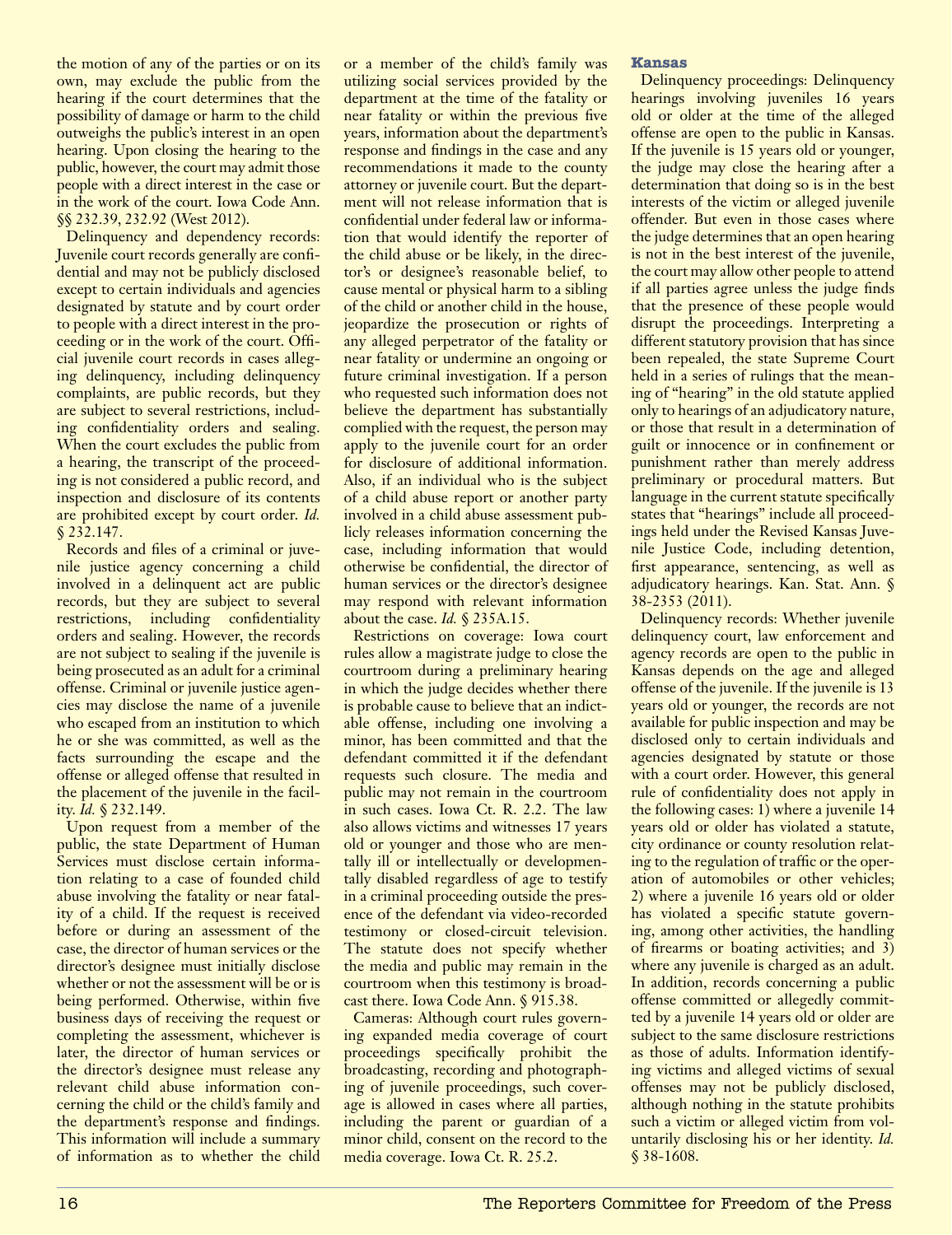Dependency proceedings: Proceedings involving the termination of parental rights are generally open to the public unless the court determines that closure or exclusion of that person from the proceeding would be in the best interests of the child or necessary to protect the privacy rights of the parents. But proceedings related to the disposition of a child alleged to be in need of care are generally closed to the public. The court may allow other people to attend, however, if all parties agree and the court determines that such attendance would be in the best interests of the child or the conduct of the proceedings, subject to any limitations the court decides are appropriate. In addition, if confidential information is introduced into evidence, the court may exclude those people not authorized to receive such information or conduct a private hearing in the judge's chambers during the presentation of this evidence. *Id.* § 38-2247.

Dependency records: Juvenile court, agency and law enforcement records involving the subject of a child-in-needof-care report are not available for public inspection and may be disclosed only to certain individuals and agencies designated by statute or those with a court order. *Id.* § 38-2209. However, information from confidential reports or records of such children may be publicly disclosed when: 1) the individuals involved or their representatives have given consent; or 2) an investigation into alleged child abuse or neglect or the filing of a petition alleging that a child is in need of care has become public knowledge so long as the disclosure is limited to confirmation of procedural details relating to professionals' handling of the case. In addition, in cases where child abuse or neglect has resulted in a child fatality or near fatality, reports or records of a child alleged or adjudicated to be in need of care that have been received by the secretary of the state Department of Social and Rehabilitation Services, a law enforcement agency or any juvenile intake and assessment worker are public record. Within seven days of receipt of an open-records request for these documents, the secretary will notify any affected individual, who, in addition to the secretary, may file a motion asking the court to prevent disclosure of the information. In that case, the court will consider the effect such disclosure may have on an ongoing criminal investigation, pending prosecution or the privacy of the child, the child's siblings, parents or guardians. If the court denies the request, it is required to make written, on-therecord findings justifying its decision, a copy of which the court must provide to the individual who requested the records. *Id.* § 38-2212.

Restrictions on coverage: Kansas law allows victims 12 years old or younger to testify in criminal proceedings outside the presence of the defendant via videorecorded testimony or closed-circuit television. The statute does not specify whether the media and public may remain in the courtroom when this testimony is broadcast there. *Id.* § 22-3434. In addition, the state Supreme Court's rules governing media coverage of judicial proceedings prohibit the audio recording and photographing of juveniles who participate in a trial court proceeding and request such a restriction. But members of the news media may record and photograph a juvenile who is being prosecuted as an adult for a criminal offense. Kan. Sup. Ct. R. 1001(6)—(7). A Supreme Court committee currently is reviewing the rules on media coverage of judicial proceedings.

## **Kentucky**

Delinquency and dependency proceedings: Juvenile court proceedings are presumptively closed in Kentucky. But the court may admit those people with a direct interest in the case or in the work of the court. People agreed to by the child and the child's attorney also may be admitted to the hearing. Ky. Rev. Stat. Ann. § 610.070 (West 2011). The media can be excluded from a hearing in circuit court regarding a juvenile's appeal from an order declaring the transfer statute unconstitutional. Such an exclusion does not violate the media's First Amendment rights because the juvenile's "right to a fair trial, and the public's interest in fostering opportunities for rehabilitation transcend the right of the press to an instantaneous reporting. . . . It was intended that trials of juveniles not be publicized in the news media, as such publicity would possibly deprive the juvenile of a fair trial and, more particularly, would likely diminish his or her prospect for rehabilitation. To exclude the press at the district level, but admit them at the appellate level would tend to nullify the original intent and purpose of the [statute]," the state's Supreme Court ruled. In such cases, the media also can be denied access to the juvenile court records. *F.T.P. v. Courier-Journal & Louisville Times Co.*, 774 S.W.2d 444, 446 (Ky. 1989).

Delinquency and dependency records: Juvenile court records are confidential and may be disclosed only to certain individuals and agencies designated by statute. Ky. Rev. Stat. Ann. § 610.340. The state attorney general found that the disclosure of the fact that a juvenile was wounded during a shooting invaded her privacy. Thus, the Lexington, Ky., police acted properly in redacting her name and her mother's name from an incident report disclosed to the *Lexington Herald-Leader*. Ky. Op. Att'y Gen. 96-ORD-115 (1996). More recently, the attorney general found that the Whitley County Police Department violated the state Open Records Act when it denied the *Corbin News Journal*'s request for radio traffic and a computer-aided dispatch report from an incident in which a child was injured by exploding fireworks. Because these materials were not juvenile court records, the statutory restrictions on disclosure of such were thus inapplicable, according to the opinion. Ky. Op. Att'y. Gen. 10-ORD 161 (2010).

A report of suspected child abuse, neglect or dependency and all information obtained by the state Cabinet for Health and Family Services during its investigation into or assessment of the alleged abuse or neglect is confidential and may not be publicly disclosed except in a couple of circumstances. When an adult who is the subject of a report of suspected abuse or neglect publicly reveals or causes to be revealed any significant part of the confidential matter or information, the confidentiality is presumed voluntarily waived, and confidential information and records about that person not already disclosed but related to the information made public may be released if disclosure is in the best interest of the child or necessary for the administration of the cabinet's duties. Also, the cabinet may publicly disclose information in cases where child abuse or neglect resulted in a child death or near death. Ky. Rev. Stat. Ann. § 620.050. Beginning in 2011, two Kentucky newspapers have been involved in a lengthy legal dispute with the cabinet over records involving child deaths or near deaths stemming from abuse or neglect. A judge ordered the state to release documents in 2011, and the governor said his administration would comply with the order, releasing records weekly. But in April 2012, state officials denied a request by the *Herald-Leader* for childprotection records in the 2009 death of a 7-month-old whose father, claiming the death was accidental, was charged with murder in connection with the fatality. Cabinet officials claimed that the records were exempt because child protection workers never determined that the baby's death was caused by neglect or abuse — an assertion the newspaper's lawyer disputed,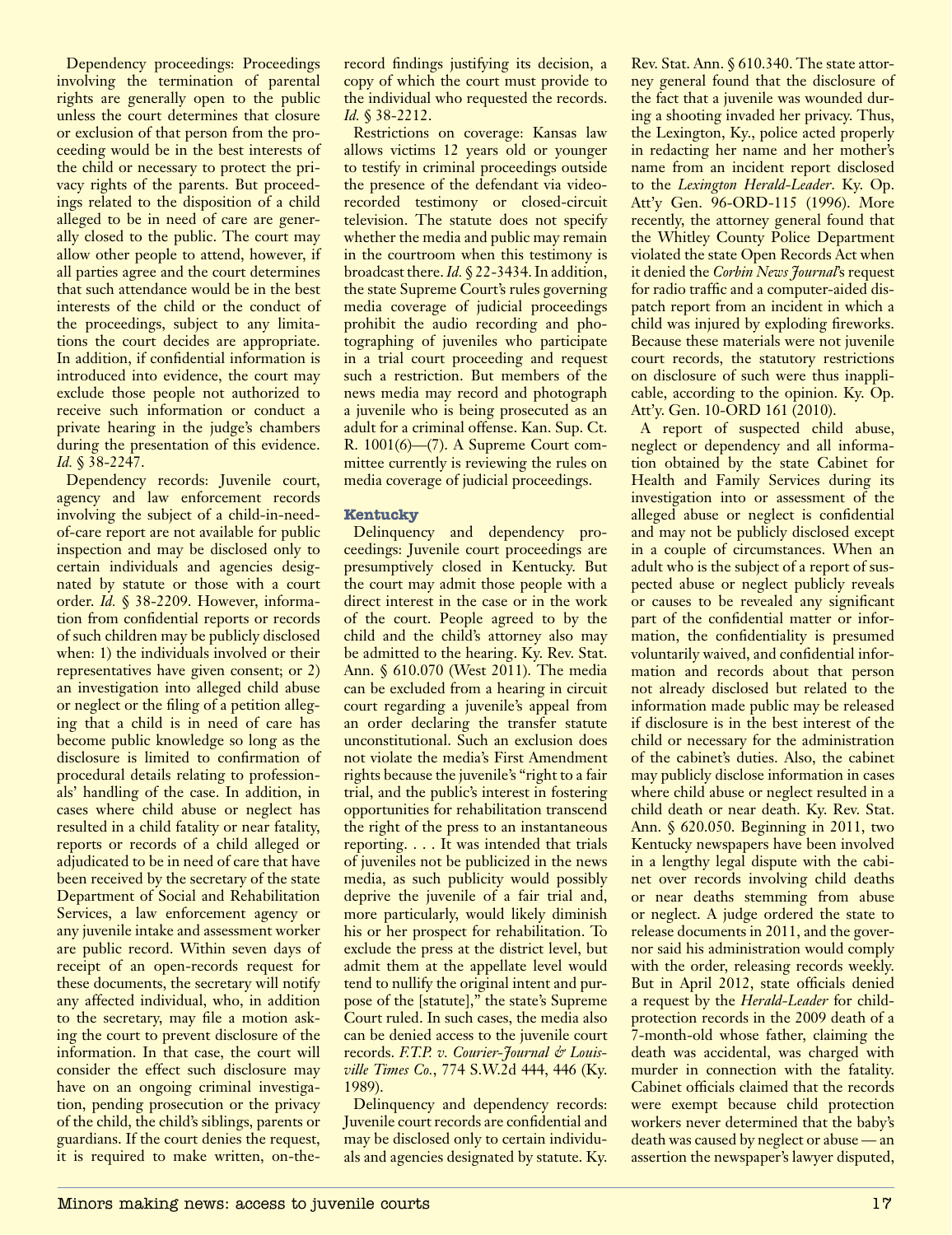saying in a newspaper article about the case, "there is simply no requirement of a criminal conviction" for the records to be public. *Newspaper in Another Dispute with State Officials over Child Protection Records*, Associated Press, Apr. 30, 2012.

The state attorney general held that arrest records and incident reports from a local police department in abuse situations are not exempt from public inspection. Ky. Op. Att'y Gen. 91-12 (1991). The official also found that the state police improperly relied on various confidentiality statutes, including the provision regarding child abuse or neglect reports, in denying a request for investigative files concerning charges of sodomy, sexual abuse and unlawful transaction with a minor involving an adult who was currently a candidate for elective office. The privacy interests of the juveniles involved could be protected by redaction of their names, while the privacy interest of the adult was outweighed by the public's interest in assessing his fitness to serve in the office for which he was a candidate and its interest in evaluating the performance of the state police, the attorney general ruled. Ky. Op. Att'y. Gen. 93-ORD-42 (1993).

Restrictions on coverage: Kentucky law allows victims and witnesses 12 years old or younger to testify in criminal proceedings involving illegal sexual activity outside the presence of the defendant via video-recorded testimony or closedcircuit television. The statute does not specify whether the media and public may remain in the courtroom when this testimony is broadcast there. Ky. Rev. Stat. Ann. § 421.350.

## **Louisiana**

Delinquency proceedings: Juvenile delinquency proceedings are closed in Louisiana except in cases involving a crime of violence or a delinquent act that is a second or subsequent felony-level adjudication. La. Child. Code Ann. art. 879 (2011). The court also may admit any other person with a proper interest in the proceedings or in the work of the court. *Id.* art. 407. The news media have standing to intervene and assert a right to attend, and obtain records to, juvenile court proceedings. *Chi. Tribune Co. v. Mauffray*, 996 So. 2d 1273, 1279—80. (La. Ct. App. 2008).

Dependency proceedings: Hearings in a dependency proceeding generally are closed, although the court may admit any person with an interest in the proceedings or in the work of the court. La. Child. Code Ann. art. 407.

Delinquency and dependency records: Juvenile court records except those involving traffic violations are confidential and may not be disclosed except by certain individuals and agencies designated by statute. But non-identifying information of a general nature, including statistics, is not confidential and may be released without a court order. *Id.* art. 412. Statistical and other financial data relating to money paid to attorneys out of the court's judicial expense fund is exempt from the confidentiality protection afforded juvenile court records. *Babst v. Jordon*, 522 So. 2d 136, 137 (La. Ct. App. 1988). In addition, the district attorney, law enforcement agency or court may release to the public the following identifying information about an alleged or adjudicated child who was 14 years old or older when the delinquent act was committed: 1) the name, age and delinquent act for which the child is being charged when the court has found probable cause that the child committed a crime of violence or a second or subsequent felony-level offense; and 2) the name, age, delinquent act and disposition of a child who has been adjudicated delinquent for a crime of violence, a second or subsequent felony-level offense or the distribution or possession with the intent to distribute a controlled dangerous substance. Law enforcement agencies also may release to the public the name, age, physical description and photograph of a child who has escaped from a juvenile detention center and, in certain circumstances, of a child who is wanted for a felony-level delinquent act involving an offense against a person or a dangerous weapon. La. Child. Code Ann. art. 412.

Restrictions on coverage: Louisiana law allows a trial judge to close the courtroom when a victim 15 years old or younger testifies about a sex offense. During this testimony, the court may allow a "reasonable but limited" number of members of the public and any other person with a valid interest in the proceedings to remain. La. Rev. Stat. Ann. § 15:469.1 (2011). Although the statute applies to minors 15 years old or younger and does not specifically address those 16 or 17 years old, the interests of any minor victim of sexual abuse, upon a proper showing by the state, "may sometimes be protected by a court on a case-to-case basis on the exercise of the court's inherent power to control its proceedings." *State v. Fletcher*, 537 So. 2d 805, 807 (La. Ct. App. 1989). In an aggravated rape case, the court cleared the courtroom of spectators but allowed members of the news media to remain when the victims, the young stepdaughters of the defendant, were testifying. The court concluded that this

exclusion did not violate the defendant's constitutional right to a public trial since the court did not exclude the media and other essential parties. *State v. Loyden*, 899 So. 2d 166, 179 (La. Ct. App. 2005). The law also allows victims and witnesses 16 years old or younger and those with a developmental disability regardless of age to testify in a criminal proceeding outside the presence of the defendant via closedcircuit television. The statute does not specify whether the media and public may remain in the courtroom when this testimony is broadcast there. La. Rev. Stat. Ann. § 15:283.

## **Maine**

Delinquency proceedings: Whether a juvenile delinquency proceeding is open to the public in Maine depends on the nature of the alleged offense. Hearings are open to the public if the crime would constitute murder or certain felonies if committed by an adult or a misdemeanor if committed by an adult and the juvenile has previously been adjudicated of committing a juvenile crime. The general public is excluded from all other delinquency hearings and proceedings. Me. Rev. Stat. Ann. tit. 15, § 3307 (2011).

Dependency proceedings: All child protection proceedings are closed to the public unless the court orders otherwise. *Id.* tit. 22, § 4007. According to the state Supreme Court, "the statute clearly states that the presumption is that proceedings will be closed absent extraordinary circumstances," notwithstanding the contrary claim of a mother who sought to open to the public proceedings related to the termination of her parental rights that proceedings are open unless the court makes specific findings of unusual circumstances that would justify closure. *In re Bailey M.*, 788 A.2d 590, 596 (Me. 2002).

Delinquency records: If the proceeding is open to the public, the petition, record of the hearing and order of adjudication are open to public inspection as well. Records of proceedings not open to the public may be inspected only by certain individuals and agencies and with consent of the court by those with a legitimate interest in the proceedings provided the names of the juvenile, the juvenile's parents, guardian, legal custodian, attorney and any other parties are excluded. Me. Rev. Stat. Ann. tit. 15, § 3308. A law enforcement agency may not release the identity of a juvenile until a petition is filed charging the minor with a juvenile crime. *Id.* § 3307.

Dependency records: Juvenile dependency records are confidential and may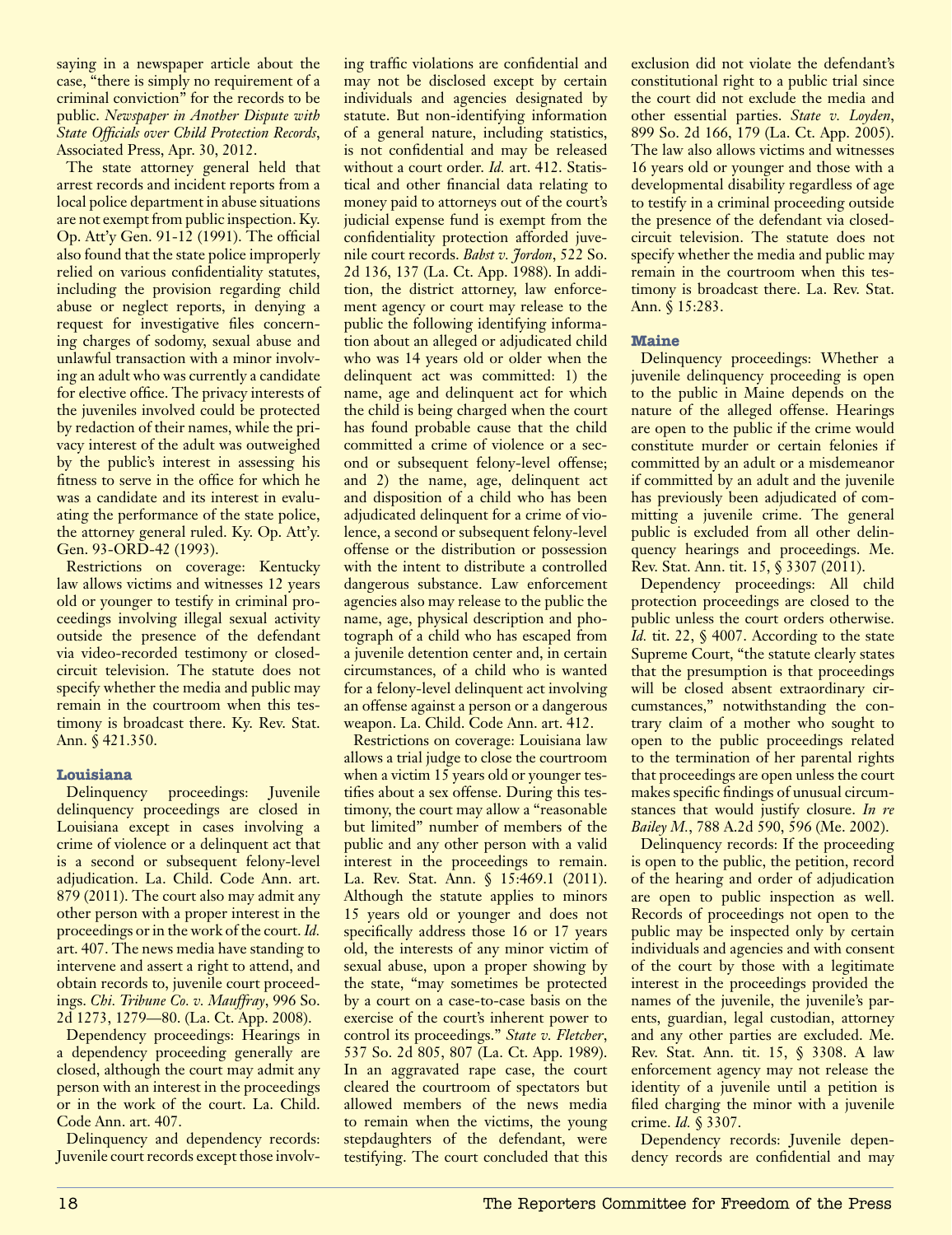be disclosed only to certain individuals and agencies designated by statute. *Id.* tit. 22, § 4008. In cases involving the abuse or neglect of a child, the commissioner of the state Department of Health and Human Services may disclose records relating to the alleged abuse or neglect and the investigation into such allegations if the official determines that such disclosure is not contrary to the best interests of the child, the child's siblings or other children in the house and any one of the following factors exists: 1) the alleged perpetrator of the abuse or neglect has been criminally charged in connection with the allegations; 2) a judge, law enforcement official, district attorney or other state or local investigative agency or official has publicly disclosed, as required by law in the performance of official duties, the provision of or investigation by child welfare services; or 3) a parent, custodian or guardian of the victim or a minor victim 15 years old or older previously made a knowing, voluntary and public disclosure of the information. In addition, the commissioner is required to publicly disclose the findings or information related to situations where child abuse or neglect results in a child fatality or near fatality except in those circumstances where the disclosure of child protective information would jeopardize a criminal investigation or proceeding. Such information may include, among other facts, the name and age of the abused or neglected child if various individuals agree with the commissioner's decision to release the information and the identification of child protective or other services provided or actions taken regarding the child and the child's family. The disclosure of such information is limited, however, when the investigation into the report of abuse or neglect is ongoing; nor may the disclosed information identify the source of the report or other members of the child's household who are not the subject of the report. When deciding whether disclosure would be contrary to the best interests of the child or others, the commissioner will consider the privacy of the child and the child's family and the effects disclosure may have on efforts to reunite and provide services to the family. *Id.* § 4008-A.

Restrictions on coverage: Maine law allows victims 15 years old or younger and those with a developmental disability regardless of age to testify about sexual offenses outside the presence of the defendant via video-recorded testimony. The statute does not specify whether the media and public may remain in the courtroom when this testimony is broadcast there. *Id.* tit. 15, § 1205. In addition, court rules prohibit photographs of minors in criminal proceedings except those tried as adults. Me. Sup. Ct. Admin. Order JB-05-15.

## **Maryland**

Delinquency proceedings: Whether a juvenile delinquency proceeding is open to the public in Maryland depends on the nature of the alleged offense. Hearings are open to the public if the child is charged with a felony unless good cause is shown for closing the proceeding. The court also may close a hearing in a felony delinquency proceeding when a child victim is testifying unless good cause for the child's testimony in open court is shown. Hearings in delinquency proceedings alleging misdemeanor offenses are closed to the public. Md. Code Ann., Cts. & Jud. Proc. § 3-8A-13 (West 2012). Courts must list the name of the alleged offender in all juvenile felony hearings and post hearing times and places. The clerk must make the list publicly available prior to convening court on any day the juvenile court is in session. Md. Juv. Ct. R. 11-104.

Dependency proceedings: In any proceeding in which a child is alleged to be in need of assistance, the court may exclude the general public from the hearing and admit only those people with a direct interest in the proceeding. Md. Code Ann., Cts. & Jud. Proc. § 3-810. The Maryland Court of Appeals, the state's highest appellate court, held that although a juvenile court has the discretion to exclude the media and public from a juvenile proceeding, this discretion is not unlimited and must be exercised within constitutional limitations. *In re Maria P.*, 904 A.2d 432, 442 (Md. 2006) (involving the exclusion of a mother from a hearing during the testimony of her 12-year-old daughter, whom the mother allegedly abused); *see also Balt. Sun. Co. v. State*, 667 A.2d 166, 171 (Md. 1995). In *The Sun* case, the court also ruled that although a juvenile court can place reasonable restrictions on the media's use of information obtained in a confidential juvenile proceeding, it cannot limit their publication of information legitimately collected from other sources nor can it condition access to the juvenile proceeding on the required publication of specific material dictated by the court. In that case, a juvenile dependency proceeding involving the alleged abuse of an infant, the Court of Appeals found that the juvenile court could not restrict the publication of a photograph of the juvenile obtained from the police department. Nor could the lower court, consistent

with constitutional free-press guarantees, require the media to publish specific material, including the use of specific terms in referring to the juvenile.

Delinquency and dependency records: Juvenile court records are confidential and cannot be released without a court order for good cause. Md. Code Ann., Cts. & Jud. Proc. §§ 3-827, 3-8A-27; Md. Juv. Ct. R. 11-121. But these statutes do not prohibit public access to juvenile facilities, the state attorney general found. Md. Op. Att'y Gen. 93-038 (1993). Even in civil court, records relating to juveniles may be sealed in certain circumstances. The federal court in Maryland held that preserving the confidential identity of a minor and her family was a compelling government interest and that replacing the juvenile plaintiff's name with her initials in a civil rights complaint was a sufficiently narrowly tailored redaction to serve this interest. But the court also held that any interested party, in that case a newspaper, may file a motion requesting further relief regarding the contents of the complaint, its attachments and other court pleadings. *M.P. v. Schwartz*, 853 F. Supp. 164, 168—69 (D. Md. 1994).

Minor testimony: Maryland law allows child victims of child or sexual abuse to testify in criminal proceedings outside the presence of the defendant via closedcircuit television. The statute does not specify whether the media and public may remain in the courtroom when this testimony is broadcast there. Md. Code Ann., Crim. Proc. § 11-303. But the Court of Appeals held that closing the courtroom during the testimony of a 14-year-old alleged sexual abuse victim violated the defendant's Sixth Amendment right to a public trial. The court emphasized that while the trial judge has the authority to close the courtroom under such circumstances, he or she must provide casespecific findings justifying the closure order. The court also suggested that a judge considering a motion to close the courtroom during the victim's testimony in a child sexual abuse trial should hold an evidentiary hearing on the matter and may not simply rely on the prosecution's general claims that protection of the child warrants closure. *Carter v. State*, 738 A.2d 871, 876—78 (Md. 1999). Court rules governing the recording, broadcasting and photographing of court proceedings allow the court on request by any of the participants or on its own to prohibit such media coverage for good cause. There is a presumption that good cause exists in cases involving minors. Md. R. 16-109.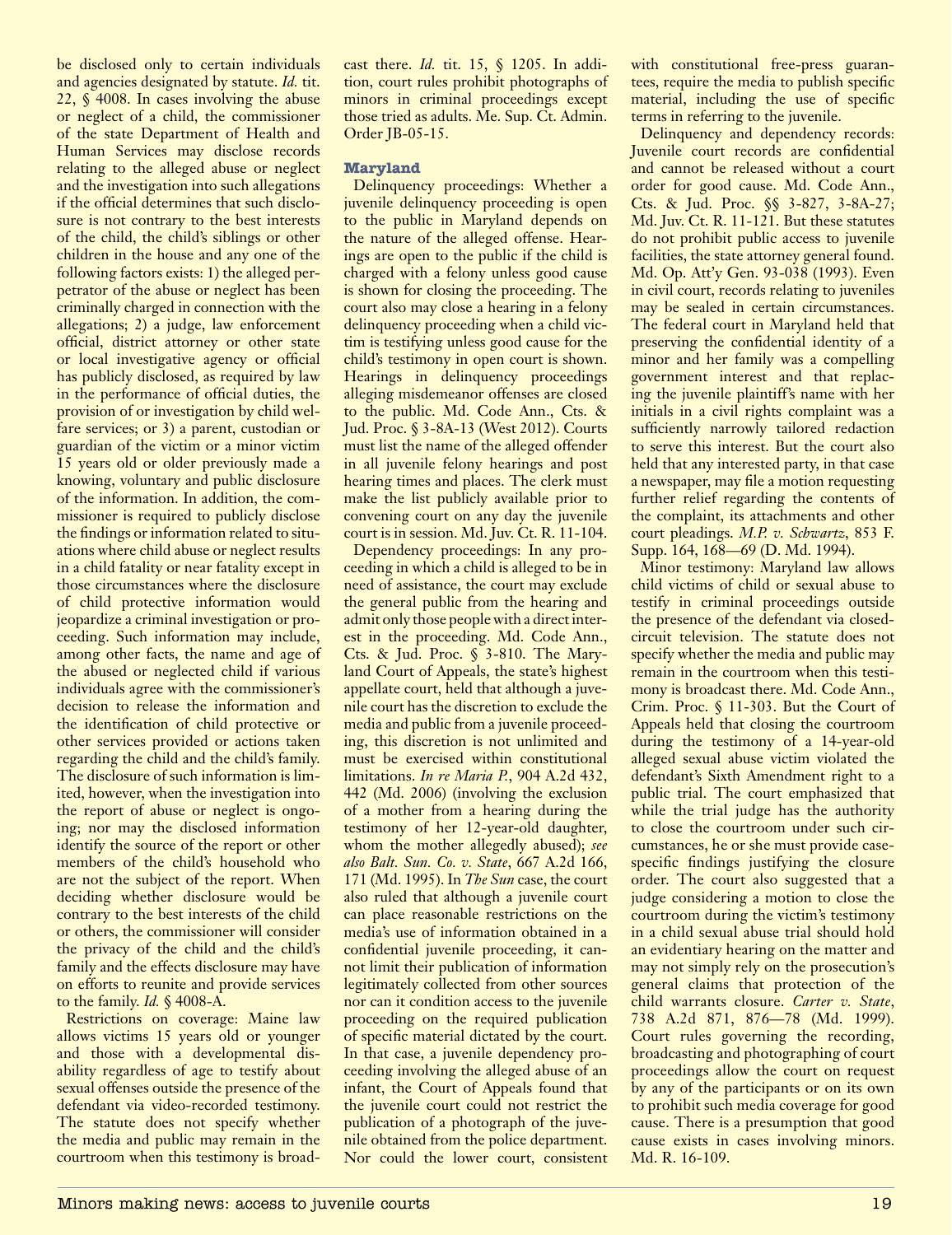## **Massachusetts**

Delinquency proceedings: The public is generally excluded from juvenile delinquency hearings in Massachusetts except in cases where the child is charged with murder in the first or second degree or where the state has proceeded by indictment. Mass. Gen. Laws Ann. ch. 119, § 65 (West 2012). In *News Group Bos., Inc. v. Commonwealth*, the trial judge, pursuant to the 1990 statutory amendment that provided a right to attend juvenile court sessions involving juveniles charged with murder, allowed public access to delinquency proceedings involving five juveniles charged with murder, aggravated rape and robbery. The Supreme Judicial Court of Massachusetts found it "reasonably clear that the Legislature intended generally that a judge not exclude the public from such a hearing . . . The Legislature could rationally conclude that the public interest in the proper disposition of a murder charge against a juvenile, the most serious of crimes (perhaps barring treason), warrants opening the courtroom to all proceedings." Although the court did not adopt a standard governing closure, it did hold that "the presumption is . . . that the courtroom will be open." *News Group Bos., Inc. v. Commonwealth*, 568 N.E.2d 600, 601, 603, 604 (Mass. 1991). A few years later, the state's high court also held that a newspaper should have full access to the court cases involving Robert and Andrea Berkowitz, who were charged with 10 counts of serving alcohol to a minor and contributing to the delinquency of a minor after they allegedly served beer and liquor to their son and his friends at their home. The court found that the lower court's order, which included a prohibition on publishing the name of any child who had engaged in delinquent conduct and photographing the face of any child who testified, was an unlawful prior restraint on publication. The court stated that the lower court failed to provide detailed findings of fact that would clearly show a compelling state interest. *George W. Prescott Publ'g Co. v. Stoughton Div. of the Dist. Court*, 701 N.E.2d 307, 311 (Mass. 1998).

Delinquency records: Records of a delinquency proceeding conducted by indictment are open to the public in the same manner as adult criminal records. All other delinquency records are withheld from public inspection except with the judge's consent. Mass. Gen. Laws Ann. ch. 119, § 60A. In fact, the *News Group Boston* court held that the statutory requirement of opening juvenile courtrooms to the public in cases involving murder does not necessarily extend to the records of those proceedings. *News Group Bos.*, 568 N.E.2d at 604. A juvenile's probation officer must publicly disclose the name of any juvenile between the ages of 14 and 16 who previously has been adjudicated delinquent at least twice for acts that would be punishable by imprisonment in state prison if the juvenile were an adult and the juvenile is charged with another such offense. Mass. Gen. Laws Ann. ch. 119, § 60A.

Dependency proceedings and records: Juvenile dependency proceedings are closed to the general public in Massachusetts, and publication of the names of people involved in the closed hearings is prohibited. *Id.* § 38.

Restrictions on coverage: Massachusetts law allows a trial judge to close the courtroom when a victim 17 years old or younger is testifying about a sexual offense. *Id.* ch. 278, § 16A. Before doing so, however, the judge must determine that closure is necessary to prevent psychological harm or trauma to the minor victim and narrowly tailored to serve that interest. The court also must consider reasonable alternatives to closure. In deciding whether testifying in open court would cause the minor victim to suffer psychological harm or trauma, the court will consider the child's age, maturity, nature of the alleged crime and desires and interests of the victim and the victim's parents and relatives. *Commonwealth v. Martin*, 629 N.E.2d 297, 301—02 (Mass. 1994). Massachusetts law also allows victims and witnesses 14 years old or younger to testify about a sexual offense outside the presence of the defendant via video-recorded testimony or closedcircuit television. The statute appears to allow the media and public to remain in the courtroom when this testimony is broadcast there. Mass. Gen. Laws Ann. ch. 278, § 16D. Court rules governing electronic access to the courts prohibit photographing or recording minors without the judge's consent. Mass. Sup. J. Ct. R. 1:19.

In March, the Supreme Judicial Court ruled that a judicial order that a news organization — in that case WBUR-FM's OpenCourt program, which livestreams daily video and audio recordings of proceedings in Quincy District Court and posts the footage online two days later — redact material presented during open court is an unconstitutional prior restraint on publication. One of the issues on appeal was a broadcast from a dangerousness hearing in a criminal case in the Quincy court during which the name of an underage alleged victim of sexual abuse was accidentally blurted. OpenCourt challenged the judge's order to redact the victim's name from the footage, and to temporarily put on hold public access to the online archive of its broadcasts. "We . . . agree that on the record of this case, the judge's order was unconstitutional because the Commonwealth did not provide an adequate demonstration that this particular minor's privacy or psychological well-being would be harmed by publication of her name, or that a prior restraint was the least restrictive reasonable method to protect those interests," the court said. *Commonwealth v. Barnes*, 963 N.E.2d 1156, 1161 (Mass. 2012).

The Massachusetts Legislature is currently considering Senate bill 785, which would impose criminal charges against members of the news media and others who, in connection with any criminal proceeding, disclose documents that divulge information about a child involved in the proceeding, regardless of the source of such documents or information. The Reporters Committee for Freedom of the Press and a number of local media organizations and advocacy groups submitted comments opposing the measure, arguing that it goes too far by seemingly prohibiting the publication of all information about child witnesses in all criminal proceedings and amounts to an unconstitutional prior restraint on publication. In early February, the Joint Committee on the Judiciary held a public hearing on the bill, but there has been no action since.

## **Michigan**

Delinquency and dependency proceedings: In general, juvenile court hearings are open to the public in Michigan. But on request by a party or victim, the court may close the proceedings during the testimony of a child or victim to protect the welfare of either. In deciding whether a child or victim's welfare warrants closure, the court will consider the nature of the proceedings, the age and maturity of the witness and the preference of the witness or that of a parent if the witness is a child that the proceedings be open or closed. The court may not close a juvenile delinquency proceeding to the public during the testimony of the juvenile. Mich. Comp. Laws Ann. § 712A.17 (West 2012); Mich. Ct. R. 3.925.

Delinquency records: Juvenile delinquency records are open to the general public except for records of hearings that were closed. Those records can be opened only by court order to people with a legitimate interest in them.

Dependency records: Child protective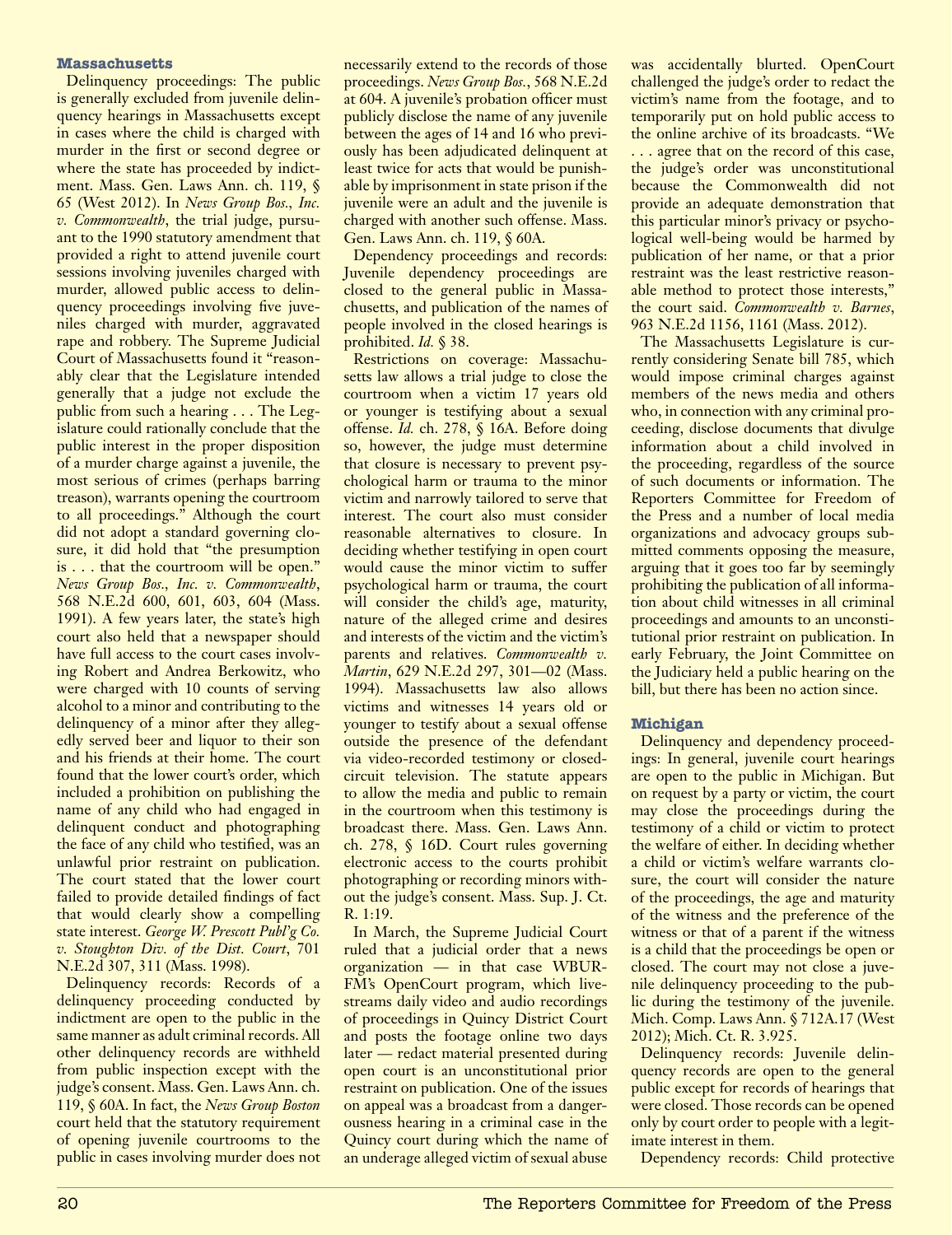files and records are confidential and only available to certain individuals and agencies designated by statute and individuals with a legitimate interest. In determining whether a person has a legitimate interest, the court will consider the nature of the proceedings, the welfare and safety of the public, the interest of the minor and any restrictions on disclosure imposed by state or federal law. Mich. Comp. Laws Ann. § 722.627; Mich. Ct. R. 3.925.

Minor testimony: Michigan law allows victims 15 years old or younger and developmentally disabled victims regardless of age to testify about a sexual offense outside the presence of the defendant via video-recorded testimony. During this testimony, the law requires that everyone "not necessary to the proceeding" be excluded from the courtroom but does not specify — nor have Michigan courts interpreted — whether the media are considered necessary in this context. Mich. Comp. Laws Ann. § 600.2163a.

## **Minnesota**

Delinquency hearings: Under Minnesota law, juvenile delinquency hearings generally are not open to the public. However, the proceedings are open if a minor has allegedly committed an offense that would be a felony if committed by an adult and the minor was 16 years old or older at the time of the offense. Minn. Stat. Ann. § 260B.163 (West 2012). In a case where it was undisputed that the public had a right of access to a delinquency proceeding given the age and alleged crime of the juvenile, the public also had the right to attend a hearing during which the court would decide whether the juvenile would be tried as an adult. *Minneapolis Star Tribune v. Bush*, 20 Media L. Rep. (BNA) 2293 (Minn. Ct. App. 1993). But the court may still exclude the public from a transfer hearing when the parties are discussing evidence relating to the minor's psychological state or other evidence that would not be public in an adult proceeding. In other delinquency proceedings, including transfer hearings that do not qualify under the criteria described above, the court may admit people with a direct interest in the case or in the work of the court. Minn. Stat. Ann. § 260B.163, Minn. Juv. Ct. R. 18.05. The Minnesota Supreme Court held that "the news media have a strong interest in obtaining information regarding our legal institutions and an interest in informing the public about how judicial power in juvenile courts is being exercised." Because the media have a direct interest in the work of the court, a court may allow journalists to be present during juvenile proceedings that otherwise are closed to the general public. *In re Welfare of R.L.K.*, 269 N.W.2d 367, 370, 371 (Minn. 1978). Although the court was interpreting a different statutory provision that has since been repealed, the language in the applicable statute is identical to that in the old one and thus the court's reasoning likely is still applicable. It is important to note, however, that *In re Welfare of R.L.K.* did not involve a juvenile delinquency proceeding but rather a proceeding involving the termination of parental rights.

Delinquency records: Generally, the records of juvenile delinquency proceedings are unavailable to the public. But the public does have access to the written appellate opinions of juvenile courts as well as the records of juvenile delinquency proceedings where the offender is 16 years old or older and has committed a crime that would be a felony if committed by an adult. Minn. Stat. Ann. § 260B.171.

Dependency proceedings and records: Under Minnesota law, juvenile court hearings relating to the termination of parental rights and various other child protection matters are open to the public absent exceptional circumstances. *Id.* § 260C.163. The records from these proceedings also are available for public inspection. *Id.* § 260C.171. The Minnesota Court of Appeals held that the possible traumatization of a child involved in a juvenile dependency and neglect proceeding was not a compelling state interest sufficient to justify a gag order on the media. As a result, the trial court's order prohibiting the media from publishing any information relating to the proceeding in question, including information obtained legally from public records and independent sources, was ruled unconstitutional. *Minneapolis Star & Tribune Co. v. Schmidt*, 360 N.W.2d 433, 435 (Minn. Ct. App. 1985)

Restrictions on coverage: Minnesota law allows trial judges to close the courtroom when minor victims testify about sexual offenses. Minn. Stat. Ann. § 631.045. The state appellate court upheld a trial court's decision to allow news reporters into the courtroom during the testimony of minor sexual assault victims on the condition that the journalists not publish the juveniles' names or disclose information relating to confidential records revealed through their testimony, although the media were not restrained from publishing information they obtained from other sources. *Austin Daily Herald v. Mork*, 507 N.W.2d 854, 858 (Minn. Ct. App. 1993). The law also allows victims and witnesses 11 years

old or younger to testify about physical or sexual abuse or a crime involving violence outside the presence of the defendant via closed-circuit television. The statute does not specify whether the media and public may remain in the courtroom when this testimony is broadcast there. Minn. Stat. Ann. § 595.02.

## **Mississippi**

Delinquency proceedings: Members of the public are excluded from juvenile delinquency hearings in Mississippi unless they have a direct interest in the cause or work of the court. Miss. Code Ann. § 43-21-203 (West 2011).

Dependency proceedings: Media coverage of delinquency or "child in need of supervision" proceedings is strictly prohibited except in extraordinary and compelling circumstances. Miss. Youth Ct. R. 5.

Delinquency and dependency records: Juvenile court records are confidential except by court order in situations where the court determines that disclosure would advance the child's best interest or public safety. Non-identifying information is available to people engaged in bona fide research. This general rule of confidentiality does not apply to the names and addresses of juveniles who: 1) have been adjudicated delinquent twice for an act that would be a felony if committed by an adult or for the unlawful possession of a firearm; and 2) have been adjudicated delinquent for murder, manslaughter, burglary, arson, armed robbery, aggravated assault, any sex offense specified in a particular statute, any violation of a particular statute involving drug trafficking or any violation of a particular statute involving driving under the influence. Nor does the prohibition apply to the disclosure of information in a criminal defendant's juvenile record if such information is discussed in open court. *Jeffries v. State*, 724 So. 2d 897, 899—900 (Miss. 1998). And in holding that a youth court judge did not abuse his discretion in releasing records of a juvenile's adjudication of delinquency for shoplifting for use as a defense in the juvenile's civil suit arising from the same incident, the Mississippi Supreme Court stated that the right of confidentiality in youth court proceedings is qualified and not an absolute privilege. *Daniels by Glass v. Wal-Mart Stores, Inc.*, 634 So. 2d 88, 93 (Miss. 1993).

Law enforcement agencies may publicly disclose information about a child taken into custody for the alleged commission of a delinquent act without a court order. But the information may not identify the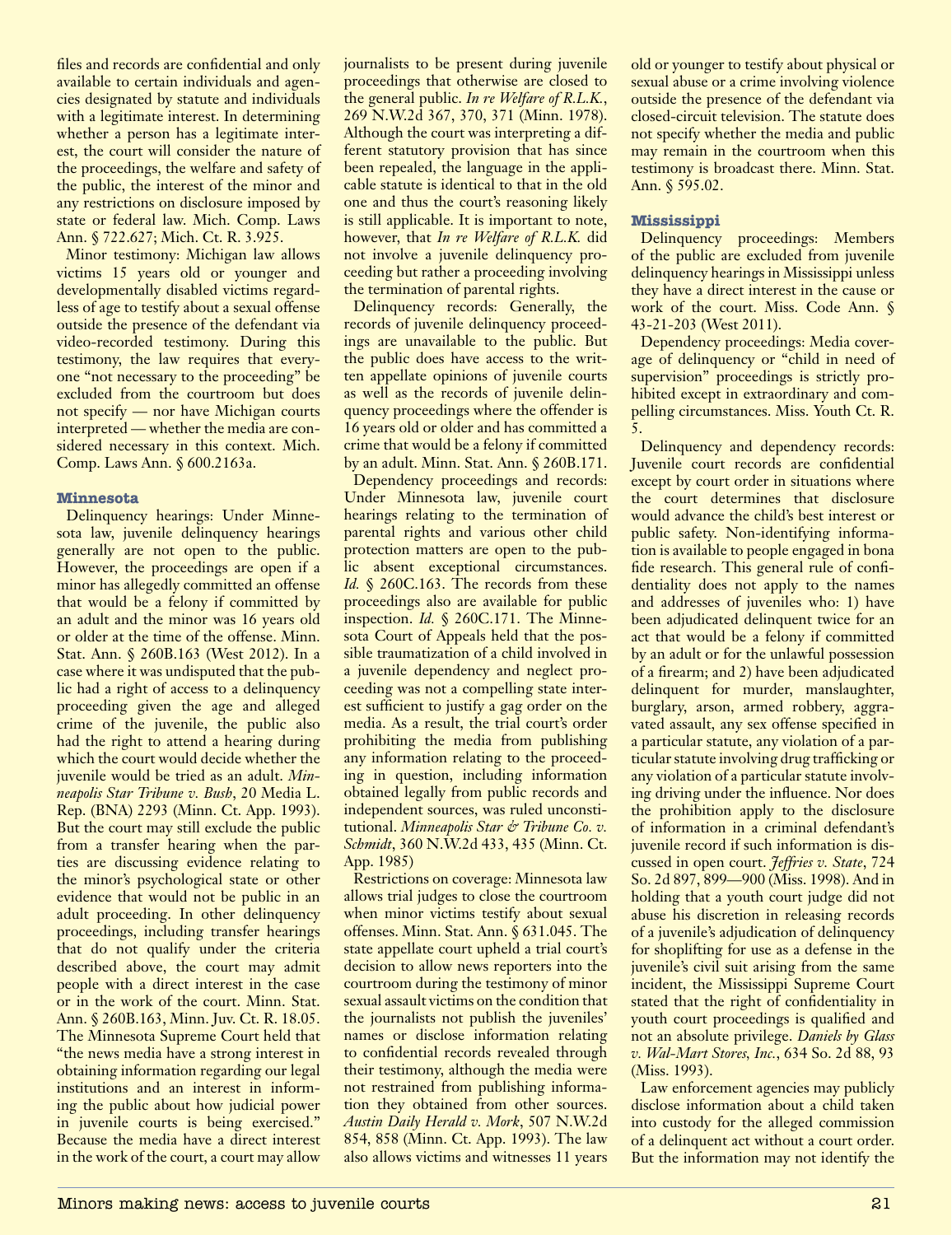child or the child's address unless the information involves a child convicted as an adult. Miss. Code Ann. § 43-21-261. But the statute does not prohibit release of the name and identifying information of a child reported missing or abducted. Miss. Op. Att'y Gen. 2002-0561 (2002). Law enforcement agencies also may disclose any public record it has maintained that contains statistical information regarding the number of arrests of students at local public schools, including records that categorize students by age, grade level, sex, race, offense(s) charged and disposition of charges, provided that the records do not contain any information from which the child may be identified. Miss. Op. Att'y Gen. 2008-00290 (2008). In cases where there is any indication or suggestion of either abuse or neglect and a child's physical condition is medically labeled as "serious" or "critical," the general rule of confidentiality does not apply. Moreover, in cases of child deaths, the state Department of Human Services may release the following information: 1) the child's name; 2) the address or location; 3) a verification from the agency of case status, i.e., no case or involvement, case exists, open or active case, case closed; 4) if a case exists, the type of report or case, i.e., physical abuse, neglect, etc., date of intake and investigation, and case disposition, i.e., substantiated or unsubstantiated. This information may not be disclosed, however, if there is a pending or planned investigation into the death by any local, state or federal government agency or institution. Miss. Code Ann. § 43-21-261.

Restrictions on coverage: The Mississippi Constitution states that "in prosecutions for rape, adultery, fornication, sodomy or crime against nature the court may, in its discretion, exclude from the courtroom all persons except such as are necessary in the conduct of the trial." The Mississippi Court of Appeals held that the defendant's right to a public trial was not violated when the trial court excluded the public from the courtroom during the testimony of a child sexual assault victim. The court recognized the sensitive nature of the testimony, the family dynamics, the emotional state of the child and the child's age. *Tillman v. State*, 947 So. 2d 993, 995 (Miss. Ct. App. 2006); *Richardson v. State*, 990 So. 2d 247, 251—52 (Miss. Ct. App. 2008) (finding same in case involving child fondling). A request for closure must be docketed, as notice to the media and public, in the court clerk's office at least 24 hours before any hearing on the matter may be held, and the media have standing to contest a court order restricting public

access to legal proceedings. *Gannett River States Publ'g Co. v. Hand*, 571 So. 2d 941, 944 (Miss. 1990). Mississippi law also allows a child victim or witness who is less than 16 years old and testifying about sexual or child abuse to do so outside the presence of the defendant via closedcircuit television or video-recorded testimony if the court determines that the child witness would suffer traumatic or mental distress from testifying in open court on before the defendant. The statutes do not specify whether the media and public may remain in the courtroom during this testimony. Miss. Code Ann. §§ 13-1-405, 13-1-407. Court rules governing electronic and photographic coverage of judicial proceedings explicitly prohibit such coverage of minors. Miss. R. 3.

## **Missouri**

Delinquency proceedings: Members of the public generally are excluded from juvenile court proceedings except for people with a direct interest in the case or in the work of the court. Public access is allowed, however, in those delinquency proceedings in which the juvenile is accused of conduct that would be a class A or B felony if committed by an adult or conduct that would be a class C felony if committed by an adult and the juvenile previously has been adjudicated delinquent at least twice for conduct that would be any-level felony if committed by an adult. Mo. Ann. Stat. § 211.171 (West 2012). Where there is a right of public access to a delinquency proceeding given the juvenile's alleged crime, the statute does not limit such access to a particular phase of the proceedings but provides for access to the entire case, including a transfer hearing. *State ex rel. St. Louis Post-Dispatch, LLC v. Garvey*, 179 S.W.3d 899, 901 (Mo. 2005).

Delinquency records: Records of juvenile delinquency proceedings are not open for public inspection except by court order to people with a legitimate interest in the records. But the records are open if the juvenile is charged with an offense which would be a class A felony if committed by an adult or capital, first- or second-degree murder. Moreover, after a child has been adjudicated delinquent for an offense which would be a class A felony if committed by an adult, the records related to the proceeding are open to the public to the same extent that records of criminal proceedings are open to the public. The juvenile officer is authorized to publicly disclose information about the juvenile's alleged offense, the substance of the petition, the status of proceedings in

the juvenile court and any other information that does not specifically identify the child or the child's family. Law enforcement records, however, are not open to public inspection unless by court order. But this rule of confidentiality does not apply to police records in cases where the juvenile is charged as an adult or convicted of serious offenses. Mo. Ann. Stat. § 211.321.

Dependency proceedings: Hearings conducted in any proceeding involving a juvenile who is alleged to be in need of care and treatment or involving the termination of parental rights are open to the public except during the testimony of any juvenile or victim. By request of a party or guardian ad litem, the court may close or partially close a hearing to the public if it finds that closure: 1) is in the best interests of the juvenile; 2) will protect the physical or emotional well-being of the juvenile or the safety of any other person; 3) will promote the integrity of the fact-finding process; or 4) will protect the privacy of the juvenile or a sibling, foster or adoptive parents, foster care institutions or any other person or institution providing care for the juvenile. A court also may exclude or partially exclude any person from a hearing for good cause, exceptional circumstances or where exclusion will serve the best interests of the juvenile. The public is prohibited from making any video or audio recordings of a hearing or photographing any party or witness during a hearing. After a dependency hearing is over, the juvenile officer, attorney for the juvenile officer, children's division, attorney for the children's division, guardian ad litem or court-appointed special advocate may provide, but is not limited to providing, the following information about the hearing: 1) the nature of the case, i.e., abuse or neglect; 2) the result or outcome of the hearing; and 3) the next hearing date. *Id.* § 211.319; Mo. Juv. Ct. R. 122.01.

Dependency records: Pleadings and court orders in proceedings involving a juvenile who is alleged to be in need of care and treatment or involving the termination of parental rights begun on Jan. 1, 2006, or later are open to the public, although the identity of any child involved, except the perpetrator, as well as identifying information about foster or adoptive parents or other people providing care to the juvenile and a reporter of child abuse will be redacted. Medical reports, psychological or psychiatric evaluations, investigative reports of the children's division, social histories, home studies, police reports and law enforce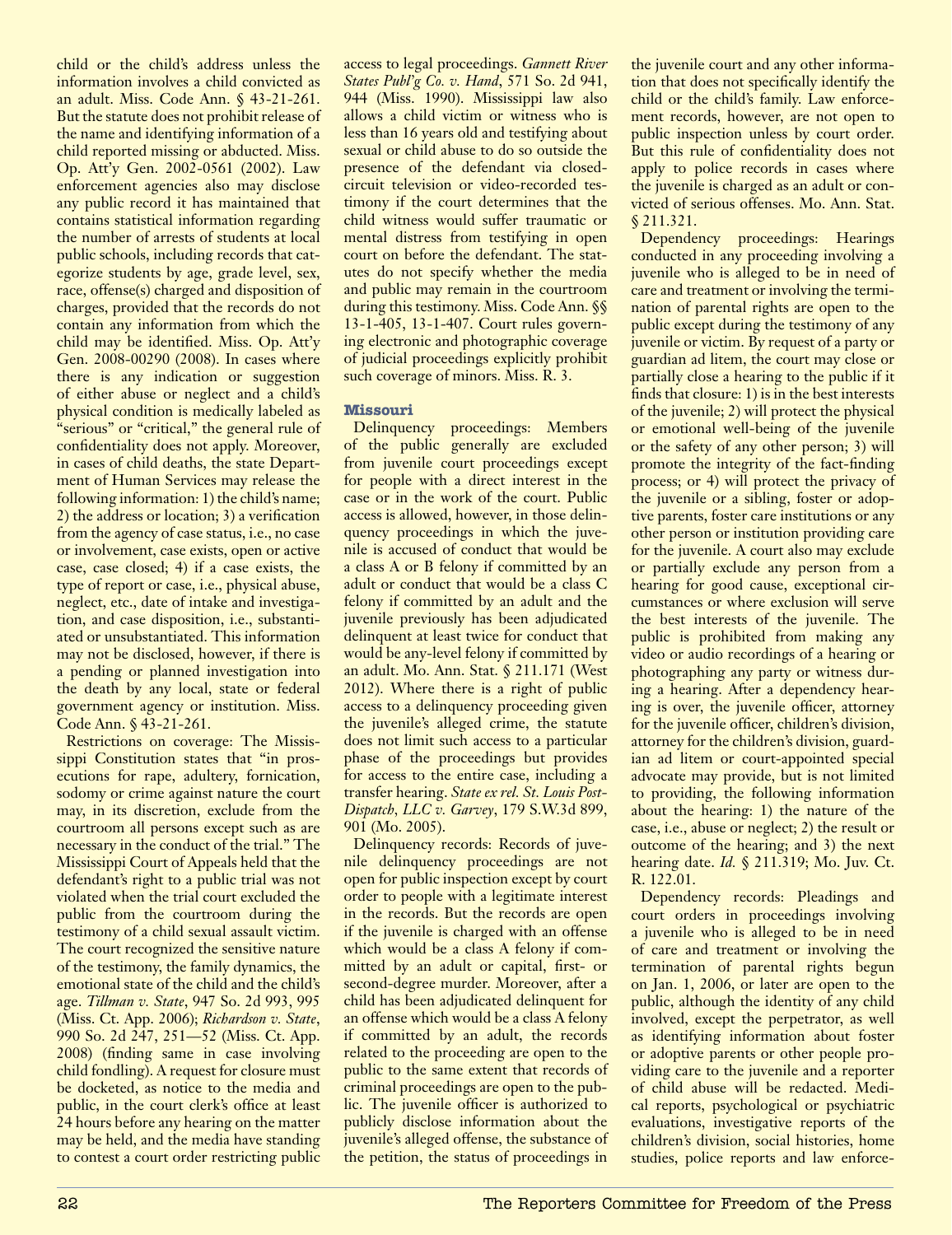ment records and other records and reports deemed confidential by law are not available for public inspection, and only people whom the court deems to have a legitimate interest in the records will be allowed access to them. In deciding whether a person has a legitimate interest in the records, the court will consider the nature of the proceedings, the welfare and safety of the public and the interest of any child involved. The court may prohibit public access to specific pleadings and court orders after an opportunity for argument and a finding of exceptional circumstances. Publicly available pleadings and court orders are available for inspection and copying during regular business hours, but the public will not have access to files or records maintained in electronic format in court information systems because neither the courts nor the office of court administration is required to modify electronic information systems to comply with this right of public access. Mo. Ann. Stat. § 211.319; Mo. Juv. Ct. R. 122.02. The director of the state Department of Social Services, after a review of the potential harm to other children in the immediate family, may release findings or information about cases that resulted in the death or near death of a child. Mo. Ann. Stat. § 210.150.

Restrictions on coverage: Missouri law allows victims under 17 years old to testify about child or sexual abuse or violent crimes such as murder, assault or kidnapping outside the presence of the defendant if the court finds that the child would suffer such significant psychological or emotional trauma from testifying before the defendant that the child would be unable to testify. The statute does not specify whether the media and public are allowed to remain in the courtroom during this testimony. Mo. Ann. Stat. §§ 491.678—.680. The state Supreme Court's rules governing media coverage of judicial proceedings prohibit the recording and photographing of juveniles who participate in a trial court proceeding and request such a restriction. But with the judge's permission members of the news media may record and photograph a juvenile who is being prosecuted as an adult. Mo. Sup. Ct. Op. R. 16.02—.03.

## **Montana**

Delinquency proceedings: The general public generally may not be excluded from delinquency proceedings in Montana, although the court may close a hearing in cases where a petition for adjudication of delinquency alleges that the youth is in need of intervention. Mont. Code Ann. § 41-5-1502 (2011). In addition, the court may temporarily exclude the public from a dispositional hearing during the taking of evidence on the issues of the need for treatment and rehabilitation if the court finds that such closure is in the best interest of the juvenile or the juvenile's parent or guardian. *Id.* § 41-5-1511.

Delinquency records: Juvenile delinquency records on file with the clerk of court are open to public inspection. But social, medical and psychological records, assessment materials and supervision records of probationers are open only to certain individuals designated by statute and by court order to those people with a legitimate interest in the case or in the work of the court. *Id.* § 41-5-215.

Dependency proceedings: The statutory provisions addressing hearings in dependency proceedings do not specify whether they are open to the public. *Id.* §§ 41-3- 432, 41-3-437, 41-3-438.

Dependency records: All reports of child abuse and neglect must be kept confidential, although the law allows that records, including case notes, correspondence, evaluations, videotapes and interviews, may be released to the news media if disclosure is limited to confirmation of factual information about how the case was handled if such disclosure does not violate the privacy rights of the child or the child's parents. Disclosure of the records may be prohibited, however, where release is determined to be detrimental to the child or harmful to another person who is a subject of information contained in the records. The law states that a news organization or its employee, including a freelance writer or reporter, is not liable for reporting facts or statements made by an immediate family member if the news organization, employee, writer or reporter maintains the confidentiality of the child who is the subject of the proceeding. *Id.* § 41-3-205.

Restrictions on coverage: Montana law allows child victims of sexual offenses to testify outside the presence of the defendant via video-recorded testimony. *Id.* § 46-15-402. The statute does not specify whether the public and media may remain in the courtroom during this testimony, although it does state that videotapes that are part of the court record are subject to a protective order by the court to protect the privacy of the victim. *Id.* § 46-15-403.

## **Nebraska**

Delinquency and dependency proceedings: The relevant statute does not specify whether juvenile court proceedings are open to the public in Nebraska. Neb. Rev. Stat. § 43-247 (2011).

Delinquency and dependency records: In all juvenile court proceedings, pleadings, orders, decrees and judgments are public documents, while medical, psychiatric and social welfare reports and the records of juvenile probation officers as they relate to individual proceedings in juvenile court are confidential. *Id.* § 43-2,108.

Restrictions on coverage: Nebraska law allows child victims and witnesses 11 years old or younger to testify about any felony offense outside the presence of the defendant via video-recorded testimony. The statute does not specify whether the public and media may remain in the courtroom during this testimony. *Id.* § 29-1926.

Cameras: Although court rules for expanded media coverage of Nebraska trial courts explicitly prohibit the broadcasting, recording and photographing of juvenile proceedings, such coverage is permissible if all parties, including a parent or guardian of a minor, consent on the record. Neb. R. 2.

## **Nevada**

Delinquency proceedings: Juvenile delinquency hearings are open to the public in Nevada unless the judge determines that closure or partial closure is in the best interests of the child or the public. In those cases, only people with a direct interest in the case may be admitted. Nev. Rev. Stat. Ann. § 62D.010 (West 2011).

Delinquency records: Juvenile delinquency records generally are not open for public inspection except by court order to people with a legitimate interest in the records. *Id.* § 62H.030. A separate statutory provision prohibits a news medium from publishing or broadcasting the name or race of any child connected with any delinquency proceeding without court order unless the proceeding is open to the public. This restriction does not apply, however, in cases where: 1) the child previously has been adjudicated delinquent at least once for a crime that would have been a felony if committed by an adult that resulted in death or serious bodily injury and the child is charged with committing another crime that would be a felony if committed by an adult; and 2) the child previously has been adjudicated delinquent at least twice for crimes that would have been felonies if committed by an adult and the child is charged with committing another such act. *Id.* § 62H.020. The state Supreme Court held that nothing in the statute limits the class of people who can have a legitimate interest in juvenile records, and courts have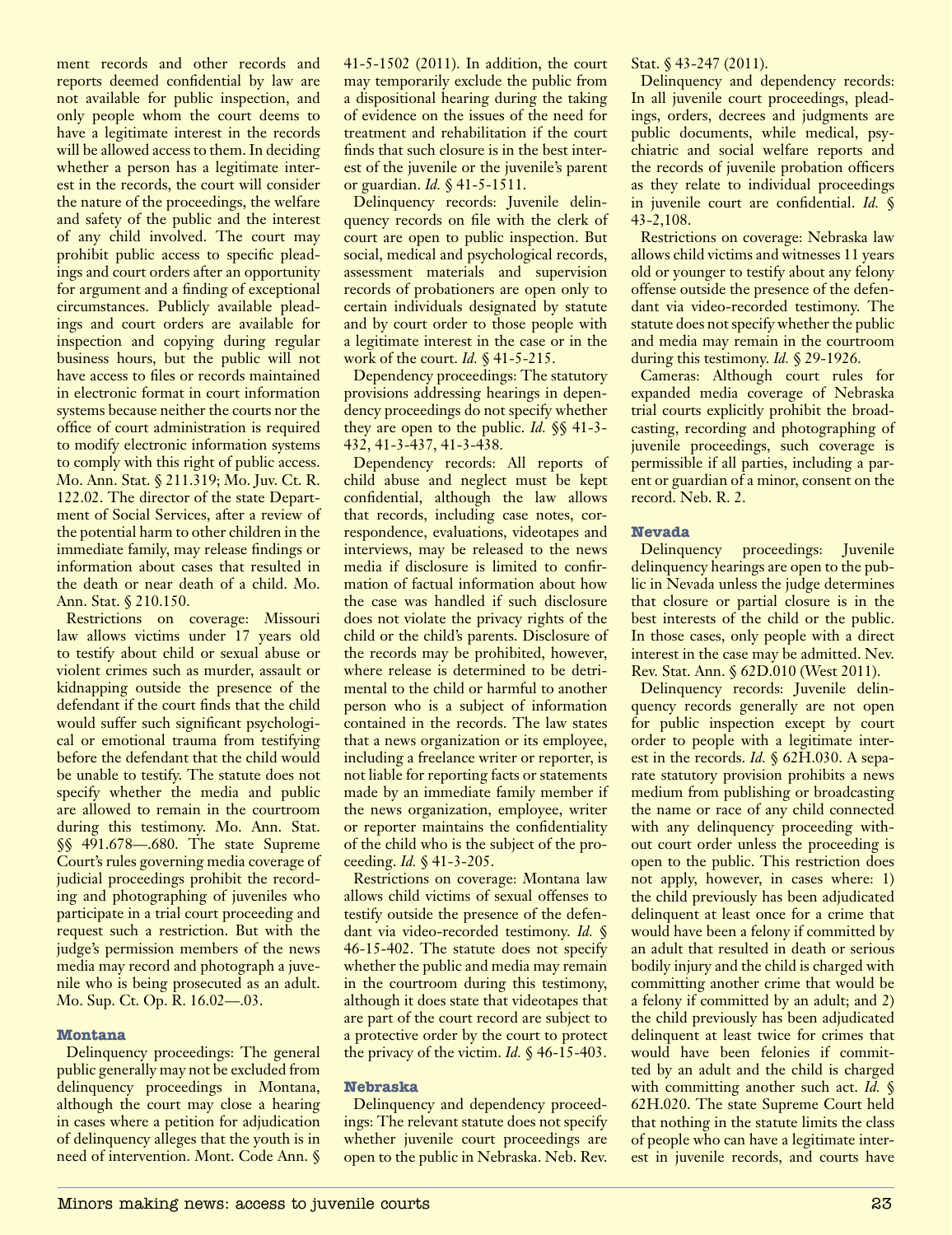wide discretion to determine which individuals qualify. In exercising this discretion, a court must balance the need of the requesting party against the interests of society in keeping certain juvenile court records confidential. *Hickey v. Eighth Judicial Dist. Court*, 782 P.2d 1336, 1339 (Nev. 1989). Note that the court was interpreting a different statutory provision that has since been repealed, but nearly identical language from the old statute was recodified into the new one, so the case's authority is most likely still applicable.

Dependency proceedings: Whether dependency proceedings are open to the public depends largely on where they occur. All hearings involving children in need of protection statewide are closed to the general public unless the court on the motion of another person or on its own determines that opening the hearing is in the best interests of the child involved. In deciding whether opening the hearing is in the best interests of the child, the judge must consider and give due weight to the child's desires. If the hearing is open, the judge must make specific factual findings to support the decision. In judicial districts that include a county with a population of less than 700,000, hearings involving the termination of parental rights also are closed unless these same standards for openness are met. In all other judicial districts, these proceedings generally are open to the public unless the court on the motion of another person or on its own determines that the hearing must be closed or partially closed because such closure is in the best interests of the child. In deciding whether closure or partial closure is in the best interests of the child, the judge must consider and give due weight to the child's desires. If the hearing is closed, the judge must make specific factual findings to support the closure, and only those people with a direct interest in the case may be admitted. Hearings involving children taken into protective custody are generally closed regardless of where they occur, and only people with a direct interest in the case may be admitted. Nev. Rev. Stat. Ann. § 432B.430.

Dependency records: The records of juvenile dependency hearings are confidential. *Id.*

Restrictions on coverage: Nevada law allows witnesses less than 13 years old and victims of sexual abuse regardless of age to testify in any criminal prosecution outside the presence of the defendant via videorecorded testimony. The statute does not specify whether the media and public may remain in the courtroom when this testimony is broadcast there. *Id.* § 174.227.

## **New Hampshire**

Delinquency proceedings: Juvenile delinquency proceedings are closed to the public in New Hampshire. N.H. Rev. Stat. Ann. § 169-B:34.

Delinquency records: The public is not allowed access to delinquency court records, and the disclosure of information contained therein without court order is a misdemeanor offense. However, in cases involving violent crimes where the petition alleging adjudication for delinquency is found to be true, the court clerk may disclose the following information after the adjudicatory hearing: 1) the name and address of the juvenile charged; 2) the specific offense; 3) the custody status of the juvenile; and 4) the final disposition ordered by the court. *Id.* § 169-B:36. Release and publication of information about a juvenile, including the juvenile's name and address as well as that of the parent or guardian, who is 12 years old or older and found to have committed vandalism or a second or subsequent offense for the possession with intent to distribute any controlled drug also are permitted. *Id.* § 169-B:46. Although the law specifically states that it is a misdemeanor offense for any newspaper or radio or television station to disclose the name, address or any other identifying information about an arrested juvenile or information about any juvenile court proceeding, non-identifying information about the disposition of delinquency cases involving acts that would be felonies if committed by an adult may be released and published by the media. And the police, with written approval of the county attorney or attorney general, may release to the media the name and photograph of a juvenile if: 1) the juvenile escaped from court-ordered custody; 2) the juvenile has not been apprehended; and 3) there is good cause to believe that the juvenile presents a serious danger to the juvenile or public safety. *Id.* §§ 169-B:37, 169-B:38.

Dependency proceedings and records: New Hampshire law requires that the general public and any member of the news media be excluded from dependency proceedings, and only those people whose presence is requested or whom the judge deems to have a direct interest in the case or in the work of the court may be admitted. Those individuals are prohibited from disclosing any information obtained during the hearing that would identify any child or parent involved. *Id.* §§ 169- C:14, 170-C:10. The court records of dependency proceedings are confidential and withheld from public inspection. *Id.* § 169-C:25.

Restrictions on coverage: New Hampshire law allows a victim or witness who was 16 or younger at the time of the alleged offense to testify about any criminal offense outside the presence of the defendant via video-recorded testimony if the court determines that the child would suffer emotional or mental strain from testifying in open court. The statute does not specify whether the public and media are allowed to remain in the courtroom during this testimony. *Id.* § 517:13-a.

## **New Jersey**

Delinquency proceedings: If requested by the juvenile or the juvenile's parent or guardian, the prosecutor or any other interested party, including the media, a court may allow public attendance during any proceeding in a juvenile delinquency case provided the judge determines that there is no substantial likelihood of specific harm to the juvenile. Unless such a request is made and granted, every delinquency hearing will be conducted in private with only those people having a direct involvement in the case present. The judge also may admit those people whom the judge deems to have an interest in the work of the court on the condition that they agree to not record, disclose or publish the names, photographs or other identifying information about people involved in the proceeding except as allowed by the court. N.J. Ct. R. 5:19-2. Hearings to determine whether a juvenile will be tried as an adult are open to the media where the juvenile fails to provide evidence of substantial likelihood that the juvenile would be specifically harmed by an open hearing or establish extraordinary circumstances that would compel exercise of the court's discretion to close the hearing. *State in Interest of Presha*, 677 A.2d 806, 810 (N.J. Super. Ct. Ch. Div. 1995). A juvenile's allegation that testimony of a highly embarrassing nature would occur during his sexual assault delinquency proceeding and that publicity might be detrimental to his rehabilitation were insufficient to deny the news media access to the courtroom. But the victim's demonstration of a substantial likelihood of specific harm that would occur if the media were allowed to be present — shown through the testimony of the victim's treating psychiatrist that she suffered from posttraumatic stress disorder and that media coverage would impede her recovery — warranted denial of the newspaper's request to be present during the hearing. Nonetheless, the court held that a victim has standing to oppose a request to open the juvenile proceeding. *State in Interest*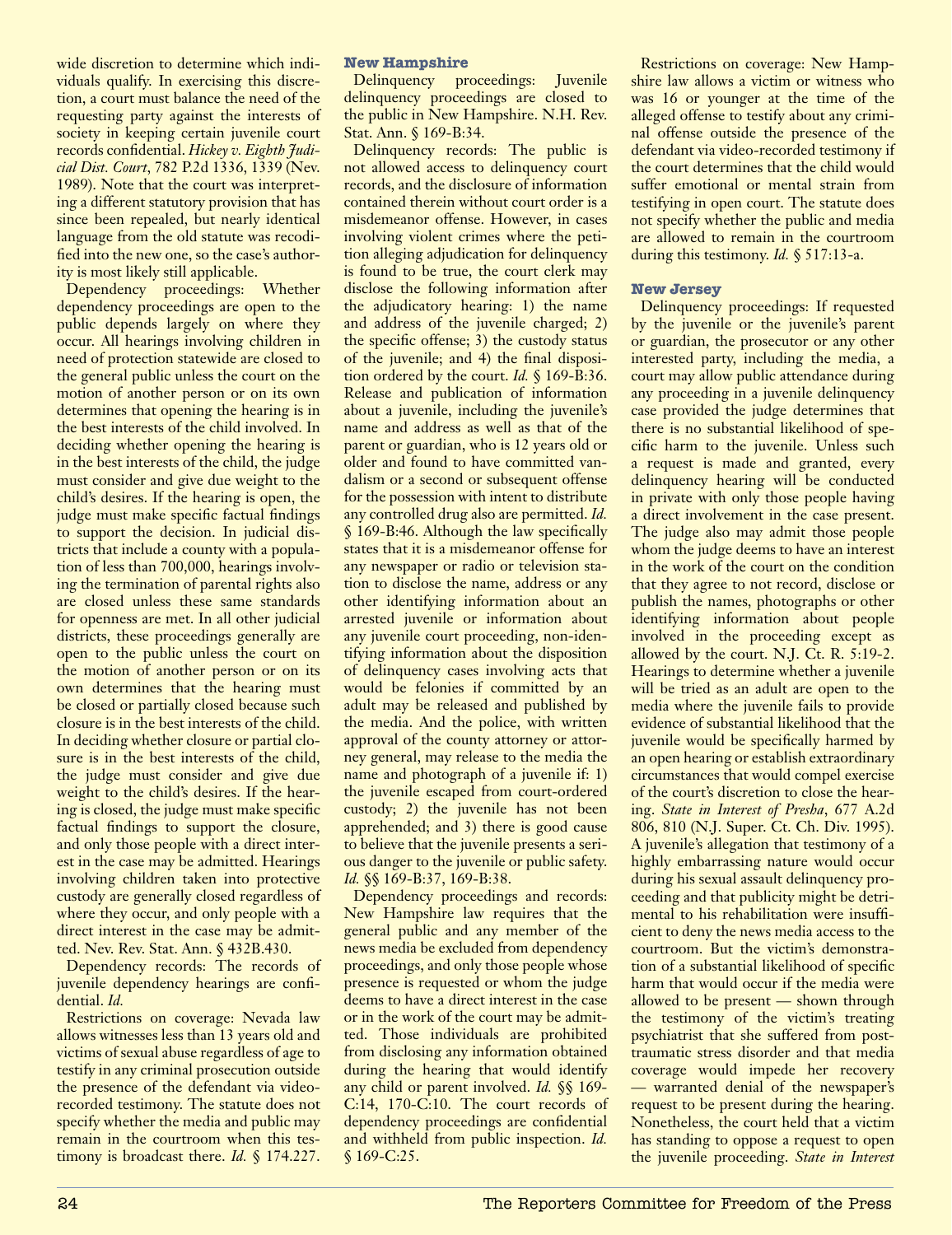*of K.P.*, 709 A.2d 315, 317—18, 328 (N.J. Super. Ct. Ch. Div. 1997). In delinquency proceedings where information about the juvenile was lawfully obtained from other sources, a court restriction on the publication of identifying information about the juvenile violates the free press guarantees of the federal and state constitutions. *State in Interest of H.N.*, 632 A.2d 537, 539 (N.J. Super. Ct. App. Div. 1993).

Delinquency records: Social, medical, psychological, legal and other court records pertaining to juveniles charged as delinquents are "strictly safeguarded" from public inspection. N.J. Ct. R. 5:19-2. However, information about the identity of a juvenile adjudicated delinquent, the offense, the adjudication and the disposition will be publicly disclosed where the offense for which the juvenile was adjudicated delinquent would be a crime of the first, second or third degree, aggravated assault or property destruction or damage over \$500 if committed by an adult. But if the juvenile demonstrates at the time of disposition a substantial likelihood that specific and extraordinary harm would result from such disclosure, the information may be withheld from public inspection after the judge provides onthe-record reasons why disclosure would be harmful to the juvenile. N.J. Stat. Ann. § 2A:4A-60 (West 2012).

Dependency proceedings and records: Juvenile dependency hearings in New Jersey are conducted in private with only those people having a direct involvement in the case present. The judge also may admit those people whom the judge deems to have an interest in the work of the court on the condition that they agree to not record, disclose or publish the names, photographs or other identifying information about people involved in the proceeding. N.J. Ct. R. 5:17-4. The state Supreme Court held that the compelling state interest in protecting victims of child abuse from the embarrassment of testifying in open court, with the attendant possibility of media coverage, justified the presumption that proceedings involving the termination of parental rights are closed to public, notwithstanding the right of public access to judicial proceedings and records implicit in the First Amendment. This presumption of closure does not, however, equate with a mandatory rule, and members of the public, including the media, must be free to request that they be permitted to attend the proceedings. In those cases, the court must balance the public's access right against the state's interest in protecting children from the possible detrimental

effects of publicly revealing allegations and evidence relating to parental neglect and abuse, considering such factors as the nature of the allegation and the age and maturity of the child. *N.J. Div. of Youth & Family Servs. v. J.B.*, 576 A.2d 261, 269— 70 (N.J. 1990). Social, medical, psychological, legal and other court records that are part of a dependency proceeding are "strictly safeguarded" from public inspection. N.J. Ct. R. 5:17-4.

Restrictions on coverage: New Jersey law allows victims and witnesses who are 16 years old or younger to testify about sexual or child abuse outside the presence of the defendant via closed-circuit television if the court finds that there is a substantial likelihood that the witness would suffer severe emotional or mental distress by testifying in open court. The statute seems to indicate that the public and media are allowed to remain in the courtroom during this testimony. N.J. Stat. Ann. § 2A:84A-32.4. Pursuant to court rules governing cameras in the courts, recording or photographing crime victims 17 years old or younger at the time of trial and witnesses 13 years old or younger at the time of trial is allowed only at the discretion of the judge. But coverage of 17-year-old defendants charged with motor vehicle violations is permissible. N.J. Ct. Directive 10-03.

## **New Mexico**

Delinquency proceedings: Juvenile delinquency proceedings are open to the public in New Mexico, except where the judge, based on exceptional circumstances, finds it appropriate to conduct a closed hearing. People the court deems to have a proper interest in the case or in the work of the court, including "accredited representatives" of the news media, may attend a closed hearing on the condition that they agree to not reveal information regarding the exceptional circumstances that warranted closure to the general public. Members of the media who are granted admission to a closed hearing and intentionally divulge information obtained during the proceeding can be found guilty of a petty misdemeanor. N.M. Stat. Ann. § 32A-2-16 (West 2012). Dependency proceedings: In New Mexico, all abuse and neglect hearings are closed to the general public. People the court deems to have a proper interest in the case or in the work of the court, including "accredited representatives" of the news media, may attend a closed hearing on the condition that they agree to not reveal information that would identify any child involved in the proceedings

or the parent, guardian or custodian of that child. A child subject to an abuse and neglect proceeding who is present at a hearing may object to the presence of the media. The court may exclude the media if it finds that their presence is contrary to the best interests of the child. *Id.* § 32A-4-20. Absent a statutory right of access to the courtroom, it is within the juvenile court's discretion to decide whether to allow the media to attend abuse and neglect proceedings. *Albuquerque Journal v. Jewell*, 17 P.3d 437, 439 (N.M. 2001). In the *Albuquerque Journal* case, the state Supreme Court found that the juvenile court did not abuse its discretion in excluding the media from the proceeding because due to the extensive pre-hearing media coverage, they could not maintain the confidentiality of the parties involved, and "confidentiality is a necessary precondition to media access to child abuse and neglect proceedings." *Id.* Members of the media who are granted admission to a closed abuse and neglect hearing and intentionally divulge information obtained during the proceeding can be found guilty of a petty misdemeanor. N.M. Stat. Ann. § 32A-4-20.

Delinquency records: In delinquency proceedings, all records, including, among others, related social records, diagnostic evaluations, psychiatric, medical, social-studies and pre-parole reports and supervision histories are privileged and generally not available for public inspection. But members of the public with a legitimate interest in the case or in the work of the court may inspect such records, save mental health and developmental disability records, by court order and an agreement to not release the records. People who intentionally release any delinquency information or records closed to the public can be found guilty of a petty misdemeanor. *Id.* § 32A-2-32.

Dependency records: In abuse and neglect proceedings, all records, including social records, diagnostic evaluations, psychiatric or psychological reports, videotapes, transcripts and audio recordings of a child's statement of abuse and medical reports, are confidential and closed to the public. But members of the public with a legitimate interest in the case or in the work of the court may inspect such records by court order. People who intentionally release any abuse and neglect information or records closed to the public can be found guilty of a petty misdemeanor. *Id.* § 32A-4-33. In cases where a child's death is allegedly caused by abuse or neglect, the state Children, Youth and Families Department may release the following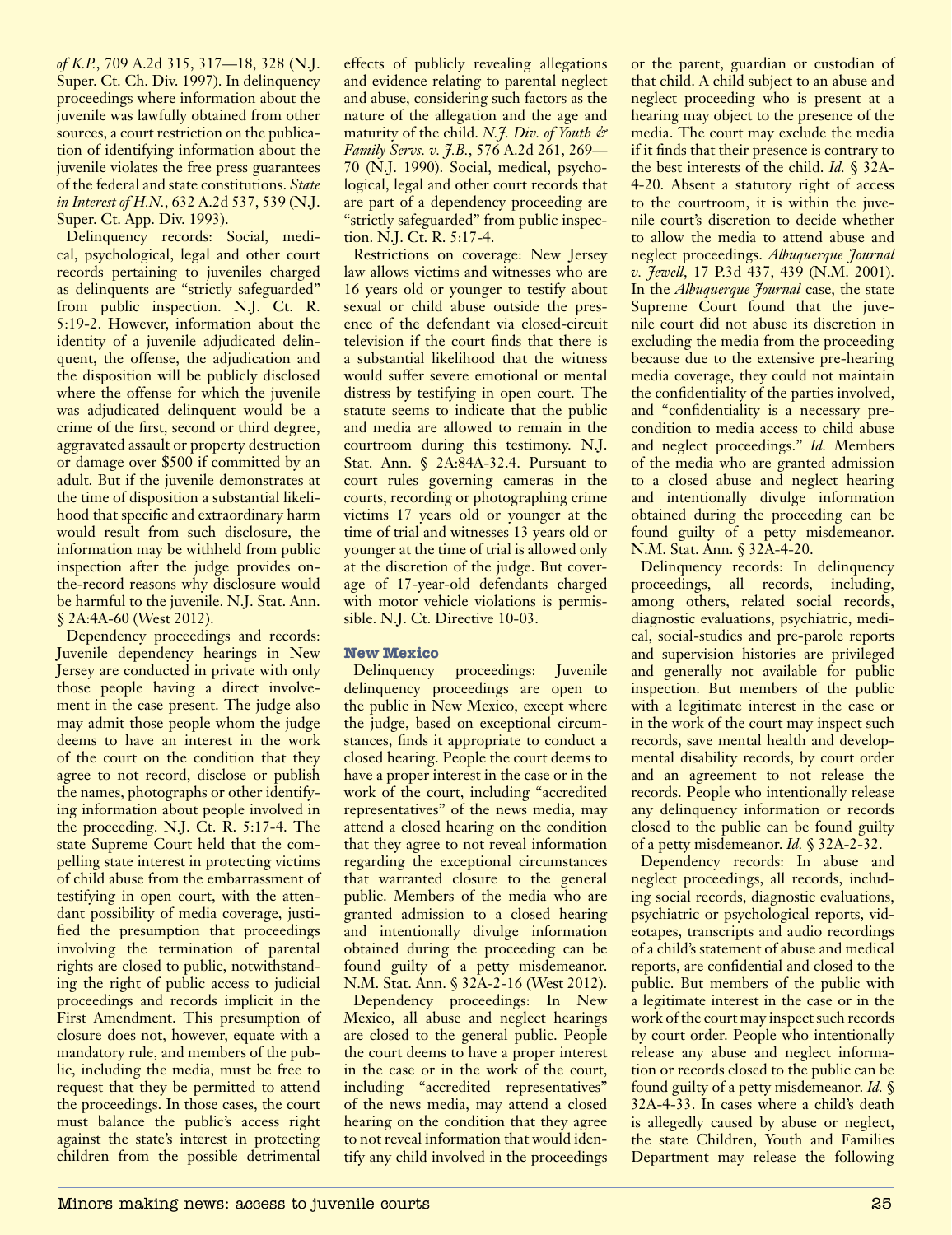information: 1) the age and gender of the child; 2) the date of death; 3) whether the child was in foster care or in the home of the child's parent or guardian at the time of death; and 4) whether an investigation is being conducted by the department. If an investigation is being conducted, then a request for information beyond that listed above will be answered with a statement that a report is under investigation. If it is determined after completion of a child abuse or neglect investigation into a child's death that abuse or neglect caused the fatality, the following documents will be released upon request: 1) a summary of the department's investigation; 2) a law enforcement investigation report if it is in the department's possession; and 3) a medical examiner's report if it is in the department's possession. Prior to releasing any of these documents, however, department officials, after consulting with the district attorney, will redact: 1) information that would, in the opinion of the district attorney, jeopardize a criminal investigation or proceeding; 2) identifying information related to a reporting party or any other party providing information; and 3) information that is privileged, confidential or not subject to disclosure under federal or state law. Once these documents have been released, department officials may comment on the case within the scope of the released materials. *Id.* § 32A-4-33.1.

Restrictions on coverage: New Mexico law allows victims who are 15 years old or younger to testify about sexual offenses outside the presence of the defendant via video-recorded testimony. The statute does not specify whether the media and public may remain in the courtroom during this testimony. *Id.* § 30-9-17. Pursuant to the state Supreme Court's rules governing the broadcasting, recording and photographing of court proceedings, the judge has the discretion to prohibit such coverage of juveniles. N.M Sup. Ct. R.  $23 - 107.$ 

## **New York**

Delinquency and dependency proceedings: The state Family Court Act presumably permits the general public to attend juvenile court proceedings in New York. Because the statute states that the general public *may* be excluded, the assumption is that the public and media are allowed to attend and that an affirmative act by the court is required to exclude the public. N.Y. Fam. Ct. Act § 741 (McKinney 2012). Implementing this statute, the Uniform Rules for the Family Court explicitly provide that the public, including the news media, has access to proceedings before

the court. Closure is allowed only if the judge determines by supporting evidence that exclusion from a family court proceeding is warranted in that case because of factors designated in the rule. Among the factors governing the court's exercise of its discretion are the nature of the proceeding, the privacy interests of the individuals involved, the need to protect litigants, namely children, from harm and the unavailability or inappropriateness of less restrictive alternatives to exclusion. N.Y. Fam. Ct. R. 205.4. In 1997, the same year these rules were revised to provide greater public access, the family court allowed two news reporters to sit inconspicuously in the rear of the room during a hearing on charges that Malcolm Shabazz set a fire resulting in the death of his grandmother Betty Shabazz, the widow of Malcolm X. Citing the value of openness and applying constitutional standards, the court found that the juvenile failed to demonstrate an overriding interest establishing that closure of the hearing was essential to preserve higher values. "The public, as represented by the press, has a right to know that the Court is meeting its responsibility toward the community," the court said. *Matter of Application for News Media Coverage in the Matter of M.S.*, 662 N.Y.S.2d 207, 209 (N.Y. Fam. Ct. 1997); *see also Capital Newspapers Div. v. Moynihan*, 519 N.E.2d 825, 830 (N.Y. 1988) (involving youthful offenders who could not overcome the presumption of openness of their sentencing proceedings); *Matter of Chase*, 446 N.Y.S.2d 1000, 1009 (N.Y. Fam. Ct. 1982) (involving juvenile who failed to overcome the presumption of openness of factfinding trial in a delinquency proceeding). However, another family court denied the news media access to a fact-finding hearing to determine whether a 9-year-old committed acts that would have been criminal if committed by an adult. The court's ruling was based on the extreme youth of the juvenile, his attorney's objection to public access and the court's inability, if it granted access, to shield the juvenile and his family from public identification in connection with any damaging or sensitive facts that may have been revealed at trial. *Matter of Robert M.*, 439 N.Y.S.2d 986, 990 (N.Y. Fam. Ct. 1981).

This rule allowing closure in certain circumstances does not apply, however, to juveniles charged with felonies. N.Y. Crim. Proc. Law § 720.15. Interpreting this statute, the state's highest appellate court held that sentencing proceedings for youthful offenders are presumptively open to the media and public and cannot be closed simply because juveniles are involved.

## *Moynihan*, 519 N.E.2d at 829.

Although child protective proceedings also are presumptively open, New York courts have noted a concern for the physical, mental and emotional well-being of children as a basis for distinguishing access issues in such dependency cases from those that arise in the context of delinquency proceedings. N.Y. Fam. Ct. Act §§ 1011, 1043. For example, a state appellate court held that in an abuse and neglect proceeding involving parents charged with murdering their 6-year-old child, the family court erred in opening the proceedings to the public "in light of the extraordinarily sensitive and personal nature of the information that will be addressed . . . coupled with the strong evidence presented that publication of this information would be harmful to the [surviving] children and the impossibility of protecting the children's right to privacy due to the previous disclosure of the children's identities." *Matter of Ruben R.*, 641 N.Y.S.2d 621, 629 (N.Y. App. Div. 1996); *see also In re A.H.*, No. NN-2734-06, 2007 WL 2331882, at \*2 (N.Y. Fam. Ct. Aug. 8, 2007) (denying access to child protective hearing to protect children's privacy and avoid psychological harm); *In re S./B./B./R. Children*, 34 Media L. Rep. (BNA) 2147, 2152 (N.Y. Fam. Ct. 2006) (denying access to child protective proceedings because public attention would be detrimental to children's mental health and welfare and suggesting instead that the media cover "the hundreds of truly 'anonymous' child protective cases filed each year"). Yet other New York courts have recognized that the strong presumption of public access to court proceedings extends to those before the family court. The state appellate court noted that "public access to court proceedings is strongly favored, both as a matter of constitutional law and as statutory imperative." *Anonymous v. Anonymous*, 550 N.Y.S.2d 704, 705 (N.Y. App. Div. 1990).

Last December, the chief administrative judge of the New York courts issued "general guidelines to help ensure public access to Family Court proceedings" — a move prompted by a Nov. 18, 2011, *New York Times* article reporting routine and regular violations of the public's right of access to family court proceedings. Memorandum from the Hon. A. Gail Prudenti to New York administrative judges (Dec. 19, 2011), *available at* http://www.rcfp.org/sites/ default/files/docs/20111221\_061013\_ny\_ guidelines.pdf. According to the article, a reporter "tried to enter 40 courtrooms [during one week] in [New York City's] five Family Courts as a member of the public or a civic group monitoring the courts would. Entry was permitted to only five of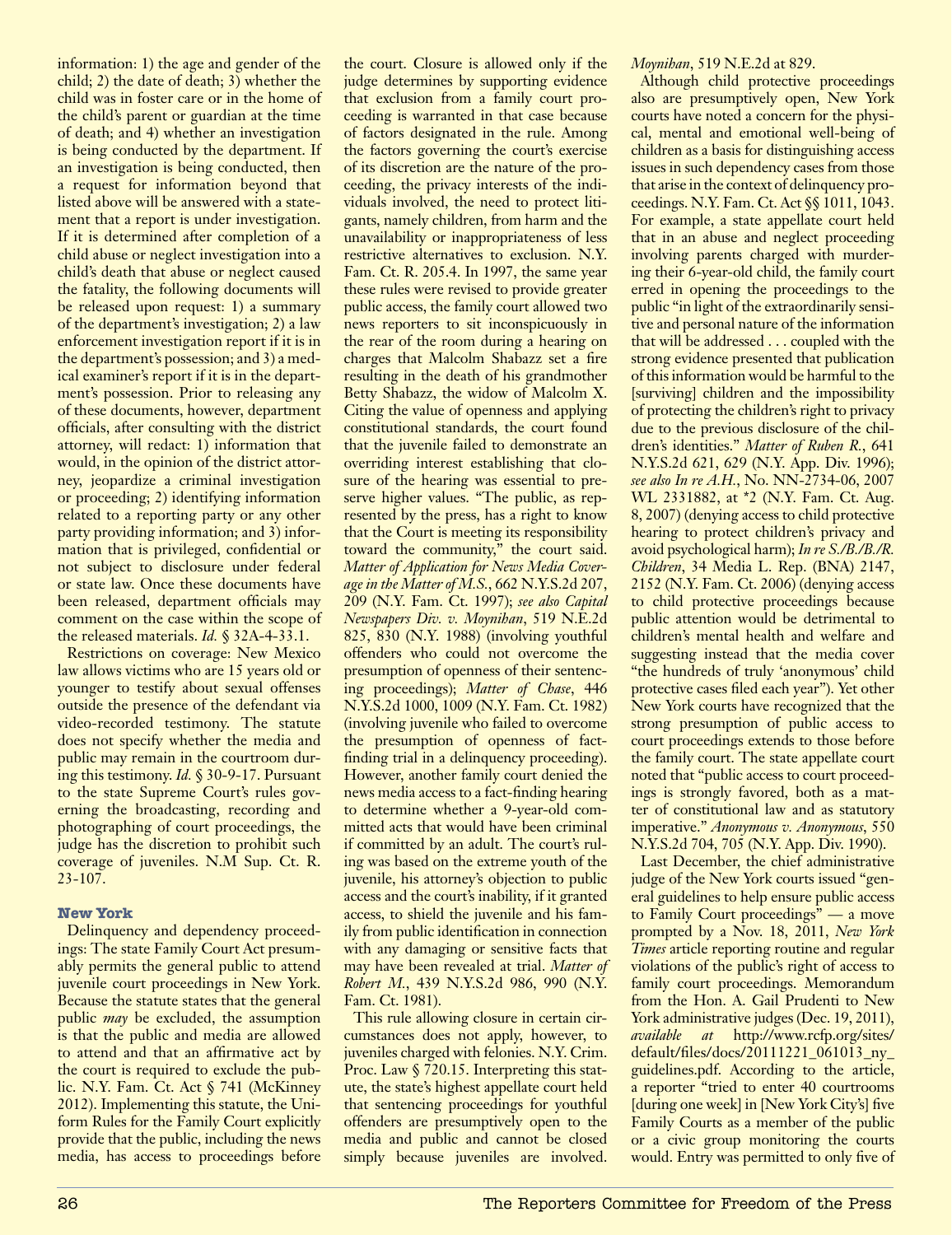the courtrooms . . . a closing rate of nearly 90 percent." The reporter encountered "antagonistic" court officials and officers, several of whom cited "court policy" as the rationale for barring public access. One judge called the reporter to the bench and told him he had to present his credentials to the court clerk on another floor, and in another instance, the chief court clerk told the journalist he had to answer the clerk's questions before gaining access. William Glaberson, *New York Family Courts Say Keep Out, Despite Order*, N.Y. Times, Nov. 18, 2011, at A1.

In addition to reiterating the procedure for barring public access, the guidelines state that court staff, "in a respectful manner," may ask each person who wants to observe a proceeding if he or she is a party, witness or otherwise associated with a specific case scheduled to be heard. Courtroom staff will inform the judge of the presence of a member of the news media or general public and advise whether that individual has any role in the matter. When that case is called, the judge may notify the litigants that an outside party is in attendance and ask if they have any objections. The memo also notes that a person who wishes to observe the proceeding will be allowed to sit in the courtroom subject to capacity limitations. Memorandum from the Hon. A. Gail Prudenti.

Delinquency and dependency records: The records of any proceeding in family court are not open to "indiscriminate" public inspection. But the court may in the exercise of its discretion allow the inspection of any papers or records in any case. N.Y. Fam. Ct. Act § 166. However, in cases involving child abuse or maltreatment, information about the abuse or maltreatment and investigation into and services related to may be publicly disclosed if a state or local commissioner of social services determines that such disclosure is not contrary to the best interests of the child, the child's siblings or other children in the house and any of the following factors is present: 1) the subject of the abuse or maltreatment report has been charged with committing a crime related to a report maintained in the statewide central register; 2) a law enforcement agency or official, a district attorney, any other state or local investigative agency or official or a judge publicly disclosed in a report required to be disclosed in the course of their official duties the investigation into the child abuse or maltreatment by the local child protective service or the provision of services by such service; 3) an individual named as the subject of a child abuse or maltreatment report previously made a knowing, voluntary, public disclosure concerning the report; or 4) the child named in the abuse or maltreatment report died or the report involves the near death of a child. Information released under this criteria may include, among other facts, the name and age of the abused or maltreated child and the identification of child protective or other services provided or actions taken regarding the child named in the report and the child's family in response to the report. The disclosure of such information is limited, however, when the investigation into the report of abuse or maltreatment is ongoing; nor may the disclosed information identify the source of the report or other members of the child's household who are not the subject of the report. When deciding whether disclosure would be contrary to the best interests of the child or others, the commissioner will consider the privacy of the child and the child's family and the effects disclosure may have on efforts to reunite and provide services to the family. N.Y. Soc. Serv. Law § 422-a. Interpreting this statute, a New York trial court held that county social services records relating to a family, the father of which was convicted of murder in connection with a fire that killed his children, should be released under the state open records law where the county commissioner had determined that disclosure was in the public interest, he gave no specific reasons for nondisclosure, much of the information had already been released through the criminal proceedings and there were no surviving children whose best interests had to be considered. *Gannett Co., Inc. v. County of Ontario*, 661 N.Y.S.2d 920, 921 (N.Y. Sup. Ct. 1997).

In addition, civil or criminal court records relating to juveniles may be sealed in certain circumstances. A state trial court denied motions to seal records in a civil lawsuit brought against a school district by the parents of students allegedly sexually abused and held that where the identities of the alleged offenders had already been published and the identities of the alleged victims were known to the media, the mere fact that embarrassing allegations might be made against the school district was an insufficient showing of good cause to outweigh the presumption against sealing court records. In such cases, the media's First Amendment right to report and the public's right to be informed of allegations of sex crimes contained in court records outweighed the confidentiality interests of the parties. But the court did order that pseudonyms of the alleged victims be used in all court documents and that any documents using their real names be redacted. *Doe v. Bellmore-Merrick Cent. High Sch.* 

*Dist.*, 770 N.Y.S.2d 847, 850—51 (N.Y. Sup. Ct. 2003).

Restrictions on coverage: New York law allows child victims and witnesses 14 years old or younger to testify about sexual offenses outside the presence of the defendant via closed-circuit television. Unless the courtroom has been closed pursuant to a court order, the public may hear the testimony and view the image of the child witness as it is broadcast in the courtroom. N.Y. Crim. Proc. Law §§ 65.00—.30. In addition, the state's highest appellate court held that a trial court did not abuse its discretion when it excluded the media and public from a pretrial suppression hearing in the murder prosecution of a 13-year-old and instead granted the media access to a redacted transcript of the hearing. Because that transcript excluded matters ruled inadmissible during the closed suppression hearing, the defendant's interest in a fair trial was no longer in jeopardy. *Merola v. Bell*, 393 N.E.2d 1038, 1039 (N.Y. 1979).

## **North Carolina**

Delinquency proceedings: All juvenile delinquency hearings are open to the public in North Carolina unless the court closes or partially closes the hearing by request of a party involved or on its own for good cause. In deciding whether good cause exists to close or partially close a delinquency hearing, the court will consider: 1) the nature of the allegations; 2) the age and maturity of the juvenile; 3) the benefit to the juvenile of confidentiality; 4) the benefit to the public of an open hearing; and 5) the extent to which the confidentiality of the juvenile's court file will be compromised by an open hearing. The court may not close or partially close a hearing if the juvenile requests that it remain open. N.C. Gen. Stat. Ann. § 7B-2402 (West 2011). Interpreting this statute, a court held that the detention and probable cause hearings in the case of a 15-year-old juvenile charged with the murder of an 8-year-old boy would remain open. The court found that no good cause existed to close the proceedings because the juvenile was at the uppermost age for being tried as a juvenile, the media would continue to cover the case even if the proceedings were closed and the juvenile's file would remain confidential. *In re Juvenile Charged*, 30 Media L. Rep. (BNA) 2245 (N.C. County Ct. 2002).

Dependency proceedings: The court may close or partially close abuse, neglect and dependency proceedings to the public. In making that decision, the court will consider: 1) the nature of the allegations; 2) the age and maturity of the juvenile; 3) the benefit to the juvenile of confidentiality;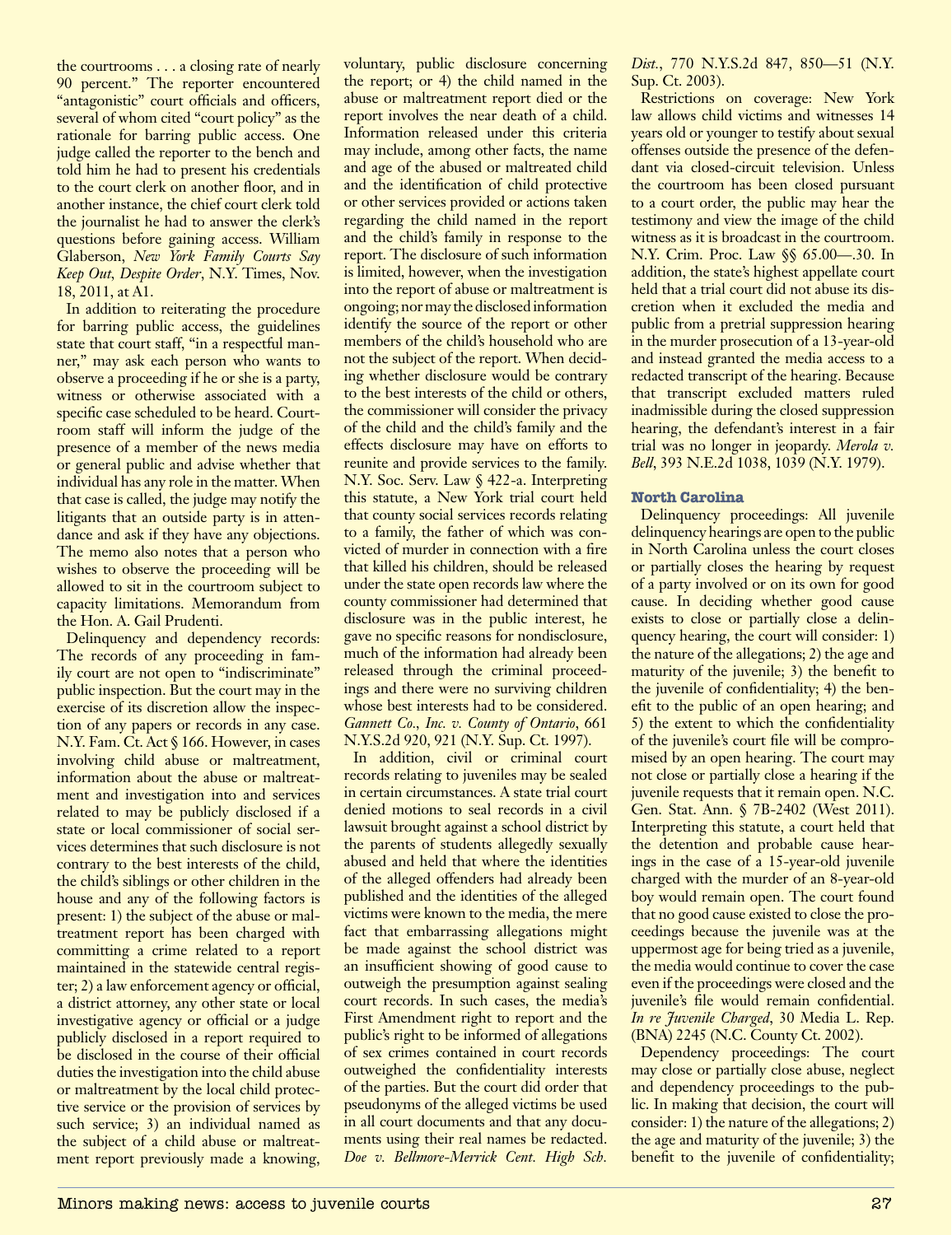and 4) the benefit to the public of an open hearing. The court may not close or partially close a hearing if the juvenile requests that it remain open. *Id.* § 7B-801.

Delinquency and dependency records: In juvenile delinquency proceedings, all records are withheld from public inspection any may be examined only by court order. *Id.* §§ 7B-2901, 7B-3000. Disclosure of identifying information about a juvenile under investigation for an alleged delinquent act is prohibited, but the media's right to identify and publish the photograph of a juvenile charged with arson and murder is not outweighed by the minor's interest in confidentiality when the information is lawfully obtained. *In the Matter of a Minor Charged in This Proceeding*, 463 S.E.2d 72, 72 (N.C. 1995). The publication of photographs of runaway juveniles is permitted with the permission of the juveniles' parents, and specific information designated by statute, including the juvenile's photograph, will be publicly released within 24 hours of a juvenile's escape from custody. *Id.* §§ 7B-3100, 7B-3102.

A public agency must publicly disclose upon request the findings and information related to a child fatality or near fatality caused by suspected abuse, neglect or mistreatment if: 1) a person is criminally charged with causing the child fatality or near fatality; or 2) the district attorney has certified that a person would be charged with causing the child fatality or near fatality but for that person's prior death. The agency may refuse to disclose the information, however, if it has a reasonable belief that release of the information: 1) is not authorized by this statute; 2) is likely to cause mental or physical harm or danger to a minor child living in the deceased or injured child's household; 3) is likely to jeopardize the state's ability to prosecute the defendant; 4) is likely to jeopardize the defendant's right to a fair trial; 5) is likely to undermine an ongoing or future criminal investigation; or 6) is not authorized by federal law and regulations. If the request for such information is denied, an appeal may be filed with the appropriate superior court for an order compelling disclosure of the findings and information of the public agency. Legal actions brought under this statute will be scheduled for an immediate hearing, and subsequent proceedings in the action will receive priority by the appellate courts. N.C. Gen. Stat. Ann. § 7B-2902.

Restrictions on coverage: North Carolina law allows a trial court to close the courtroom during the testimony of a victim regardless of age in a case involving a sexual offense. N.C. Gen. Stat. Ann. § 15-166. Under the statute, only officers of the court, the defendant and those involved in the trial may remain in the courtroom during this testimony, but courts have allowed the media to do so as well. *Bell v. Jarvis*, 236 F.3d 149 (4th Cir. 2000); *State v. Yoes*, 157 S.E.2d 386 (N.C. 1967). Before the court may close the courtroom, however, it must determine if the party seeking closure has advanced an overriding interest that is likely to be prejudiced. If so, the court must consider reasonable alternatives to closure and make on-the-record findings adequate to support the closure. Finally, the closure must be no broader than necessary to protect the interest identified. *State v. Jenkins*, 445 S.E.2d 622, 625 (N.C. Ct. App. 1994). Court rules governing media coverage of public judicial proceedings prohibit the recording and photographing of minors. N.C. R. 15.

## **North Dakota**

Delinquency and dependency proceedings: The public is generally excluded from juvenile court proceedings in North Dakota. However, hearings to declare a person in contempt of court are open. Also open to the public are transfer hearings in which the court is considering a petition alleging that a juvenile who is 14 years old or older committed a delinquent act involving the offense of murder, attempted murder, gross sexual imposition or attempted gross sexual imposition by force or the threat of imminent death, serious bodily injury or kidnapping or the manufacture, delivery or possession with the intent to manufacture or deliver a controlled substance. Transfer hearings in which a juvenile has the burden of showing that he or she is amenable to treatment or rehabilitation as a juvenile through available programs also are open. These cases involve alleged delinquent acts involving the offense of manslaughter, aggravated assault, robbery, arson involving an inhabited structure or escape involving the use of a firearm, destructive device or other dangerous weapon or cases where the alleged delinquent act involves an offense that would be a felony if committed by an adult and the child previously has been adjudicated delinquent at least twice for offenses that would be felonies if committed by an adult. The general public must be excluded from all other delinquency and dependency hearings, although the court may allow people with a proper interest in the proceedings to attend. N.D. Cent. Code § 27-20-24 (2011).

Delinquency and dependency records: All juvenile court records are confidential and open to inspection only by court order to people the judge deems to have a legitimate interest in the case or in the work of the court. But general information that does not identify any juvenile, witness or victim in a proceeding is open to the public by request. Also, delinquency files in the court clerk's office are open for public inspection if the related hearing was open to the public. *Id.* § 27-20-51.

Law enforcement records are not open to public inspection unless the juvenile is charged as an adult, national security requires disclosure or the court orders disclosure in the interest of the juvenile. But non-identifying general information may be released. *Id.* § 27-20-52. In order to apprehend a juvenile who is alleged to have committed a delinquent act involving actual or the threat of serious bodily injury that would constitute a felony if committed by an adult or has escaped from a juvenile facility, the juvenile's name, photograph, fingerprints or other identifying information may be publicly released. *Id.* § 27-20- 51.1.

Restrictions on coverage: North Dakota law does not restrict public access to court proceedings during the testimony of minor witnesses. But the state Supreme Court held that a defendant's constitutional right to a public trial was not violated by the trial court's partial closure of his murder and aggravated assault trial during the testimony of a 15-year-old prosecution witness. The record indicated that the trial judge weighed the competing interests of the defendant and public, held three hearings on the closure request and delayed ruling until the media could be heard. The high court affirmed the trial court's finding that the witness' hesitation to testify due to extensive media coverage of the case and allegations of possible streetgang repercussions provided a substantial reason for the closure, especially since the court allowed members of the media and the defendant's immediate family, as well as the victim to remain in the courtroom during the testimony. *State v. Garcia*, 561 N.W.2d 599, 605—06 (N.D. 1997). Court rules governing media coverage of court proceedings prohibit recording or photographing a juvenile victim or witness in a proceeding in which illegal sexual activity is an element of the evidence. N.D. Sup. Ct. Admin. R. 21.

## **Ohio**

Delinquency and dependency proceedings: Juvenile court proceedings are neither presumptively open nor presumptively closed in Ohio. A juvenile court can restrict public access to the proceedings if, after a hearing, it finds there is a reasonable and substantial basis for believing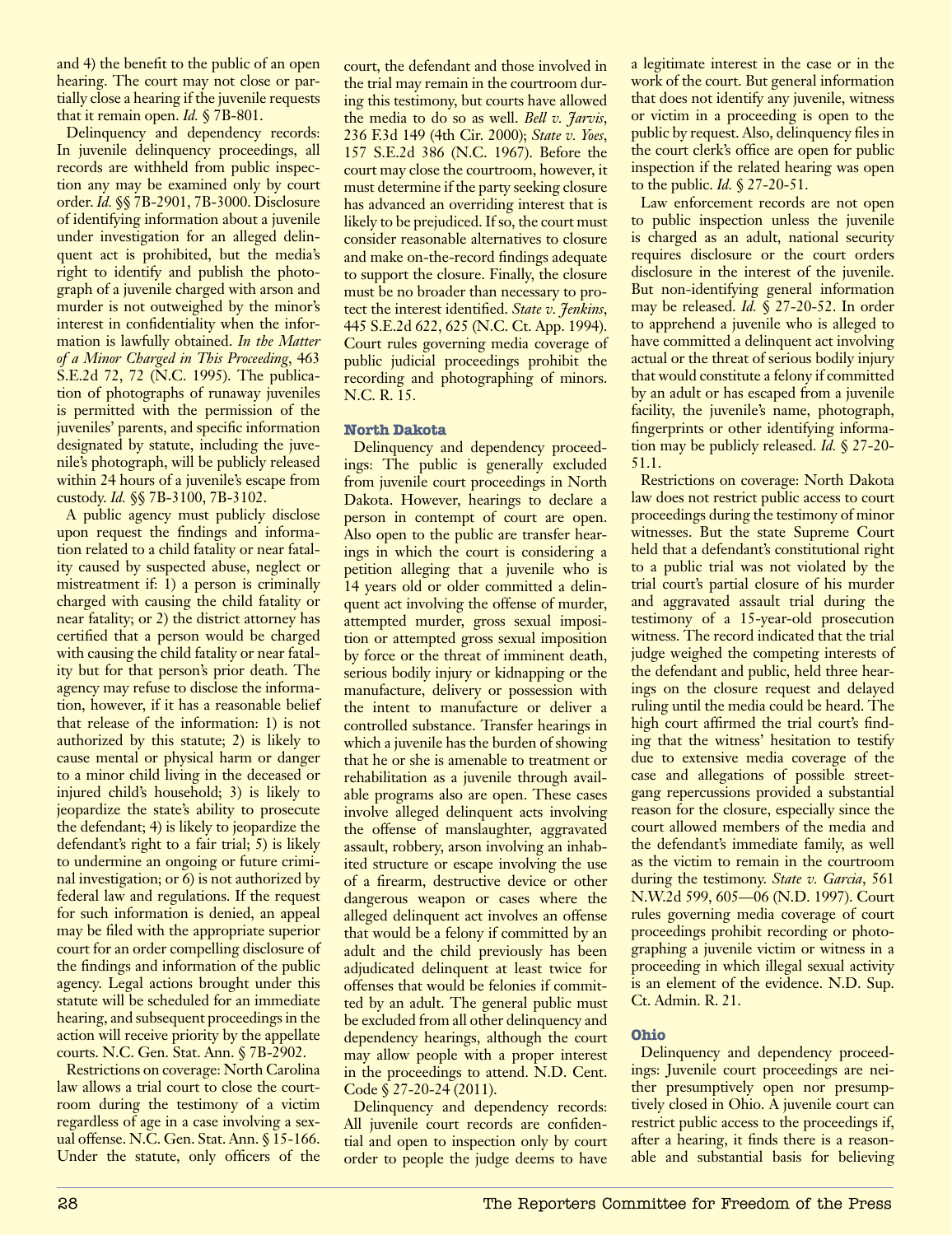that public access could harm the child or endanger the fairness of the adjudication, the potential harm to the child outweighs the benefits of public access and there are no reasonable alternatives to closure. *In re T.R.*, 556 N.E.2d 439, 451 (Ohio 1990). Before excluding the media and public from a juvenile court proceeding, the court must conduct an evidentiary hearing to determine under the *In re T.R.* standard whether the proceeding should be closed. *State ex rel. Plain Dealer Publ'g Co. v. Floyd*, 855 N.E.2d 35, 42 (Ohio 2006). In *In re T.R.*, the Ohio Supreme Court stated that the public may have an interest in juvenile delinquency proceedings analogous to its interest in criminal proceedings, which are presumptively open. Applying this language, a trial court held that the public does have such an interest, and "the closer the alleged delinquent is to the age of 18, the greater is the public's interest in access to the proceedings. Moreover, the public's interest is accentuated when the alleged delinquent is the subject of a pending motion to transfer to General Division for prosecution as an adult, because, at such time, the gap between the juvenile court and the General Division is at its narrowest." Thus, the court held that the public has a First Amendment-based right of access to transfer hearings — an interest that "must be weighed against the unique confidentiality concerns of the child, which exist in all juvenile court proceedings." *In re N.H.*, 626 N.E.2d 697, 703 (Ohio Ct. C.P. 1992); *see also State ex rel. Plain Dealer Publ'g Co. v. Geauga County Court of Common Pleas*, 734 N.E.2d 1214, 1219 (Ohio 2000); *Ohio v. Evans*, 26 Media L. Rep. (BNA) 1735, 1736 (Ohio Ct. C.P. 1997).

The issue of public access to Ohio juvenile courts garnered national attention in February 2012, when high school sophomore T.J. Lane allegedly gunned down three students at Chardon High School and wounded two others. The 17-yearold was charged with aggravated murder, attempted aggravated murder and felonious assault in juvenile court. A juvenile judge issued a gag order preventing the accused shooter and lawyers from speaking with the media, though some interviews had been granted prior to the order. The order also prohibited the media from photographing Lane's face or his family members in court. Although the judge rescinded that order shortly after its imposition, juvenile court judges may impose gag orders on participants in cases provided they are not overbroad and the interests underlying them are balanced against those of the media and public. Some juvenile court judges have reacted favorably to arguments that such gag orders restrict the media's access to juvenile court proceedings and impose an unconstitutional prior restraint on publication.

Delinquency and dependency records: In general, juvenile court records are not open for public inspection in Ohio. However, there is an exception for certain juvenile records that are relevant to the state in prosecuting the juvenile as an adult. Moreover, some juvenile court judges allow access to juvenile court records, especially when the juvenile court proceedings are open to the public. Records in those cases where a juvenile has been adjudicated delinquent for committing certain serious felonies, including aggravated murder, may not be sealed. However, some information in those court documents, including identifying information about the alleged juvenile offender's victim and any written statement he or she submitted to the court for its consideration in imposing the sentence, may remain confidential. The transcript of a juvenile court proceeding may be released where there is no evidence of a reasonable and substantial basis for believing that public access to the transcript could harm the child involved or endanger the fairness of the adjudication, or that any potential harm outweighs the benefits of public access. *State ex rel. Scripps Howard Broad. Co. v. Cuyahoga County*, 652 N.E.2d 179, 182—83 (Ohio 1995). Records and reports compiled by state agencies in relation to an allegation of child sexual abuse are confidential and privileged, but permission to view the records may be granted for good cause, an analysis that incorporates the concept of the best interest of the child. *In re Henderson*, No. 96-L-068, 1997 WL 752633, at \*3 (Ohio Ct. App. 1997).

Restrictions on coverage: Ohio law allows victims who were 10 years old or younger when the defendant was charged to testify about sexual offenses outside the presence of the defendant via video-recorded testimony or closed-circuit television. The statute does not specify whether the media and public may remain in the courtroom during this testimony. Ohio Rev. Code Ann. § 2907.41 (West 2011).

Cameras: Ohio is one of just a few states that allow cameras and recording devices in juvenile courts, provided a victim or witness does not object to their presence. Members of the news media who wish to photograph proceedings in a juvenile case must file a written request with the presiding judge, who, after consultation with the news organizations, will specify the place in the courtroom from which photographs and recordings may be made. If the media's request is granted, there is no prohibition on photographing or recording the juvenile. Ohio Ct. R. 12.

## **Oklahoma**

Delinquency proceedings: Juvenile delinquency proceedings are held in private in Oklahoma unless the court specifically orders that they be conducted in public. But hearings related to the second or subsequent delinquency adjudication of a child are public, although the court still may, by request of a party or on its own, for good cause order that specific testimony or evidence be heard in private. In this context, good cause means a showing that it would be substantially harmful to the mental or physical well-being of the child is such testimony or evidence were presented at a public hearing. Okla. Stat. Ann. tit. 10A, § 2-2-402 (West 2012).

Dependency proceedings: A proceeding to determine whether a child is deprived and whether parental rights should be terminated is generally held in private unless the court specifically orders that it be conducted in public. *Id.* § 1-4-503.

Delinquency records: Delinquency records are confidential and not available for public inspection without a court order entered after the court determines that a compelling reason for inspection, release or disclosure of the confidential records exists and such disclosure is necessary for the protection of a legitimate public or private interest. But several exceptions exist, and this general rule of confidentiality does not apply to juvenile court and law enforcement records in delinquency cases, among others, where: 1) a juvenile is tried as an adult for a serious criminal offense; 2) a juvenile who is 14 years old or older who previously has been adjudicated delinquent comes before the court on a new delinquency matter; and 3) a juvenile has been adjudicated delinquent for committing an act that would be a felony if committed by an adult. In addition, the name and description of a delinquent child who has escaped or run away from an institution may be publicly released as necessary and appropriate for the protection of the public and apprehension of the juvenile. *Id.* § 2-6-102. Interpreting this statute, the state Supreme Court found that an adult defendant's juvenile court and law enforcement records, which were exempt from the general confidentiality requirements applicable to juvenile court records, were not automatically open to the newspaper that requested them but were subject to the procedural provisions of the statute mandating judicial review and approval prior to their release. *World Publ'g Co. v. Miller*, 32 P.3d 829, 833 (Okla. 2001).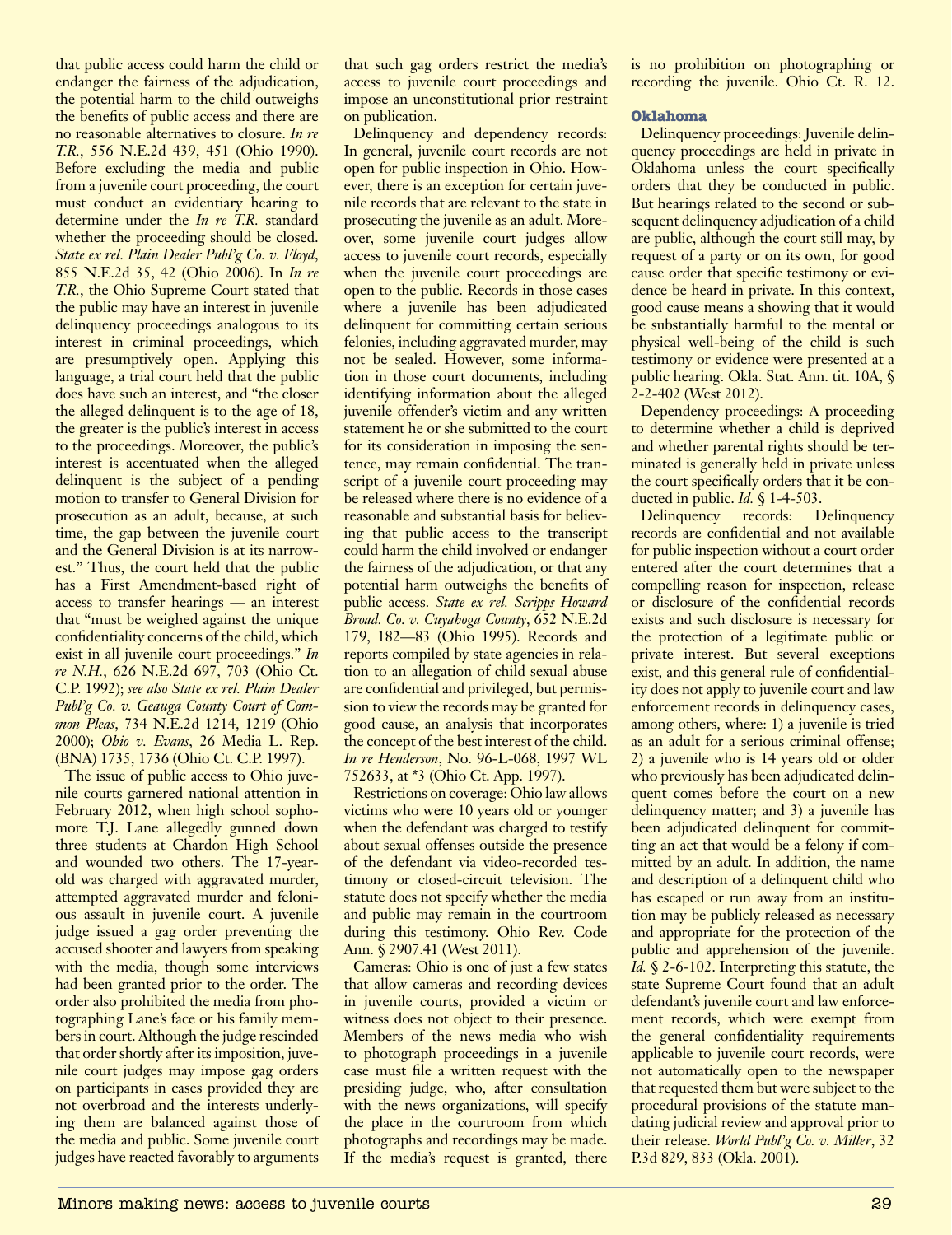Dependency records: Dependency records are confidential and not available for public inspection without a court order. Okla. Stat. Ann. tit. 10A, § 1-6-102. But when a person responsible for a child has been charged with committing a crime resulting in the death or near death of the child, there is a presumption that the best interest of the public is served by public disclosure of certain information related to the investigation of the death or near death and any other investigations concerning that child or other children living in the house. This information, released by state officials seven days after the person is charged, includes a summary of previous reports of child abuse or neglect of the victim or other children living in the house, the dates and outcomes of such investigations, actions taken by the state Department of Human Services or district attorney in response and specific recommendations made and services rendered by the agency in a pending case involving the victim if reports containing that information have been submitted to the court. But this information will not identify any reporter of child abuse or neglect, the child victim's siblings or other children living in the house or any other member of the household other than the person charged. *Id.* § 1-6-105.

Restrictions on coverage: Oklahoma law allows child witnesses 12 years old or younger to testify in a criminal or noncriminal proceeding by an alternative method to in-court testimony. The statute does not specify whether the media and public may be present when this testimony is given via the alternative method, which also is not specified in the law. *Id.* tit. 12, §§ 2611.4, 2611.6. Closing a trial to the media and general public during the testimony of 13-, 14- and 15-year-old sexual offense victims was a narrowly tailored means of accommodating the state's interest in safeguarding the physical and psychological well-being of minor victims and sufficiently protected the defendant's right to a public trial. *Reeves v. State*, 818 P.2d 495, 498—99 (Okla. Crim. App. 1991). *Davis v. State*, 728 P.2d 846, 848 (Okla. Crim. App. 1986) (involving partial closure of the courtroom during the testimony of a 16-year-old sexual assault victim).

## **Oregon**

Delinquency and dependency proceedings: Because of the robust access provisions provided by the Oregon Constitution, juvenile proceedings are open to the public and the media. In a case alleging that a 13-year-old girl drowned a younger child, the Oregon Supreme Court struck down as invalid — under the state constitutional provision that "no court shall be secret, but justice shall be administered, openly"— a statute that allowed judges to exclude the press and public from juvenile court proceedings. Or. Const. art. I, § 10; *State ex rel. Oregonian Publ'g Co. v. Deiz*, 613 P.2d 23, 27 (Or. 1980).

Delinquency and dependency records: In general, records of juvenile court proceedings are not publicly available. However, limited information may be disclosed, including: 1) the name and date of birth of the child; 2) the basis for the juvenile court's jurisdiction over the child; 3) the date, time and place or any juvenile court proceeding in which the child is involved; 4) in delinquency cases, the alleged delinquent act and portion of the order providing for the legal disposition of the child offender; and 5) the names and addresses of the child's parents. Or. Rev. Stat. Ann. § 419A.255 (West 2012). In addition, the Department of Human Services must disclose information related to the agency's activities and responsibilities in a case where child abuse or neglect resulted in a child death or near death or where an adult has been charged with a crime related to child abuse or neglect. *Id.* § 409.225.

Restrictions on coverage: Oregon law allows victims 11 years old or younger and those with a developmental disability regardless of age to testify about child or sexual abuse outside the presence of the defendant via closed-circuit television if the court finds that there is a substantial likelihood that the witness will suffer severe emotional or psychological harm by testifying in open court. Only the judge, the parties and their attorneys, individuals necessary to operate the equipment and anyone the court finds would contribute to the welfare and well-being of the witness may be present during this testimony. *Id.*  $$40.460(24).$ 

## **Pennsylvania**

Delinquency and dependency proceedings: Members of the public generally are excluded from juvenile court proceedings in Pennsylvania. The general public may not be excluded, however, from delinquency proceedings involving a minor 14 years old or older who allegedly committed any act that would be a felony if committed by an adult and those where a minor 12 years old or older allegedly committed a serious felony such as murder, voluntary manslaughter, kidnapping or others designated by statute. Judges have the discretion to close delinquency proceedings involving younger minors, although individuals with a proper interest in the proceeding or in

the work of the court may be admitted. 42 Pa. Cons. Stat. Ann. § 6336 (West 2012). In February, a state appellate court affirmed a juvenile court order closing the delinquency proceeding of a then-11-year-old boy charged with killing his father's pregnant fiancée and her unborn son because the government's interest in protecting the privacy of the juvenile outweighed the public's right of access to the proceeding. Three western Pennsylvania newspapers challenged the order, unsuccessfully arguing that because the juvenile was originally arrested and charged as an adult, the media and public previously had extensive access to information about the case, resulting in widespread public exposure that eliminated the juvenile's privacy interest. "Indeed, although circumstances surrounding the alleged delinquent act have been presented to the public due to proceedings in criminal court, it is still unknown what additional facts and evidence yet unrevealed would be offered at the upcoming juvenile proceedings," the court said, also concluding that there were no less restrictive means other than total closure of the proceeding to protect the minor's privacy. *In re J.B.*, 39 A.3d 421, 433—34 (Pa. Super. Ct. 2012). Applying similar logic to a juvenile dependency case, a court upheld a lower court's denial of the media's motion to open the proceedings, stating that even though the minors' identities had been revealed in news reports after their sister's murder, the fact that they received some publicity increased their need for privacy because more exposure would further embarrass and stigmatize them. *In re M.B.*, 819 A.2d 59, 64 (Pa. Super. Ct. 2003).

Delinquency and dependency records: The contents of juvenile court records may not be publicly disclosed except in the following cases: 1) the child has been adjudicated delinquent for an act committed when the child was 14 years old or older and the conduct would be considered a felony if committed by an adult or for a serious felony where the child was 12 or 13 years old; and 2) a petition alleging delinquency has been filed and the child previously has been adjudicated delinquent for an offense listed in number 1 above. In such cases, the name, age and address of the child, as well as the offense charged and disposition of the case will be released. 42 Pa. Cons. Stat. Ann. § 6307.

Law enforcement records are not open to public inspection unless the juvenile is charged as an adult, national security requires disclosure or by court order. Police records also are available for public inspection in the same cases in which court records are open as described above. As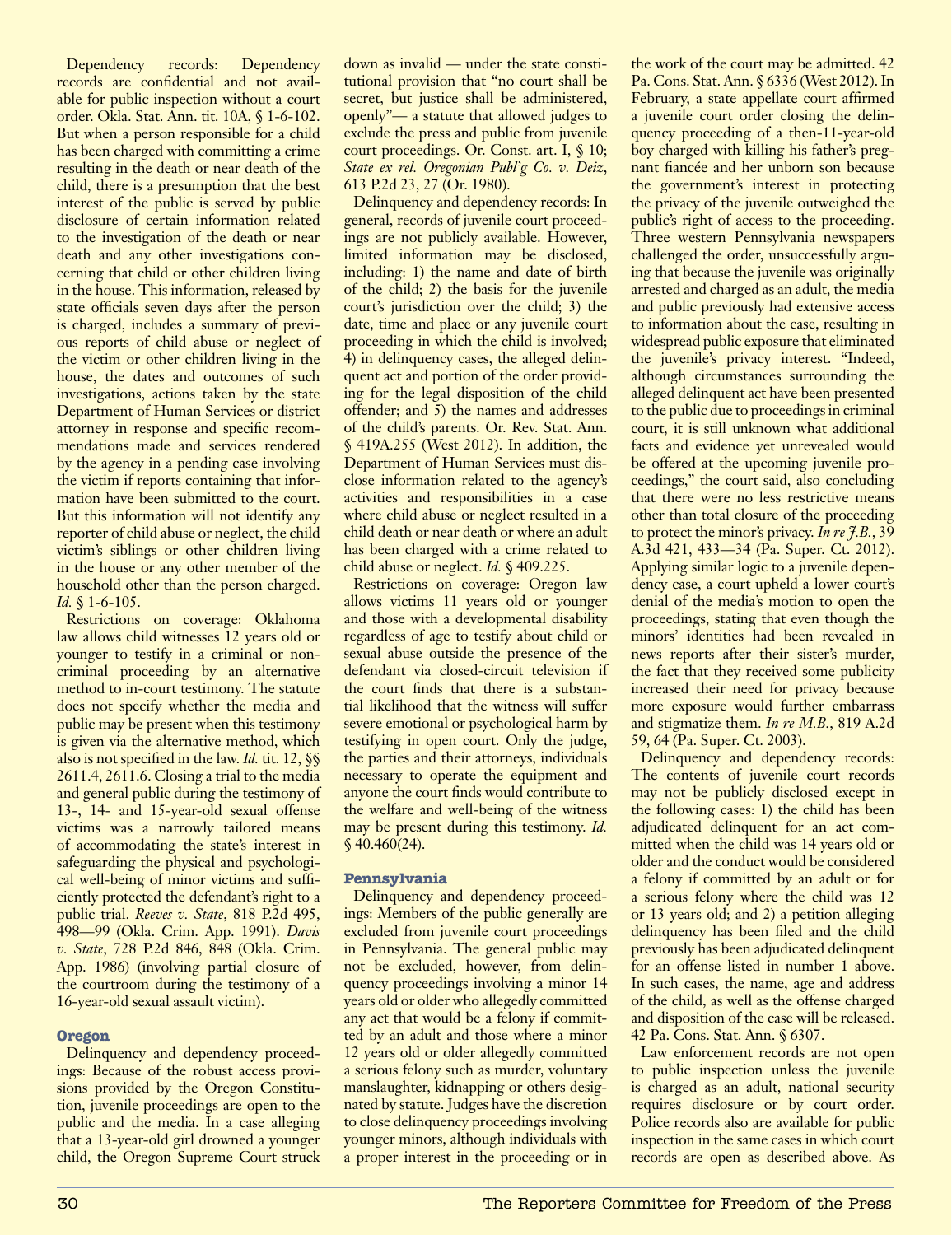with court records, only the name, age and address of the child, as well as the offense charged and disposition of the case will be released. Law enforcement records and files contained in the Pennsylvania State Police registry may be disclosed only in certain circumstances involving juveniles who are 14 years old or older and charged with a firearms offense specified by statute. *Id.* § 6308.

Restrictions on coverage: Pennsylvania law allows victims and material witnesses 15 years old or younger to testify in any prosecution outside the presence of the defendant via video-recorded testimony or simultaneous electronic transmission. The statute does not specify whether the media and public may remain in the courtroom during this testimony. Id. §§ 5982, 5984.1, 5985.

## **Rhode Island**

Delinquency and dependency proceedings: Juvenile court proceedings are closed to the public in Rhode Island. R.I. Gen. Laws § 14-1-30 (2011). The state Supreme Court held that excluding the media from juvenile court proceedings pursuant to the statutory provision allowing only those with a direct interest to attend was permissible. But barring from a proceeding members of the media who had published the name of a juvenile amounted to a penalty for the publication of lawfully obtained information. In addition, a court order that conditioned access to other juvenile court proceedings on an advance agreement to not publish the names of the juveniles involved was impermissibly overbroad and an unconstitutional prior restraint on publication. *Edward A. Sherman Publ'g Co. v. Goldberg*, 443 A.2d 1252, 1257—58 (R.I. 1982).

Delinquency and dependency records: Juvenile court and police records are not available for public inspection except in delinquency proceedings where the juvenile is tried as an adult or certified for trial and convicted in the juvenile court. R.I. Gen. Laws § 14-1-64. This general rule of confidentiality does not apply, however, to records of the state Department of Children, Youth and Families pertaining to children and their families in need of service or for whom an application for services has been made when the director of the department determines that there is a risk of physical self-injury by the person or injury to others and disclosure of the records is necessary to reduce that risk. The director also may disclose as he or she deems necessary the findings or other information about a case of child abuse or neglect that resulted in a child fatality or near fatality. *Id.* § 42-72-8.

Restrictions on coverage: Rhode Island law allows victims 17 years old or younger to testify in sexual assault trials outside the presence of the defendant via videorecorded testimony or closed-circuit television. The statute does not specify whether the media and public may remain in the courtroom when this testimony is broadcast there. *Id.* § 11-37-13.2. In addition, the state Supreme Court held that the protection of minor victims of sexual crimes from further trauma and embarrassment was a compelling state interest that justified redaction of court records in such criminal cases. But the trial court's blanket sealing of all records in child sexual assault cases impermissibly restricted the public's right of access to information about criminal prosecutions. The court directed the Superior Court to establish a "dual filing system" for a "confidential court file" and a "public file," the latter of which contains redacted documents in which the victim's name is either removed entirely or substituted by a fictitious name. *Providence Journal Co. v. Rodgers*, 711 A.2d 1131, 1138—39 (R.I. 1998).

## **South Carolina**

Delinquency and dependency proceedings: Juvenile court hearings generally are closed to the public in South Carolina, and only those people whom the judge deems to have a direct interest in the case or in the work of the court may be admitted. S.C. Code Ann. § 63-3-590. Under the state constitutional provision that "all courts shall be public," the public and likewise the media have a right of access to court proceedings subject to a balancing of interests with the parties involved. S.C. Const. art. I, § 9. This guarantee of public access does not render unconstitutional the statute mandating exclusion of the general public from cases involving children. However, when challenged by the public or media, the decision of a judge to close any proceeding must be supported by findings that explain the balancing of interests and the need for closure of the proceeding. A conclusory statement that opening the proceeding to the public would adversely affect a juvenile offender's chances of rehabilitation is not a sufficient finding. *Ex parte Columbia Newspapers, Inc.*, 333 S.E.2d 337, 338 (S.C 1985) (involving access to the transfer hearing of 15-yearold twin brothers charged with the murder of their mother). The state Supreme Court likewise ruled that a family court's findings were insufficient to justify closing a transfer hearing and denying two newspapers' requests for access to transcripts of two

closed detention hearings in the case of a 15-year-old charged with murdering his father and stepmother. The family court's findings that publicity would affect the juvenile's right to a fair trial and make him "anxious," along with its conclusion that confidential information about the juvenile's psychiatric status would be revealed in the hearing, did not justify closure of the proceeding because a probability of prejudice from publicity is insubstantial where extensive details about the defendant and the crimes with which he was charged already had been publicly disclosed by the media. Second, a reasonable alternative to closure would be a private hearing in the judge's chambers during the presentation of confidential testimony. Finally, lessening a defendant's "anxiety," even a juvenile's, does not promote "a higher value than protection of the public's constitutional right of access." Notably, the court also ruled that failing to challenge closure of hearings before they are held does not bar consideration of a subsequent request for access to the transcript of the proceeding. *Ex parte The Island Packet*, 417 S.E.2d 575, 577—78 (S.C. 1992).

Delinquency records: Juvenile court and law enforcement records of delinquency proceedings are confidential and may not be publicly disclosed except to certain individuals designated by statute and those with a court order. The court has the discretion to disclose the records to a person with a legitimate interest and to the extent necessary to respond to that interest. In addition, the name, identity or photograph of a juvenile offender or alleged offender may be provided to a newspaper or radio or television station in the following instances: 1) the court authorized the release; 2) the prosecutor has filed a petition, or the child has been bound over to a court that would have jurisdiction, to try the offense if committed by an adult; and 3) the child has been adjudicated delinquent in court for grand larceny of an automobile, drug distribution or trafficking or an offense involving a violent crime or one in which a weapon was used. S.C. Code Ann. § 63-19-2040. Also, fingerprints and photographs of juvenile offenders and alleged juvenile offenders may be "transmitted" to law enforcement agencies or "another agency or person," which presumably includes the media, to locate, identify or apprehend, or assist other agencies in their efforts to do so, juveniles who have escaped from the Department of Juvenile Justice or are otherwise missing or in violation of a court order mandating their presence at a particular place. *Id.* § 63-19-2020.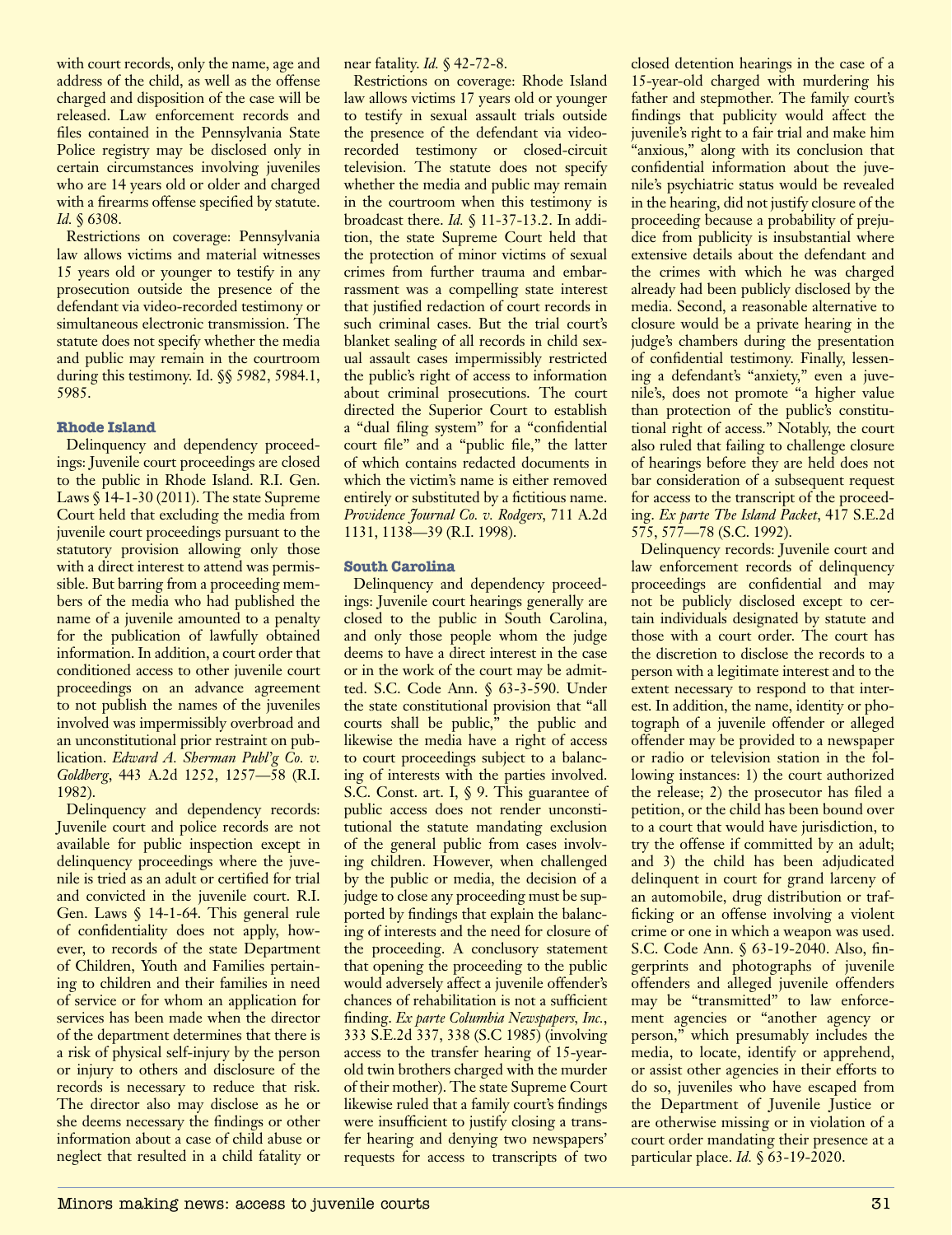Dependency records: All papers and records pertaining to a termination of parental rights are confidential, and court records may be unsealed only with a court order for good cause. *Id.* § 63-7- 2600. Likewise, in cases of child abuse or neglect, reports made and information collected and maintained by the state Department of Social Services and the Central Registry of Child Abuse and Neglect are confidential and may not be disclosed except to certain individuals and agencies designated by statute. But the director of the state social services department or the director's designee may disclose to the media information contained in child protective services records if the disclosure is limited to discussion of the department's activities in handling a case, including information placed in the public domain by other public officials, proceedings in a criminal prosecution or other public judicial proceeding or the alleged perpetrator or his or her attorney. In this context, information is considered "placed in the public domain" when it has been reported in the news media, is contained in public records of a court or criminal justice agency or has been the subject of testimony in a public judicial proceeding. The director or the designee also is authorized to prepare and release reports of the results of the department's investigations into the deaths of children in its custody or receiving child welfare services at the time of death. But any disclosed information will not identify a reporter of suspected child abuse or neglect and may not identify any other person named in a record if the department finds that such disclosure would be likely to endanger the life or safety of that person. *Id.* § 63-7- 1990.

Restrictions on coverage: South Carolina law requires trial courts to "treat sensitively" witnesses who are very young, elderly, handicapped or who have special needs by using closed or taped sessions when appropriate. The prosecutor or defense attorney must notify the court when a victim or witness deserves special consideration. *Id.* § 16-3-1550(E). Before permitting a child witness to testify via closed-circuit television, however, the judge must first make a case-specific determination that use of the procedure is necessary to further the important state interest in protecting a minor child. The judge must find that the child would be traumatized, not by the courtroom generally, but by the presence of the defendant, and should consider the testimony of an expert witness, parents or other relatives, other concerned and relevant parties and

the child as the basis for its factual finding of necessity. *State v. Bray*, 535 S.E.2d 636, 640 (S.C. 2000). A criminal defendant's right to face her accuser in court was not violated when a trial judge found — based on the child's testimony and that of a child psychiatrist — that the alleged child sexual abuse victim was fearful of testifying in front of the defendant and would be traumatized and intimidated if required to do so. *Starnes v. State*, 414 S.E.2d 582, 583—84 (S.C. 1991). Neither the statute nor case law specifies whether the media and public may remain in the courtroom when this testimony is broadcast there.

## **South Dakota**

Delinquency and dependency proceedings: All juvenile court hearings generally are closed unless the court finds compelling reasons to open them. But delinquency proceedings are open to the public when juveniles 16 years old or older are charged with an offense that would constitute a crime of violence such as murder, robbery, aggravated assault or other serious felony if committed by an adult or with a drug offense outlined in specific statutes. S.D. Codified Laws § 26-7A-36 (2011). Noting that "the legislature did not intend to allow the media or the general public open access to juvenile hearings," the state Supreme Court rejected the argument of the *Argus* (Sioux Falls) *Leader* that the nature of the alleged delinquent act — a minor's fatal shooting of another minor — was a sufficiently compelling reason to open the juvenile's transfer hearing. "*Argus* cannot rest upon its assumption that the criminal charge alone carries the day. The mere fact that a juvenile was involved in a homicide, by itself, does not constitute 'compelling reasons' for open hearings in this jurisdiction. There must be more evidence produced than just the nature of the alleged offense," the court said. *Matter of M.C.*, 527 N.W.2d 290, 294 (S.D. 1995).

Delinquency and dependency records: Identifying information about any child in the juvenile court system generally may not be released without a court order except to certain individuals and agencies designated by statute. S.D. Codified Laws § 26-7A-28. Also, police and agency records of children generally are confidential, but the records, including the child's name, may be publicly disclosed if the child is being prosecuted as an adult, the child has been criminally convicted and a presentence investigation is being prepared or by court order. *Id.* § 26-7A- $27.$ 

In addition, the state Department of

Social Services must release on request findings or information relating to acts of child abuse or neglect that resulted in a fatality or near fatality unless such release would jeopardize a pending criminal investigation or proceeding. But the disclosed information will not identify the child. *Id.* § 26-8A-13.

Restrictions on coverage: South Dakota law allows a trial judge to close the courtroom when a minor victim or witness is testifying about a sexual offense. Authorized representatives of the news media are included among those permitted to remain in the courtroom during this testimony unless the court determines that the best interest of the minor warrants exclusion of the media. *Id.* § 23A-24-6. The law also allows victims and witnesses 11 years old or younger and those with a developmental disability regardless of age to testify about physical abuse or neglect, sexual offenses or crimes of violence such as murder, robbery, aggravated assault or other serious felonies outside the presence of the defendant via closed-circuit television. The statute does not specify whether the media and public may remain in the courtroom when this testimony is broadcast there. *Id.* §§ 26-8A-30, 26-8A-31. Statutory rape victims 15 years old or younger may testify outside the presence of the defendant via video-recorded testimony taken at a preliminary hearing or deposition. This statute likewise does not specify whether the media and public may remain in the courtroom when this testimony is broadcast during the trial. *Id.*  $$23A-12-9.$ 

## **Tennessee**

Delinquency and dependency hearings: Juvenile delinquency proceedings are open to "all persons who are properly concerned," although the court has the discretion to exclude the general public from any juvenile proceeding and admit only those people with a direct interest in the case. Tenn. R. Juv. P. 27. But the state Supreme Court has held that the juvenile court must not close proceedings to the media and public to any extent unless it determines that failure to do so would result in particularized prejudice to the party seeking closure that would override the public's compelling interest in open proceedings. If the court so finds, its closure order must be no broader than necessary to protect the interests of the party who sought it. The court also must consider reasonable alternatives to closure and make adequate written findings to support any order closing proceedings to the media or public. *State v. James*, 902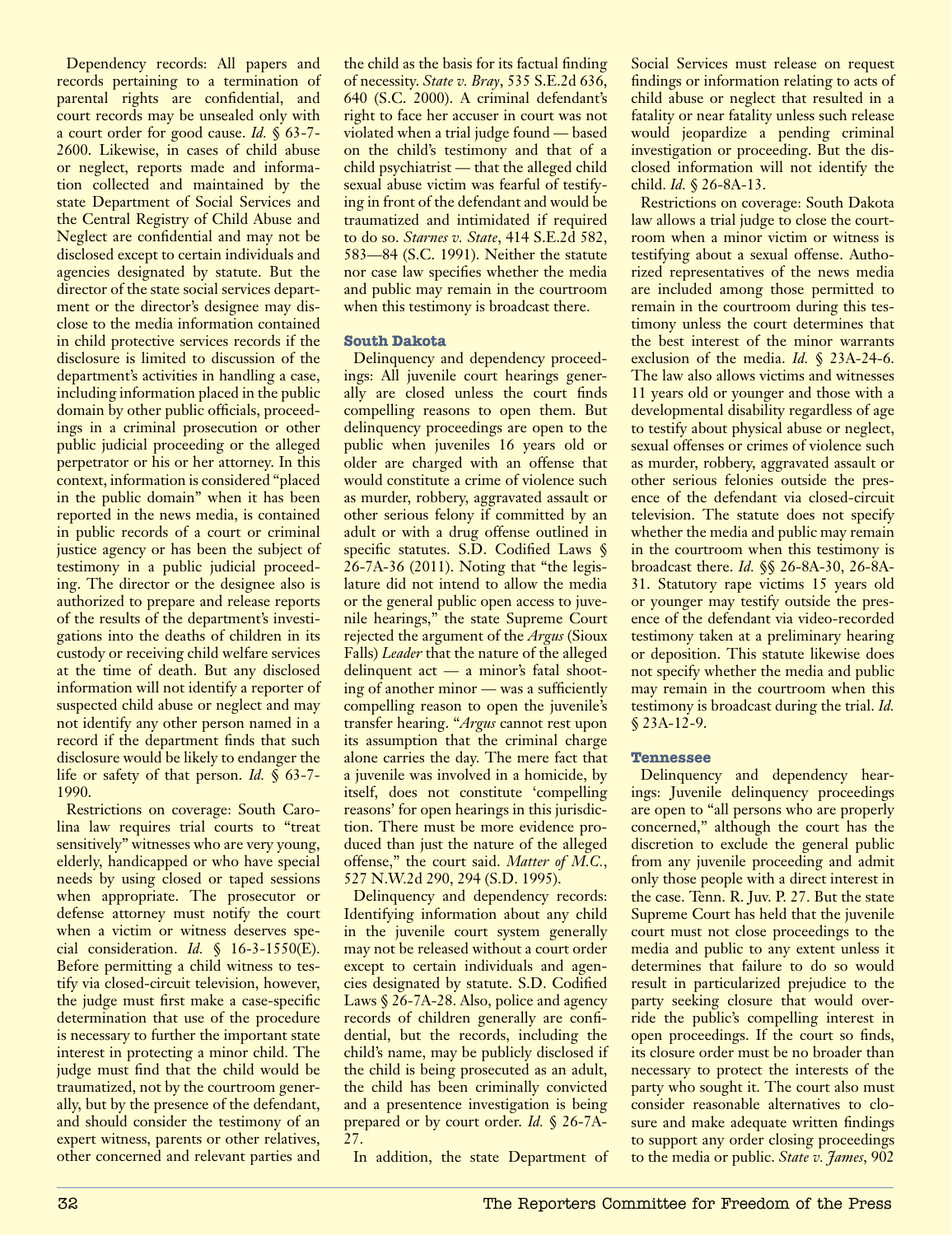S.W.2d 911, 914 (Tenn. 1995). Proceedings in child neglect and other dependency cases are not open to the general public. Tenn. R. Juv. P. 27.

Delinquency and dependency records: All files and records in juvenile court proceedings except cases of alleged traffic violations are generally closed and may be inspected only by certain individuals and agencies designated by statute and by court order by those with a legitimate interest in the proceeding or in the work of the court. Tenn. Code Ann. § 37-1-153 (West 2012). The media's interest in confidential juvenile court records and files as a source of potentially newsworthy information does not qualify as a legitimate interest. Tenn. Op. Att'y Gen. 00-128 (2000). But petitions and court orders in delinquency proceedings may be publicly disclosed in cases where juveniles 14 years old or older are charged with conduct that would constitute murder, aggravated robbery, kidnapping or another statutorily designated serious crime if committed by an adult. Tenn. Code Ann. § 37-1-153.

Law enforcement records likewise are confidential and may not be publicly disclosed except when a juvenile is being prosecuted as an adult, the interest of national security requires disclosure or by court order in the interest of the child. *Id.* § 37-1-154.

In cases of child abuse or neglect, the state Department of Children's Services may confirm whether a child abuse or neglect investigation has been initiated but may not disclose any details about the case, including the name of the reporter, the alleged victim or alleged perpetrator. *Id.* § 37-1-409. The department also must publicly release information about a case that results in a child fatality or near fatality. *Id.* § 37-5-107.

Restrictions on coverage: Tennessee law allows victims 12 years old or younger to testify about sexual abuse in criminal or civil proceedings via video-recorded testimony. The law does not specify whether the media and public may remain in the courtroom when this testimony is broadcast there, although it does state that a video recording of an alleged victim's interview by a forensic interviewer used in a criminal trial is subject to a protective order of the court, is not to become a public record in any legal proceeding and must be sealed after it has ended. *Id.* §§ 24-7-117, 24-7-123. In addition, the state Supreme Court's rules governing media coverage of public judicial proceedings prohibit recording, broadcasting or photographing a person 17 years old or younger unless the minor is being tried

for a criminal offense as an adult. The rules allow the judge as a matter of discretion and after a hearing to restrict media coverage of proceedings. Tenn. Sup. Ct. R. 30.

Cameras: Tennessee is one of only a few states that allow cameras and recording devices in juvenile courts. If the court receives a request for media coverage, it will notify the parties and their counsel, and prior to the beginning of the proceeding, the court will advise the accused, the parties and the witnesses that they have a right to object and that consent, if given, must be in writing. Objections by a witness in any juvenile proceeding will restrict media coverage of only that person during the proceeding, but objections by the accused in a delinquency case or any party in a non-delinquency case will prohibit coverage of the entire proceeding. As in criminal proceedings, pooled coverage is required, and the judge has the discretion to restrict coverage of a hearing or portions thereof, pursuant to the rules governing media coverage, which impose further restrictions aimed at mitigating the intrusiveness of the camera equipment. Tenn. Sup. Ct. R. 30.

## **Texas**

Delinquency proceedings: Juvenile delinquency hearings for juveniles 14 years old or older generally are open to the public in Texas unless the court for good cause determines that the public should be excluded. Hearings for juveniles 13 years old or younger are closed unless the court finds that the interests of the child or of the public would be better served by an open hearing. Tex. Fam. Code Ann. § 54.08 (Vernon 2011). The state intermediate appellate court held that the juvenile court did not err in allowing the media, but not the general public, to attend the transfer hearing of a juvenile charged with capital murder. *R.A.G. v. State*, 870 S.W.2d 79, 83 (Tex. App. 1993), *judgment rev'd on other grounds*, *Matter of R.A.G.*, 866 S.W.2d 199 (Tex. 1993).

Delinquency records: Juvenile delinquency and law enforcement records are confidential and may be inspected only by certain individuals and agencies designated by statute and with leave of the court by those with a legitimate interest in the proceeding or in the work of the court. *Id.* § 58.005. But certain identifying information, including the child's name, photograph and a description of the conduct the child is alleged to have committed, may be publicly disclosed to help locate or apprehend certain juveniles for whom an arrest warrant has been issued, and the state and national Crime Information Centers may

release information about a child who has been reported missing by a parent. A juvenile probation department also is authorized to release information without leave of the court pursuant to guidelines it has adopted. *Id.* §§ 58.005, 58.106.

Dependency proceedings and records: Texas law does not specify whether the overwhelming majority of juvenile dependency proceedings and records are open in Texas, although it does state that hearings and records in cases involving certain abandoned children of whom the state takes emergency possession are closed. *Id.* § 262.308. But if the state Department of Family and Protective Services is investigating a case of child abuse or neglect that results in the death of the child, the state must release within five days of a request the age and sex of the child, the date of death and certain information related to where the child was living and the state's role at the time of death. If after an investigation the department determines that the death was in fact caused by abuse or neglect, it must "promptly" release on request additional facts, including, among others, a summary of previous reports of abuse or neglect involving that child or another child while living with the same person and a description of any services provided to the child and the child's family as a result. Information that would identify the reporter of the abuse or neglect or anyone besides the child or alleged perpetrator, as well as details that would jeopardize an ongoing investigation or prosecution, endanger the life or safety of any individual or be confidential under state or federal law will be redacted. If the department is unable to release the information before the eleventh day after it receives the request or the date the investigation is over, whichever is later, it must inform the person requesting the information of the date it will release the materials. *Id.* § 261.203.

Restrictions on coverage: Texas law allows victims and witnesses 12 years old or younger to testify about serious felony offenses such as murder, aggravated kidnapping and sexual performance by a child outside the presence of the defendant via video-recorded testimony or closed-circuit television. Tex. Code Crim. Proc. Ann. art. 38.071. However, the state's highest appellate court for criminal cases last year held that the provision allowing the use of child-abuse forensic interview statements and videotapes violates the defendant's constitutional right to confront his or her accuser unless the child testifies during the trial or the defendant had a prior opportunity to cross-examine the child. The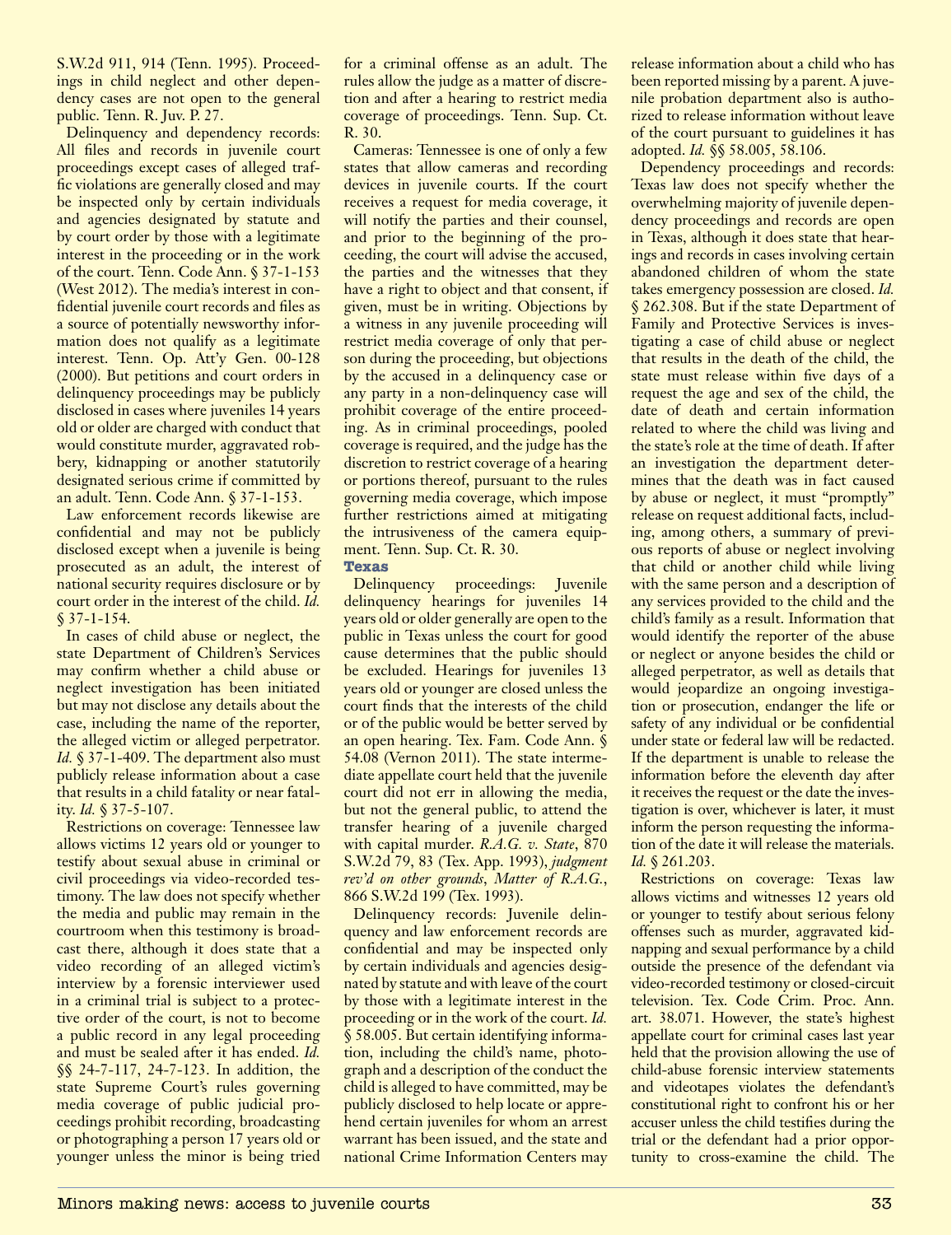court reiterated a prior ruling upholding the constitutionality of the use of closedcircuit television, which "allow[s] for rigorous, contemporaneous cross-examination, as well as any necessary objections to the questions or answers given." *Coronado v. State*, 351 S.W.3d 315, 320 n.26, 325—26 (Tex. Crim. App. 2011). Thus, it is likely this procedure will continued to be used, but the statute authorizing it does not specify whether the media and public may remain in the courtroom when this testimony is broadcast there. Tex. Code Crim. Proc. Ann. art. 38.071.

## **Utah**

Delinquency proceedings: Juvenile delinquency hearings involving minors 14 years old or older charged with a felony offense if committed by an adult or a misdemeanor offense if committed by an adult and the juvenile previously had been charged with any offense are generally open to the public unless the court for good cause finds that the hearing should be closed. All other delinquency cases are closed, and only those with a direct interest in the case and those whose presence is requested by the parent or legal guardian may be admitted. Utah Code Ann. § 78A-6-114 (West 2011).

Dependency proceedings: Abuse, neglect and dependency proceedings are generally open to the public. But the court by request of a party or on its own may exclude a person after finding that the person's presence would be detrimental to the best interest of the child involved, impair the fact-finding process or be otherwise contrary to the interests of justice. *Id.* Earlier this month, a juvenile court judge in Salt Lake City agreed with the attorneys for the parties that closing a hearing in the case of an 18-year-old asking the state to remove his siblings from their father's home pending a criminal investigation into the mysterious death of their mother was in the best interest of the 18-year-old and his three younger siblings. The judge also granted a gag order in the case after a guardian ad litem told him that media coverage of the case had caused the 16-, 13- and 11-yearold children difficulty in school. Dennis Romboy, *Gag Order Issued as Son of Dead Mother Asks State to Remove Siblings from Father*, The Deseret News, May 9, 2012.

Delinquency and dependency records: Juvenile court records are closed to public inspection except by certain individuals and agencies designated by statute and with consent of the judge those having a legitimate interest in the proceedings. But in cases involving minors 14 years old or older and charged with a felony offense if committed by an adult, the petition, any

adjudication or disposition orders and the delinquency history summary of the juvenile are open unless the court closes the records for good cause. The juvenile delinquency adjudication or disposition orders and the delinquency history summary of a juvenile charged as an adult with a felony offense also are available for public inspection. Utah Code Ann. § 78A-6-209.

Restrictions on coverage: Utah law allows a trial judge to close the courtroom during certain cases, mainly those involving sexual offenses. In such circumstances, only those people with a direct interest in the proceeding, as well as jurors, witnesses and court officers may remain in the courtroom. Neither the statute nor case law specifies whether the media qualify as those with a direct interest in the proceeding. *Id.* § 78A-2-208. Court rules also allow victims and witnesses 13 years old and younger to testify about child abuse and sexual offenses outside the presence of the defendant via video-recorded testimony or closed-circuit television. The rule does not specify whether the media and public may remain in the courtroom when this testimony is broadcast there. Utah R. Crim. P. 15.5. Finally, judicial rules governing media in the courtroom prohibit photographing the face of a person known to the photographer to be a minor. Utah R. Jud. Admin. 4-401.

## **Vermont**

Delinquency and dependency proceedings: The general public is excluded from juvenile court proceedings in Vermont, although the court may admit people with a proper interest in the case or in the work of the court. Vt. Stat. Ann. tit. 33, § 5110 (2012). Interpreting this statute, the state Supreme Court found that the law imposes a mandatory closure rule in juvenile court proceedings and rejected a lower court holding that the statute violated the First Amendment. *In re J.S.*, 438 A.2d 1125, 1129 (Vt. 1981). This holding was limited to proceedings already in juvenile court. Proceedings prior to transfer are presumptively open in Vermont, given the need to accommodate the First Amendment and the alleged juvenile delinquent's confidentiality interests. *In re K.F.*, 559 A.2d 663, 664—65 (Vt. 1989) (holding that proceedings against a juvenile charged with manslaughter would be confidential only after transfer to the juvenile court).

Delinquency and dependency records: Juvenile court and law enforcement records are confidential and not open to public inspection except by certain individuals and agencies designated by statute. However, this general rule of confidentiality does not apply to delinquency records of juveniles who are prosecuted as adults or those that the court orders to be open in the interests of the child. *Id.* § 5117.

Restrictions on coverage: Vermont law allows victims 12 years old or younger and those who are mentally ill or mentally impaired regardless of age to testify about abuse, neglect, exploitation or sexual offenses in a criminal or civil proceeding via video-recorded testimony or closed-circuit television. The law does not specify whether the media and public may remain in the courtroom when this testimony is broadcast there. Vt. R. Evid. 807. Although court rules governing the recording of court proceedings do not specifically restrict coverage of minors, the reporter's note accompanying the rule suggests that coverage may be inappropriate for cases in which the victim is a minor. The decision is left to the discretion of the trial judge to evaluate on a case-by-case basis. Vt. R. Civ. P. 79.2; Vt. R. Crim. P. 53.

## **Virginia**

Delinquency and dependency proceedings: Juvenile court proceedings generally are closed to the public in Virginia, although the court may admit people whom it deems proper. But delinquency proceedings involving an adult charged with a crime and a juvenile 14 years old or older charged with an offense that would be a felony if committed by an adult are not subject to this general rule of closure. For good cause, however, the court may on request of the accused, the state attorney or on its own close the proceedings. If it does, the court must state in writing its reasons for closure, and the statement will be made part of the public record. Also, in hearings involving criminal charges or traffic offenses, the charged juvenile has the right to a public hearing if he or she so chooses. Va. Code Ann. § 16.1-302 (West 2011).

Delinquency and dependency records: Juvenile court records are confidential and may be inspected only by certain individuals and agencies designated by statute and with court order by those with a legitimate interest in the case, the juvenile or the work of the court. But in delinquency cases where a juvenile 14 years old or older is adjudicated delinquent for an act that would be a felony if committed by an adult, all court records regarding that adjudication are open to the public unless a hearing was closed and the judge has ordered that certain records of that proceeding remain confidential to the extent necessary to protect a juvenile victim or witness. *Id.* § 16.1- 305. Also, in cases where a juvenile 14 years old or older is charged with a delinquent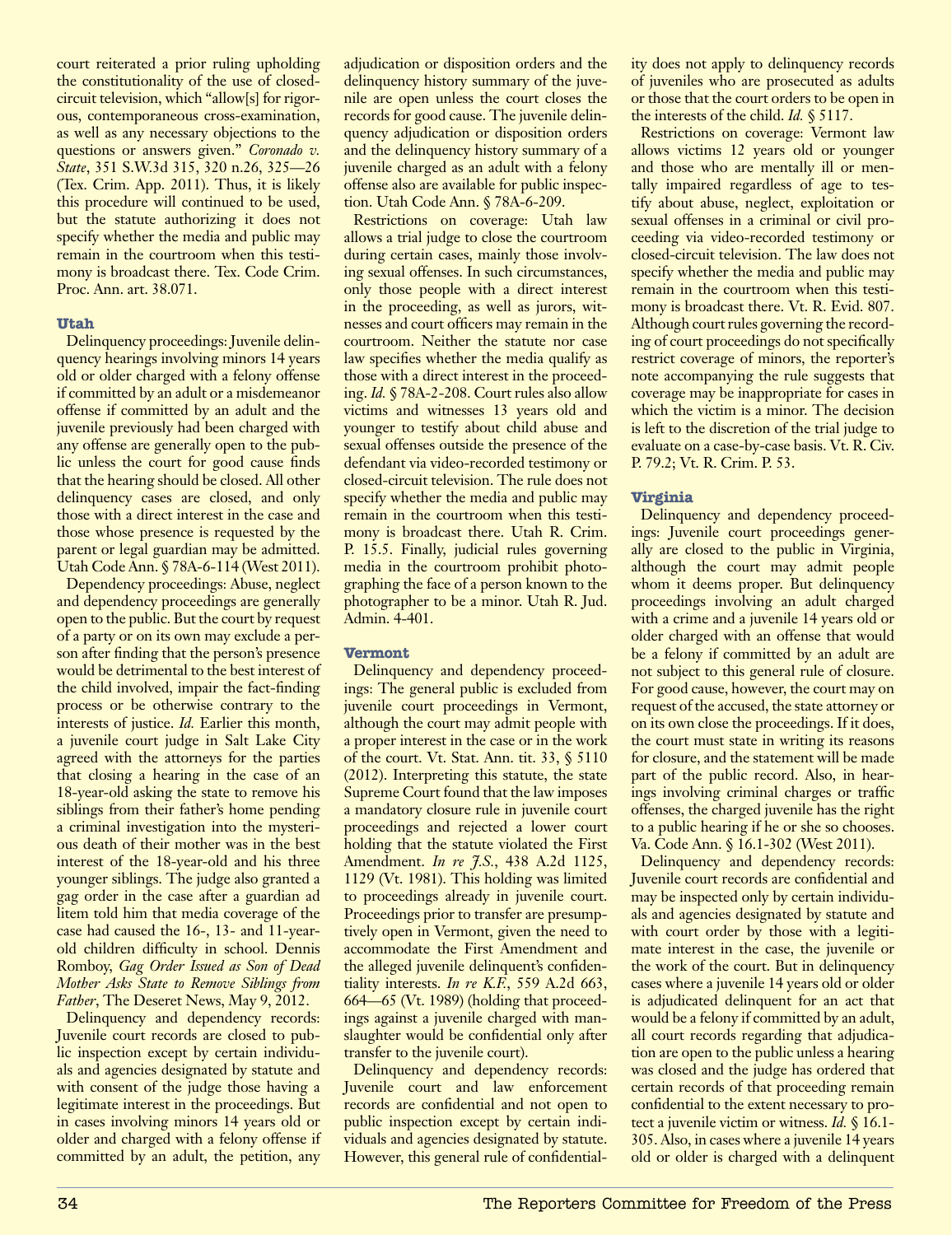act that would be a serious criminal offense if committed by an adult such as a felony offense involving a weapon, a felony drug offense or an act of violence, the judge may publicly release the juvenile's name and address "where consideration of the public interest requires." *Id.* § 16.1-309.1.

Law enforcement records likewise are not open to public inspection except in cases where juveniles 14 years old or older are charged with a violent juvenile felony such as murder, robbery or rape. *Id.* § 16.1- 301. Certain identifying information also may be publicly released when an alleged juvenile offender or juvenile offender escapes from law enforcement custody or a secure facility. *Id.* § 16.1-309.1. A Virginia trial court interpreted the statutes that purport to seal the records of all children committed to the state Department of Corrections and other children whether delinquent or dependent to provide at least a limited right of public access to juvenile court records. The court held that only safeguarding the interest of the juvenile in rehabilitation could outweigh the right of public access. In the case before it, in which the 17-year-old juvenile who was the subject of the delinquency records at issue had died, the court concluded that damage to his family and to the deceased child could not justify maintaining the juvenile's record under seal. The interest of the family and child of the juvenile is no different than that of the family or child of an adult offender and thus does not outweigh the public's right of access. *In re Richmond Newspapers, Inc.*, 1988 WL 619412, at \*5 (Va. Cir. Ct. Dec. 15, 1988).

Restrictions on coverage: Virginia law allows victims 14 years old or younger at the time of the alleged offense and 16 years old or younger at the time of trial and witnesses 14 years old or younger at the time of trial to testify in criminal proceedings involving charges of kidnapping, sexual offenses and murder outside the presence of the defendant via closed-circuit television. The statute does not specify whether the media and public may remain in the courtroom when this testimony is broadcast there. Va. Code Ann. § 18.2-67.9. Court rules governing the photographing and broadcasting of criminal proceedings explicitly prohibit coverage of minor witnesses. *Id.* § 19.2-266.

## **Washington**

Delinquency proceedings: The presumption is that all juvenile delinquency proceedings are open in Washington, and the public and media may attend unless the court for good cause orders that a particular hearing be closed. Wash. Rev.

Code Ann. § 13.40.140 (West 2011). The intermediate appellate court found that a trial court abused its discretion in closing a transfer hearing without making specific findings concerning how an open hearing would prejudice fair trial rights. The court held that the party seeking closure bears the burden of establishing particularized prejudice that would override the public's compelling interest in open proceedings. The court also required that closure orders supported by adequate written findings be no broader than necessary to protect the competing interests and that the presiding judge consider alternatives to closure. *State v. Loukaitis*, 918 P.2d 535, 539—40 (Wash. Ct. App. 1996).

Delinquency records: The official juvenile court file of an alleged or actual juvenile offender is open to public inspection. And information not in an official juvenile court file concerning a juvenile or a juvenile's family may be publicly released only when the information could not reasonably be expected to identify the juvenile or the family. Identifying information about minor victims of sexual assaults by juvenile offenders is confidential and may not be publicly disclosed without permission of the victim or the victim's guardian. Wash. Rev. Code Ann. § 13.50.050.

Dependency proceedings: Juvenile dependency proceedings generally are closed to the public, although people with a direct interest in the case or in the work of the court may be admitted. *Id.* § 13.34.110 (West 2011).

Dependency records: Juvenile dependency records generally may be inspected only by certain individuals and agencies designated by statute, including those engaged in legitimate research for educational, scientific or public purposes on the condition that the anonymity of every person mentioned in the records or information will be preserved. *Id.* § 13.50.010. A trial court abused its discretion when it denied a newspaper reporter's request for access to delinquency and dependency records because, according to the judge, a newspaper did not constitute legitimate research and news media personnel could not qualify as legitimate researchers — a conclusion based on "untenable grounds," the state Supreme Court held. Adopting the dictionary definition of legitimate research as "a studious inquiry or examination within the purview of recognized principles or accepted rules and standards," journalism — in this case, an examination of the effects of the Juvenile Justice Act's policy of nonintervention in dependency cases on abused children — may qualify as legitimate research, the court concluded.

*Seattle Times Co. v. Benton*, 661 P.2d 964, 967, 969 (Wash. 1983).

Restrictions on coverage: Washington law allows victims and witnesses 9 years old or younger to testify about physical abuse and sexual and violent offenses outside the presence of the defendant via closed-circuit television. The statute does not specify whether the media and public may remain in the courtroom when this testimony is broadcast there, although it does state that the videotape is subject to a protective order of the court to protect the child witness. Wash. Rev. Code Ann. § 9A.44.150. A trial court order prohibiting the media from photographing minor witnesses during a trial did not violate the court rule that open access to courtroom photography and recording by members of the news media is presumed. The judge made particularized findings that cameras might hinder the juvenile witnesses' ability to testify given the sensitive subject matter of their testimony and held a special hearing to allow members of the media to voice their concerns about the ruling. *State v. Russell*, 172 P.3d 361, 364 (Wash. Ct. App. 2007).

## **West Virginia**

Delinquency and dependency proceedings: The public is generally excluded from juvenile court proceedings in West Virginia, although the court may admit people with a legitimate interest in the proceedings. In delinquency hearings, individuals whose presence is requested by the parties also may attend. W. Va. Code Ann. § 49-5-2 (West 2012); W. Va. Child Abuse and Neglect Proceedings R. 6a.

Delinquency and dependency records: All juvenile court records are confidential and may not be disclosed except to certain individuals and agencies designated by statute. This presumption of confidentiality does not apply, however, to records in cases where the juvenile is being prosecuted as an adult for a criminal offense and in certain cases where a court determined that there was probable cause to believe that the juvenile committed an offense that would subject the juvenile to a transfer to a criminal jurisdiction but the case nonetheless is not transferred. In these cases, the records are open to public inspection pending trial only if the juvenile is released on bond and no longer detained or adjudicated delinquent of the offense. Id. § 49-5-17.

In child abuse and neglect cases where a child dies or nearly dies, the state Department of Health and Human Resources must publicly release information about the fatality or near fatality. But the infor